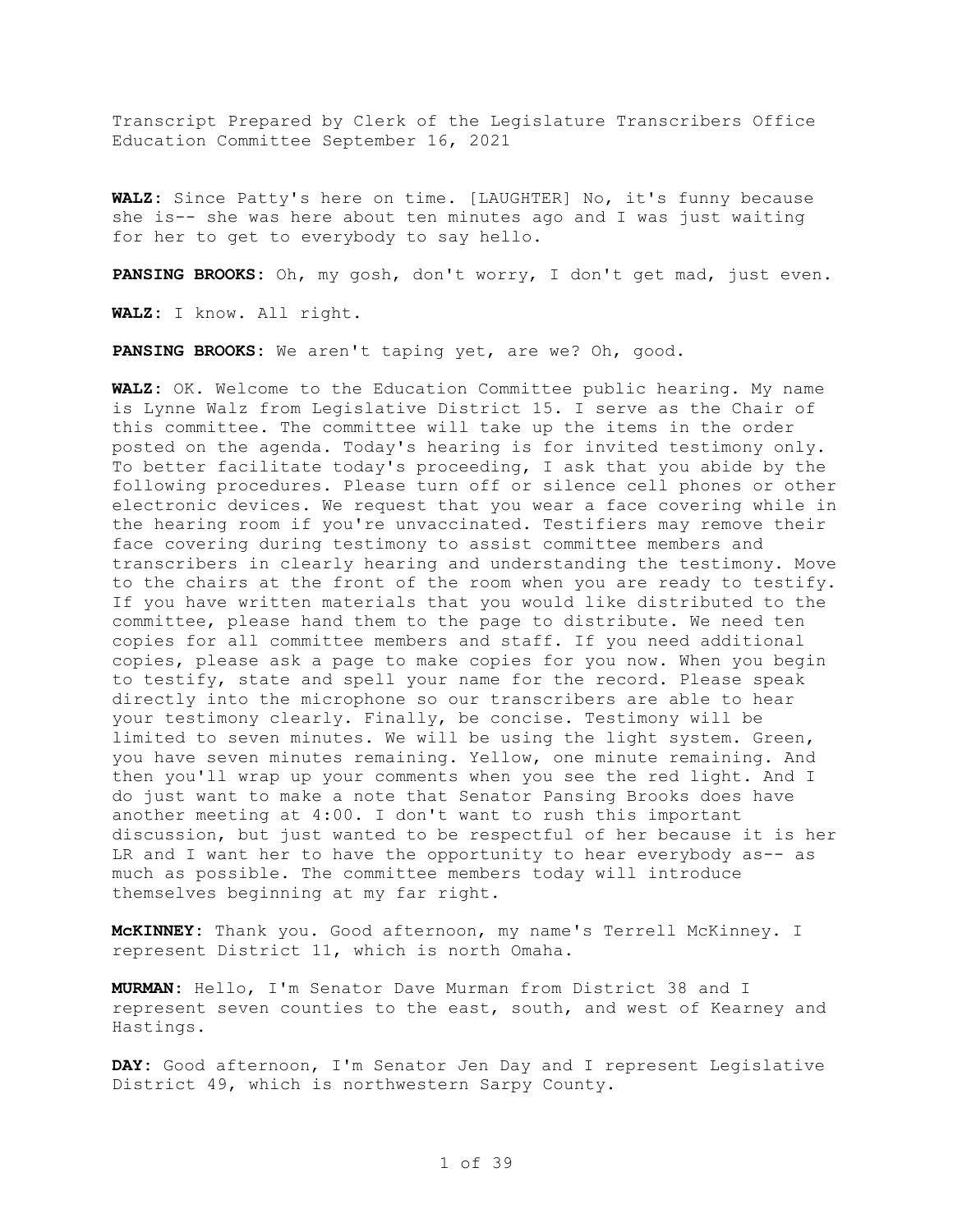**WALZ:** And I'd like to introduce the committee staff. To my immediate left-- to my right is research analyst Nicole Barrett. And to the right end of the table is committee clerk Noah Boger. And our page today is Jason. Thank you, Jason. Please remember that senators may come and go during, during our hearing as they may have obligations in other committees. I'd also like our committee members to speak directly into the microphones and limit side conversations and making noise on personal devices. We are an electronics-equipped committee and information is provided, provided electronically as well as in paper form. Therefore, you may see committee members referencing information on their, on their electronic devices. Please be assured that your presence here today and your testimony are important to us and crucial to our state government. And with that, we'd like to open with LR-- what's the number, LR157. Senator Pansing Brooks, welcome.

**PANSING BROOKS:** Thank you, Chair Walz and fellow members of the Education Committee. I wish everybody could be here today. I know that two of the-- two of our members are working on redistricting issues and in those hearings and today they were up in Omaha. So I'm sorry everybody's not here because this is one of my favorite hearings, probably in my seven years so far. The people who are here behind me, I am honored to have here. They are amazing people, as you will all see when they introduce themselves. And it is a true honor and privilege to have these experts coming and testifying today on such an important matter. So anyway, for the record, I'm Patty Pansing Brooks, P-a-t-t-y P-a-n-s-i-n-g B-r-o-o-k-s, representing District 28 right here in the heart of Lincoln. I appear to you today to introduce LR157, an interim study to explore how Nebraska schools can improve our recruitment and retention of teachers and administrators of color. I know we have a number of testifiers here today who will contribute to this dialog beyond any measure. So I'm keeping my opening very brief to allow them more time for their important testimony. Numerous studies show that the beneficial aspects of having a diverse workforce of teacher and administrators in school, especially as it relates to closing achievement gaps for students of color. Research also indicates the benefits of diversity to all students across the entire spectrum. While this is the case, the numbers also show that Nebraska teachers and administrators are not as diverse as the children who are attending our schools. We need to rectify that imbalance. My hope is that today's hearing will help bring light to this issue. It will showcase the barriers at various levels that contribute to the lack of diversity and highlight and promote efforts taking place to address this problem. I want to thank all the testifiers behind me who have come today. I especially want to thank Lisa Fricke, who came and-- and really called us on this from the State Board of Education, as well as those who asked me to bring the study, including a coalition of the NAACP and Nebraskans for Peace. It is clear to me, based on those who reached out to my office after I introduced the study that there is tremendous interest in addressing this issue. I'm gratified by all the educators and all those who have come forward to help us move as a state together. I look forward to a productive hearing today. Thank you very much.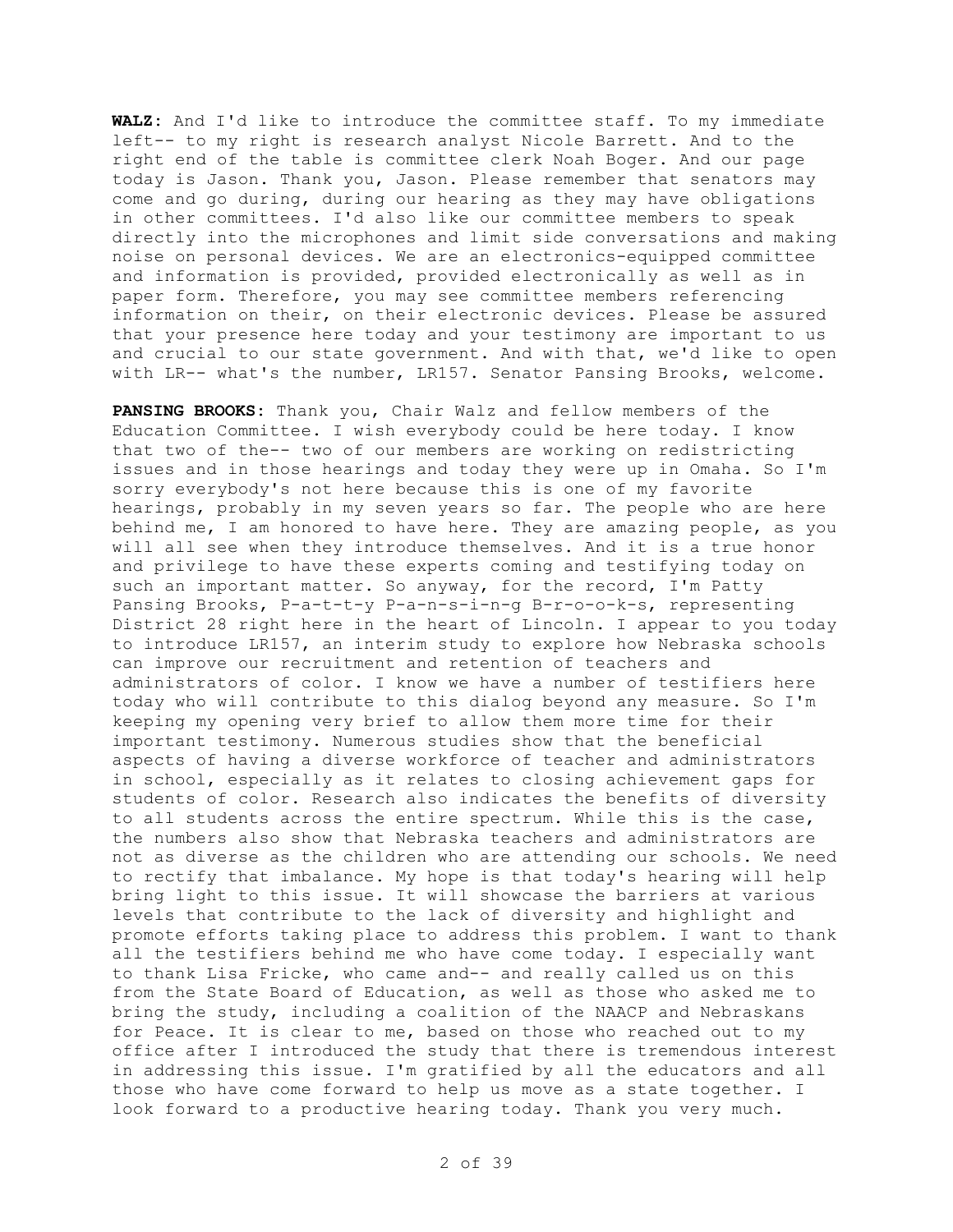**WALZ:** Thank you, Senator Pansing Brooks.

**PANSING BROOKS:** Is that OK if I sit over there?

**WALZ:** Yes.

**PANSING BROOKS:** Thank you.

**WALZ:** Our first testifier or testifier is Lisa Fricke from INSPIRED- the INSPIRED Task Force. Welcome, Lisa.

**LISA FRICKE:** Well, thank you all very much. Can you hear me OK?

**WALZ:** You might have to--

**LISA FRICKE:** Oh, let's do this for you.

**WALZ:** OK.

**LISA FRICKE:** Take a deep breath. All right. Good afternoon, Chair Walz and other members of the Education Committee. My name is Lisa Fricke, L-i-s-a F as in Frank r-i-c-k-e. Before I begin, I'd like to share the mission of the INSPIRED Task Force. The INSPIRED Task Force supports strategic approaches for attracting, recruiting, and retaining educators of color. Oh, I appreciate this opportunity to share information about the INSPIRED Task Force. And the acronym stands for Inclusion Needed to Support Positive Impacts Reflecting Educator Diversity. The Task Force was created in July of 2020. Over the years, there's been quite a bit of talk about increasing diversity in education workforce, but not enough coordinated statewide action to address that issue. So I recruited a team of 12 experts-- education experts and education advocates to develop a plan for creating diversity. I believe LR157 could be the catalyst that coordinates and enhances existing efforts and could increase the potential to recruit more teachers of color throughout the state, in fact. With the Legislature's involvement, Nebraska could start recruiting future teachers in middle school, get their interest that early, develop more educator programs and training, and offer more scholarships, tuition credits, incentives, and possibly residencies to support teachers. The Task Force began the first two meetings creating a list of existing barriers that decreased the opportunity for teacher diversity. Then we sought state and national experts to share presentations supporting our mission. We were privileged to hear presentations from Education Commission of States, and that's out of Colorado; Brad Dirksen from NDE; Stancia Jenkins, who's the chief diversity and inclusion officer at the University of Nebraska; NSEA President Jenni Benson, who took time to share information about Educators Rising, Aspiring Educators, and I guess there's a change, used to be called NGEN, N-G-E-N, and now it's just NewGEN for new generation of teachers; and the director of the OPS Equity and Diversity Program. Next, we divided into three groups: grow-your-own program, incentives and supports, and preparation programs and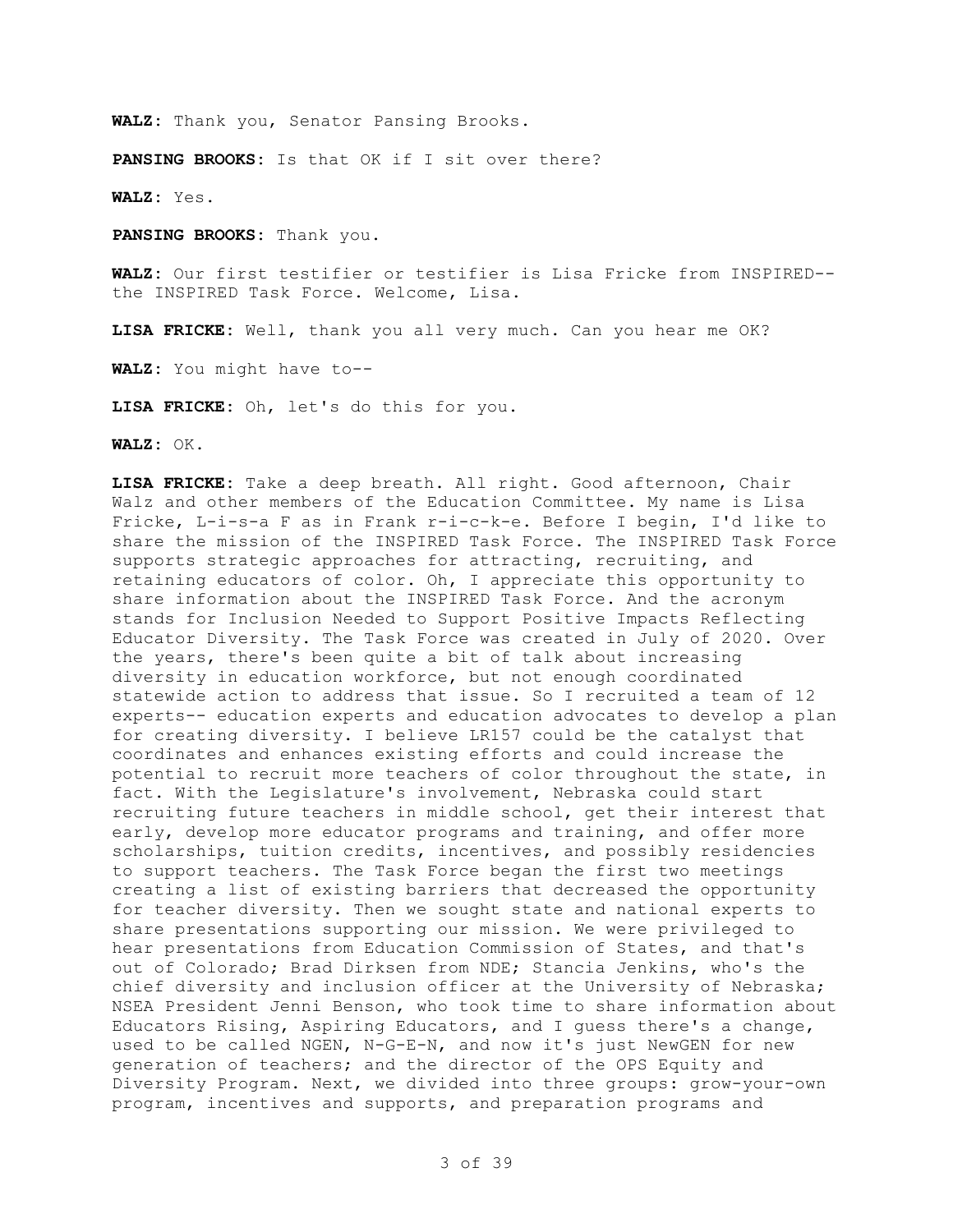licensure. Each group researched their assigned topic and reported back to the entire group. I need to take a breath. I'm sorry, I'm nervous. Some of the information included what other states were doing to increase teacher diversity, what was happening in our very own state of Nebraska, and then we started discussing next steps. After listening to all the research that was shared, we decided to prioritize what needed to be done to support our mission. Right now, our plan is to find someone to create a strategic plan using the priorities that we set. So if you know of anybody who would create a strategic plan for us pro bono, please let me know. We hope to find someone to write the strategic plan this fall. That was our plan last spring. That was our target. Then we want, then we want to share our plan with Superintendent Logan about selecting Omaha North and South High as pilots to implement the goals in our strategic plan. OPS had an outstanding participation in their summer educator academies, so we want to learn more about that and potentially coordinate with those efforts. I have provided each of you with a packet of information that includes a list of the Task Force members who have worked very hard on their jobs and then took time to do this as well, a list of barriers and priorities, examples of successful Nebraska programs, a potential partnership with a national program, future discussion topics, and more information about what some states have adopted. And I had to get permission from ETS to put those in here. So we've worked with two national organizations on this so far. Thank you again for the opportunity to share the INSPIRED Task Force origin and its efforts, and that concludes my presentation.

**WALZ:** Thank you, Lisa. Good work. Questions from the committee? Senator Day.

**DAY:** Thank you, Chairwoman Walz. And I don't have a question as much as I just wanted to say thank you for doing this work and we're very fortunate to have you here in the state and we're fortunate to have you on the State Board of Education as well. And I have known you for years before I was even a candidate, before I was a senator, as somebody who leads in the world of-- of education in Nebraska, because you are-- your bottom line is always caring about making sure that the students are successful. And so thank you for your testimony today. And-- and I'm-- I'm grateful to have you here.

**LISA FRICKE:** Oh, my gosh, I got chills. Thank you so much.

**DAY:** You're welcome.

**LISA FRICKE:** It was a team effort. I mean, we have some wonderful people. It started by recruiting one person. I thought, who can I call that everybody knows in the state of Nebraska? So I called him and asked for a suggestion. I called that person, it ended up being 12 great people who have different expertise from, you know, the specifics of education diversity to marketing to what we're going to plan. So thank you for-- thank you.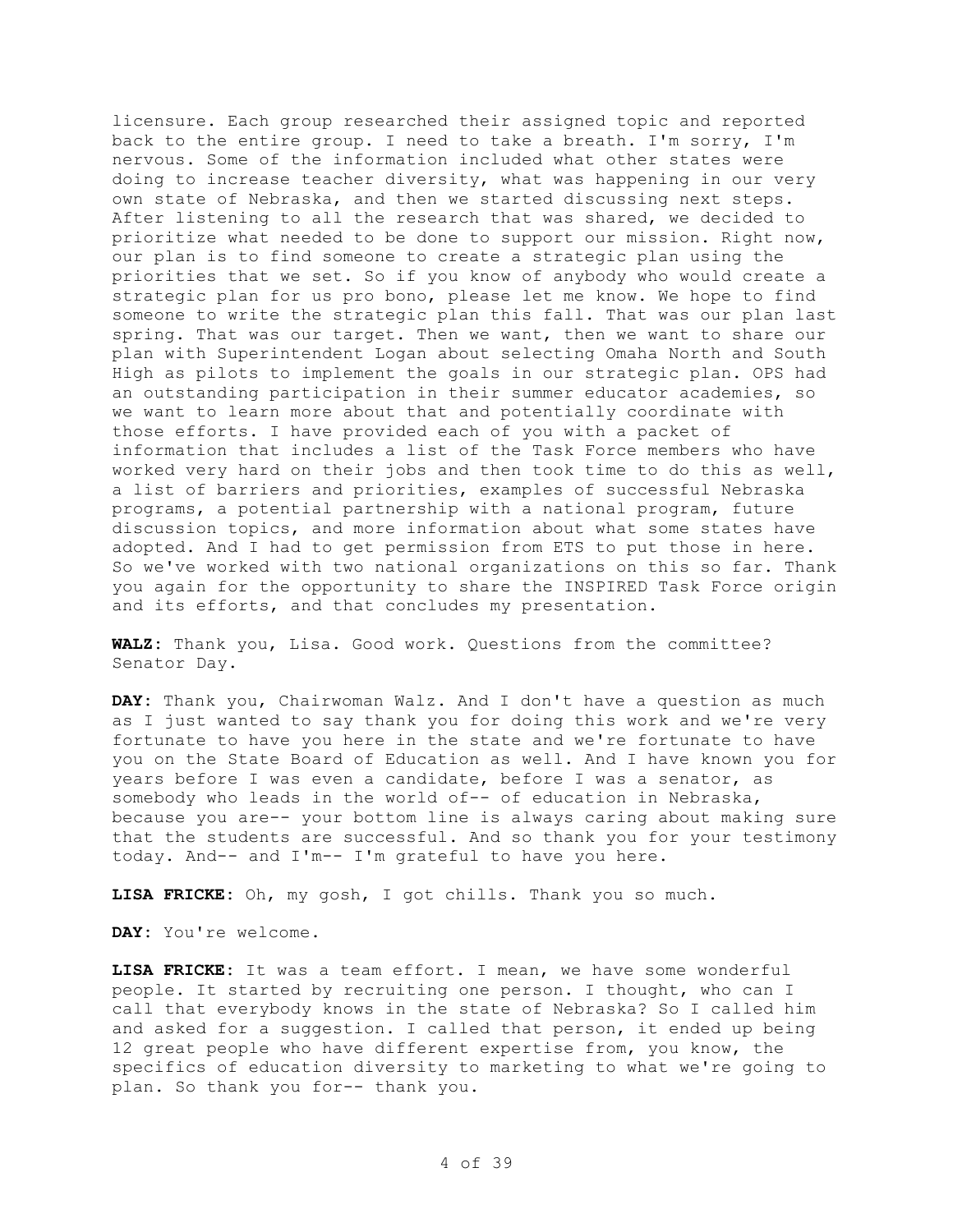**DAY:** Thank you.

**WALZ:** Great. Any other questions from the committee? Senator Murman.

**LISA FRICKE:** Hi.

**MURMAN:** Hello. Thanks for your testimony, Lisa. I do totally agree with the part about recruiting students early for teaching. Any specific ideas about how that could be done?

**LISA FRICKE:** Oh, yes, they asked me to limit it to five or six minutes. There's-- the schools have career fairs. And do you ever see a booth for teacher recruitment, an exciting booth with somebody like Johnny Rodgers or someone from, you know, I'd like to get Gabrielle Union, you know, people that are famous to help us recruit and get them excited. I taught middle school for eight years, mostly high school, those middle school, you know, students are off the charts sometimes. You just have to know how to rein them in and find interests that meet what they want. And I think if we market it, there's that marketing. We have a marketing expert on our team. If you start including time for middle schoolers to go to like a job fair, something like that, and target and give away something not very expensive, but meaningful. If they're interested in teaching a verse on a keychain or something, you know, probably a \$5 to something to where they want to eat, but whatever it would be to get them-- give them a spark to think about teaching. Because when students see teachers who look like them, they work harder. And not only that, in the research that I have done from NASBE, and that's the National State Board of, you know, Association for the nation, they have statistics that's it's only good for students of color, it's good for every single student across the nation. God bless you.

**MURMAN:** Just, just a little funny tidbit.

**LISA FRICKE:** I enjoy those.

**MURMAN:** Johnny Rodgers is great for my generation. He's a great guy and everything.

**LISA FRICKE:** Oh, yeah. [LAUGHTER]

**MURMAN:** But like 20 years ago, my son was playing midget football and Johnny Rodgers, the coach, knew Johnny Rodgers and talked him into coming to the game and everything. And Johnny come walking out there and said-- the-- the coach says this is the most famous running back Husker of all time, back-- or backfield Husker of all time. And the kids all said, hey, Ahman Green.

**LISA FRICKE:** Well, we'll take him too. But Johnny Rodgers does a lot in the Omaha community with young people, and he has an award, the Johnny Jet Award something foundation. I mean, he-- it's amazing. I just talked to a lady yesterday who asked him to come to a birthday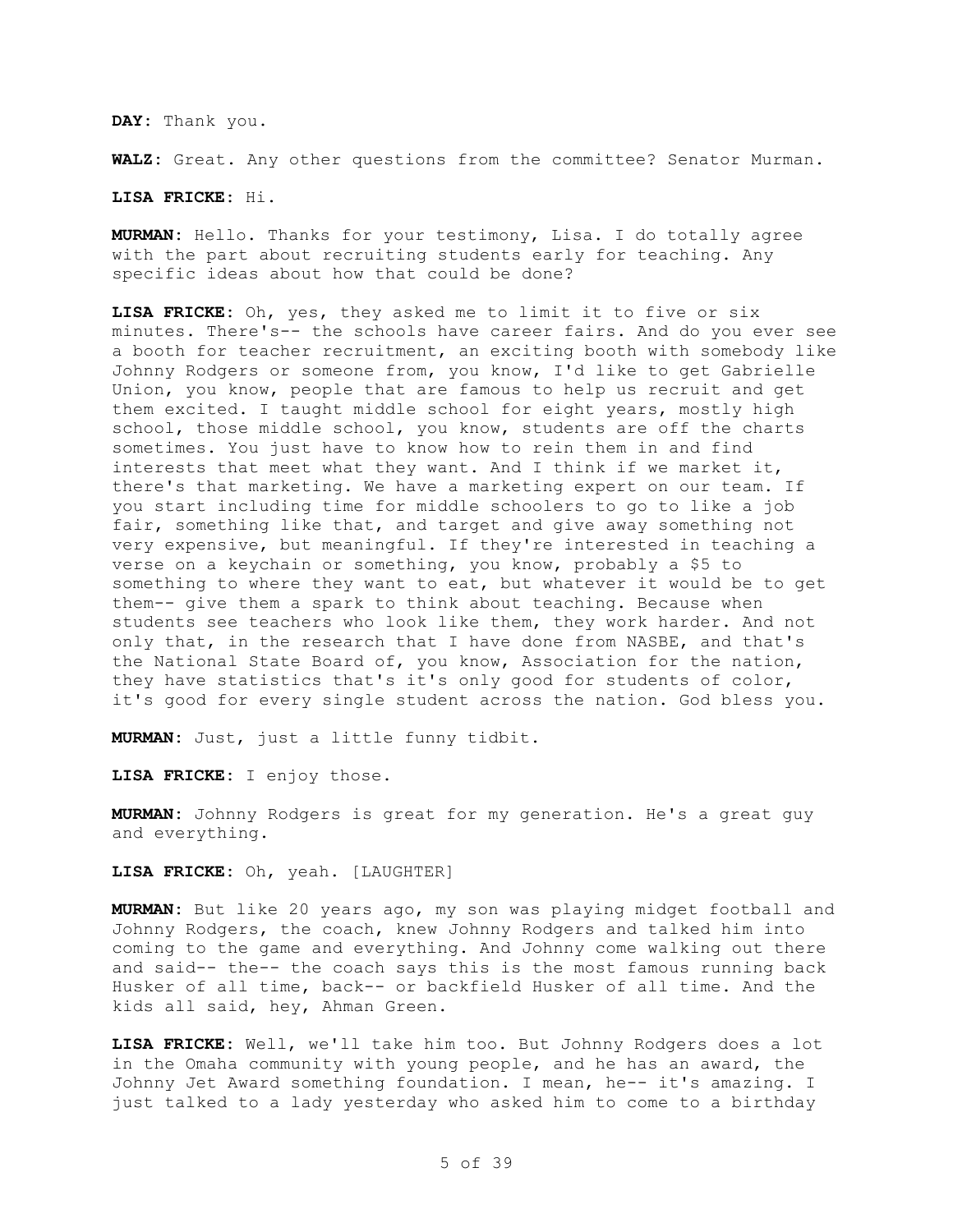party for her, her grandson, and they had a party and Johnny had to take breaks to take interviews on the phone. And so he-- he gives of his time very generously and-- and he's just an amazing person. So he's in-- in-- in the Omaha area where we want to pilot it. He is someone that's known even among the young people, so.

**MURMAN:** Yes, he's done a lot for the state. Thank you very much.

**LISA FRICKE:** Yeah, he really has. You're welcome.

**WALZ:** Terrell-- I mean, Senator McKinney.

**McKINNEY:** Thank you.

**LISA FRICKE:** Hi there.

**McKINNEY:** And thank you for your testimony. Just kind of question or thought. I see on-- on this sheet you have barriers. And one of the things is incentive packages for teachers of color and things like that. And one thing I was thinking about sitting here and I know from speaking with people in the community and me and Senator Walz had a listening session with teachers about a month ago or something that one of the barriers is especially for, for people coming from communities of color, is the pay. It's hard to convince somebody--

**LISA FRICKE:** Yeah.

**McKINNEY:** --that grew up in an impoverished environment that has to probably take loans out for school to convince them to go into the- the teaching field because the pay isn't the greatest. Have you guys communicated with OPS and others about how to raise the pay for our teachers and create a better incentive package to convince some of these individuals to--

**LISA FRICKE:** I believe that's in our future discussion topics. But you've hit the nail on the head with the hammer really well. Teachers, especially during COVID, some having to teach online and in person. And you can't effectively teach, you know, if you use the same strategy for in the classroom for online. There's a whole different way to approach the kids online to keep their attention and keep them engaged. And so they're doing double duty for the same pay. Why? Because they care about kids. That's one of the things that's embarrassing in Nebraska for me, is how hard teachers work. Many of the teachers that I work with, they're going to summer school, they're taking training in certain things like mental health on their own to be able to address their kids. So I think maybe the Legislature could add some money to the pockets of schools earmarked for increase in pay. But that's something, if we want teachers, we can't pay them a pittance. They're worth so much more. So thank you for that comment. That's--

**McKINNEY:** Yeah, thank you.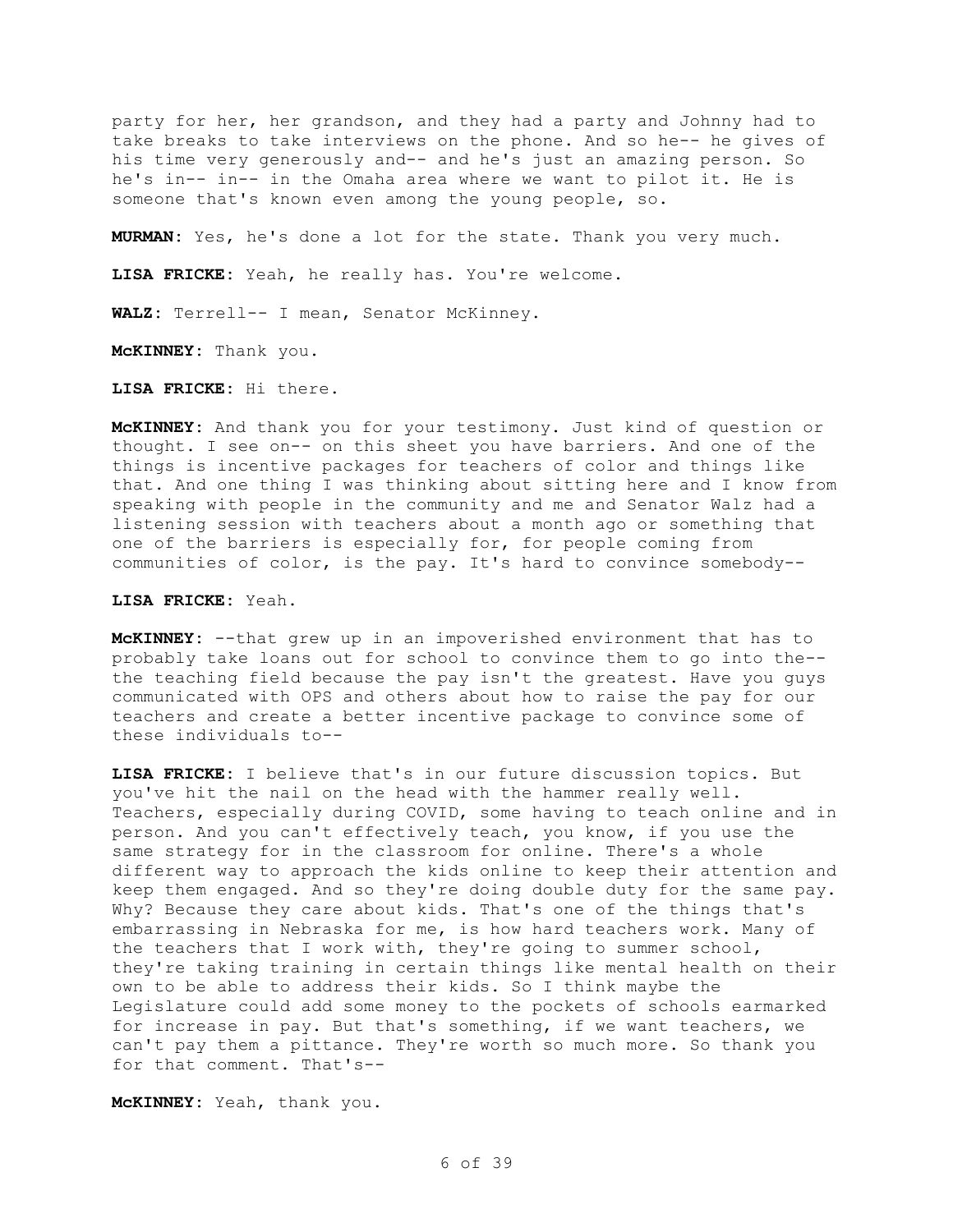**LISA FRICKE:** --if you can get that emailed to me, I'm going to make sure if it's not on our future discussions, that's one of the things. Because you're right, why do I want to do that for all that work and not get this much pay? So thank you.

**WALZ:** Thank you.

**LISA FRICKE:** Oh.

**WALZ:** OK, I have a quick question.

**LISA FRICKE:** OK.

**WALZ:** You said that you might have some data for me regarding the numbers, the diversity numbers in the state.

**LISA FRICKE:** Yeah.

**WALZ:** Is there a chance that you could quickly go over that?

**LISA FRICKE:** Quickly, I would be happy to. I feel more relaxed now that I'm answering personal questions. So anyway, I didn't think I'd have time to put this in-- in the body of my speech. But this is Millard, I believe it's my biggest district in my district to school board. So I got statistics from them and also statewide. So the first number I'll read is Millard and the second number I read will be statewide. So indigenous people: Millard none, statewide 1 percent; Asian 1 percent, statewide 3 percent; Hispanic 9 percent, 19 percent statewide; black or African-American in Millard 3 percent, state 7 percent; white in Millard 78 percent, 66 percent statewide; two or more races, 4 percent in Millard and 4 percent statewide. So thank you for that. I'm going to wrap it up now so other people can speak. But thank you all.

**WALZ:** Lisa, is there a chance that you could email me those numbers as well?

**LISA FRICKE:** Of course.

**WALZ:** OK, and you can share them with--

**PANSING BROOKS:** For the whole committee.

**WALZ:** --for the whole committee. Yeah, we'll get it out.

**LISA FRICKE:** OK. Very good.

**WALZ:** Thank you so much for being here today.

**LISA FRICKE:** I'm going to write that down so I don't forget.

**WALZ:** OK. All right, thank you.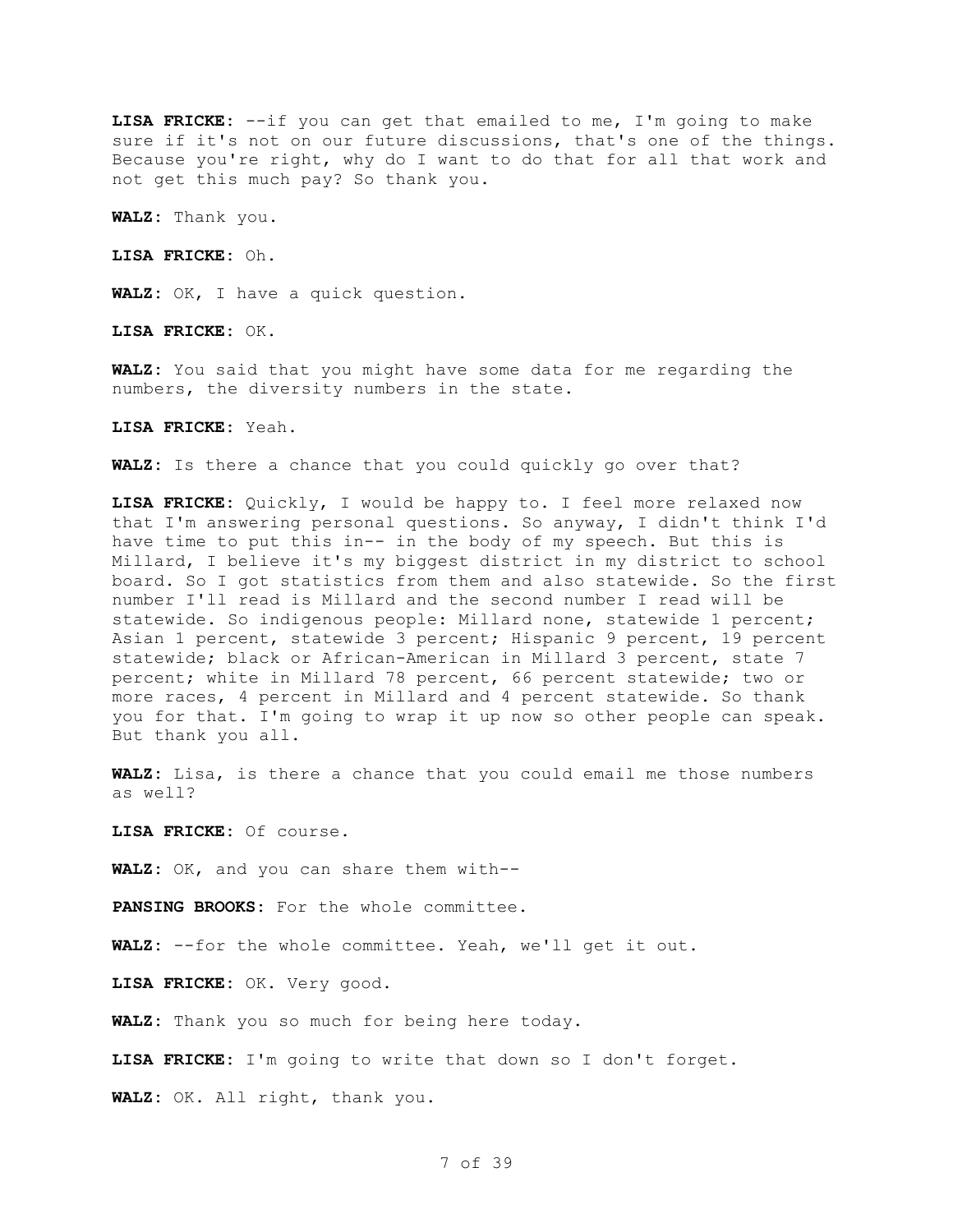**LISA FRICKE:** Watch out for this chair, it's not rolling.

**WALZ:** Our next testifier is Thomas Christie with NAACP. Good afternoon.

**THOMAS CHRISTIE:** Good afternoon. My mouth is a little dry already. Excuse me. OK, technology, don't fail me. I'm old school. A minute, please. Sorry.

**WALZ:** That's OK.

**THOMAS CHRISTIE:** My name is Thomas Christie, that's T-h-o-m-a-s C-h-r-i-s-t-i-e. Good afternoon to everyone. I'm the educational chair of the local NAACP here in Lincoln, and I'm a retired educator with Lincoln Public Schools for 43 years. I was a sociology and history teacher for 19 years, 4 years as a building administrator at Lincoln Northeast High School, and the last 20-plus years as the multicultural school administrator in the superintendent's office, the district office. I spent my career working on recruiting and retention of diverse educators. I will share my career perspective on the issues of the diversity gap of educators. Also, I am here representing the NAACP concerns and our support for LB157 [SIC LR157]. I will highlight the Lincoln, Lincoln NAACP letter, which you should have received. And I passed out a copy from our president, Dr. Mays, in case you didn't receive that. My career experiences of trying to improve the diverse teaching gap was consistently limited in success. I was part of an effort to recruit from Detroit, Michigan to Louisiana, South Carolina to California to Pennsylvania, south- the southwest, the midwest, basically the country. But consistently-- I consistently heard the following reasons as to why it was hard for many diverse students to consider education. One of the reasons were because many of the students had not had teachers who looked like them. They didn't even consider the profession. They had a lack of interest because their school-- because of their school experiences, unfortunately, wasn't always positive. Also, the bias hoops to get into the profession and often hearing and seeing negative attitudes, unfortunately, from teachers about the profession. There's research that support that many teachers does not encourage students to go into the profession. They also expressed feeling alone and not encouraged in school to go into the profession. They often said Nebraska was too far and are there any people of color out there and lacking diversity for support. I can relate to this. Working in a social science department with around 18 colleagues in one of the most diverse high schools in the state, Lincoln High, I was often-- I was the only nonwhite department person. Most of my students of color told me I was their first African-American male teacher. This was and most likely still the same across the state of non-- for nonwhite teachers. I can tell you it's a stressful position to be in. You feel that you're carrying the weight of your entire ethnic group, their expectations of you that are different. The pressure is always there. As an old saying, you feel like a fly in milk. It was stressful, but also challenging and hopeful to have students who could relate to you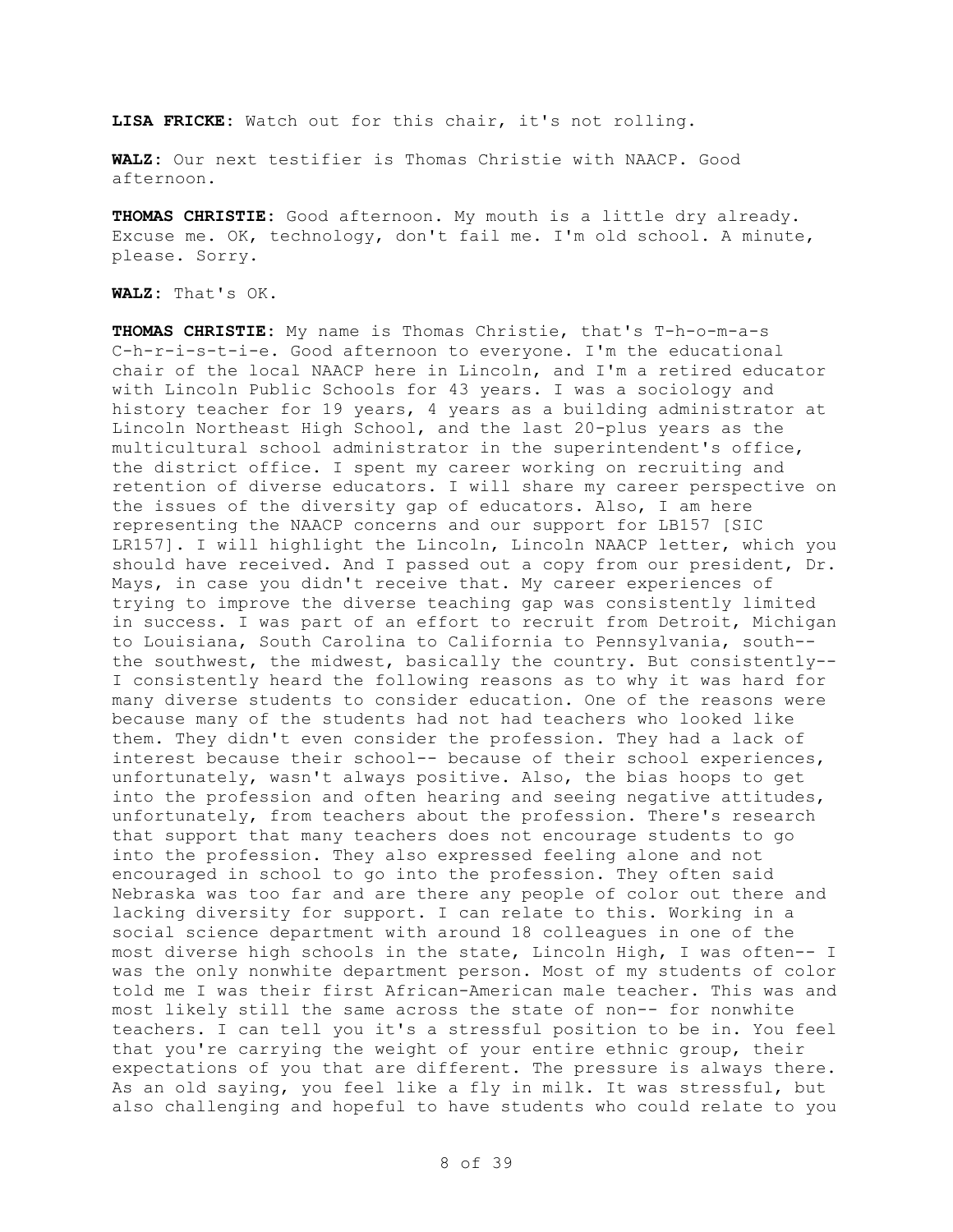and often I saw this even with some of my few colleagues of color, teachers would say, well, why do those students want to stay in your class? Why do they always come to you? And the reason being because they had someone that looked like them and could relate to their experiences. Far as retention, the few nonwhite diverse teachers often felt isolated and lacking support. They feel they are expected to carry that weight of their group and often lacking mentoring and professional growth for promotions. The small success we had was establishing a grow-your-own program for 9 through 12th grade diverse students and working with diverse students in local colleges who already had experiences in Nebraska and knew that there were opportunities, challenges, but also hope, and those who had already worked or student taught in Lincoln Public Schools. Time and resources often were-- and were issues for supporting these types of programs, as well as countering attitudes of being perceived as an affirmative action effort. I often got information, anonymous notes that why are we doing this for kids of color and not for white kids? Why are we making these efforts? Isn't affirmative action illegal in Lin-- in Nebraska and so forth? I give you that because I think you need to have that in mind as we pursue this effort. As I stated, you should have received the letter from the NAACP, and I would like to highlight some of our points and concerns in that letter. Well, first, I'd like to thank the sponsors of this: Senator Brooks, McKinney, and Morfeld. The numbers are stark far as population of students of color in Lincoln Public Schools, as an example, has steadily increased. More than 30 percent, yet to teachers and administrators of color have risen only 6 percent. The achievement gap of students of color in Lincoln Public Schools, for example, is 10 to 20 percent less than their-- their colleagues' white students. Statistics from throughout the state show similar results. We think it should be addressed by formulating a statewide collaboration with appropriate resources and community input. Some of the suggestions we think that would help in this effort: provide scholarships and incentives that will attract more teachers and administrators of color; work with private and local entities to make education a more attractive career, as was done in the medical field; eliminate barriers for recruiting teachers with English as a second language; as stated, increase teacher pay; provide the necessary resources to meet pandemic needs; increase and promote current programs that increase the pool of teachers of color, such as I mentioned, grow-your-own; formulate, corporate efforts to recruit outside the state in communities of color; eliminate barriers of testing.

**WALZ:** Mr. Christie.

## **THOMAS CHRISTIE:** Yes.

**WALZ:** I'm sorry, but the red light is on, so I just wanted to give an opportunity for questions.

**THOMAS CHRISTIE:** Sorry.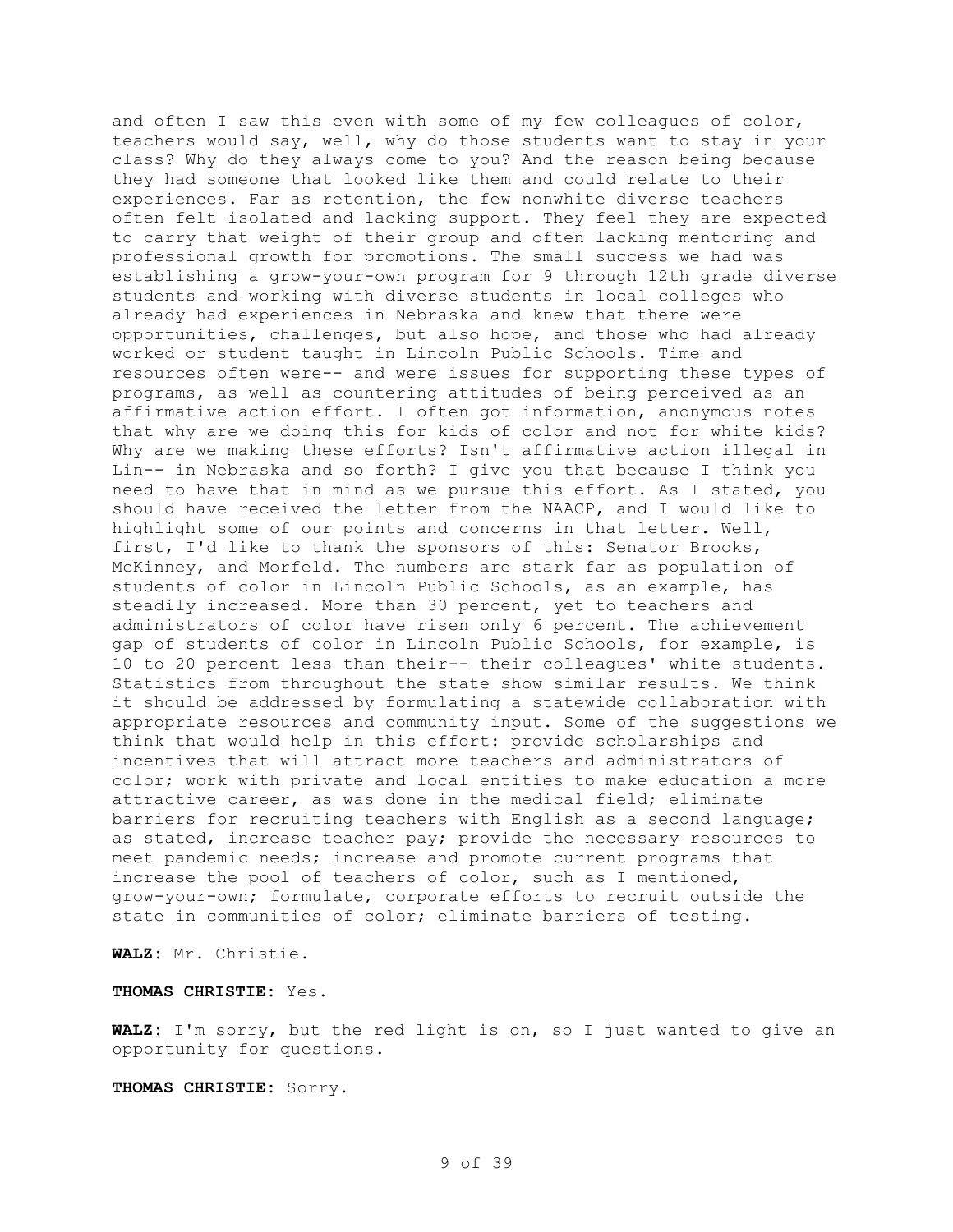**WALZ:** No, that's OK.

**THOMAS CHRISTIE:** Thank you for the time. And if there are any questions, I appreciate the opportunity, the NAACP appreciates the opportunity to express our support and also to share my experiences with you in my 40-year-- 43-year career. So thank you.

**WALZ:** Thank you. Thank you for all you've done. Questions from the committee? Senator McKinney.

**McKINNEY:** Thank you. Thank you for your comments. I don't know if it's a question, it's kind of just a thought. I was sitting here and I was thinking how many black teachers that I had growing up and I was thinking of elementary, I don't think I have one. In middle school, I don't think I have one. I went to North High School, although we had a black principal.

**THOMAS CHRISTIE:** Mr. Haynes.

**McKINNEY:** Yeah, the-- the only black teachers that I had were coaches actually, like,--

**THOMAS CHRISTIE:** That extended.

**McKINNEY:** --outside of, like, sports or-- I don't think I had an English-- a black English teacher ever or a math teacher or things like that outside of, like, them teaching us physical education. And that's where I see, like, where the need is, is there-- there are some black teachers, but a lot of them, especially on the high school level, only teach some type of gym activity, of course. So but thank you.

**WALZ:** Thank you. Other questions from the committee? I see none. Thank you so much for your testimony. We appreciate you being here today.

**THOMAS CHRISTIE:** Thank you.

**WALZ:** Next testifier is Kevin Abourezk. OK, we're going to go on. I don't think Marian is here yet. Is Marian here? All right, then we're going to go to Maddie, Maddie Fennell, NSEA.

**MADDIE FENNELL:** Thank you very much and I have distributed packets because if you ask a teacher to come with ideas, they're going to come with a whole bunch of them. My name is Maddie Fennell, M-a-d-d-i-e F as in Frank -e-n-n-e-l-l, and I'm the executive director of the Nebraska State Education Association. Thank you for inviting us to speak with you today regarding the recruitment and retention of teachers and administrators who accurately reflect the proportion of students of color attending Nebraska schools. I'm going to echo a lot of what you may hear from others today, because so many of us are in agreement that this is an issue that has to be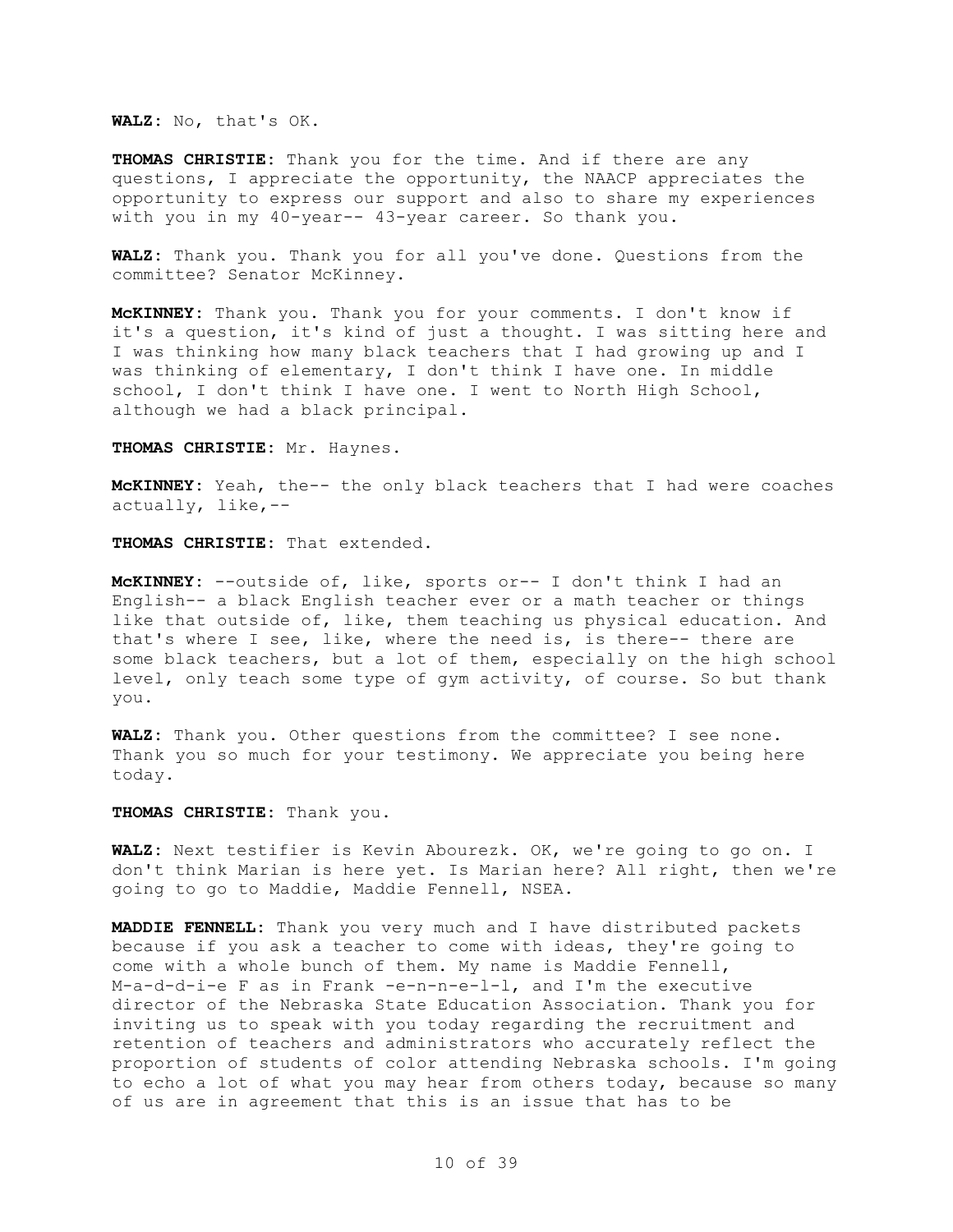addressed. But I do want to take just a moment and say to Mr. Christie, I have known you my entire career and he is an exemplary educator. And I want you to know that Jason Hayes just texted me, our chief government person, and said to tell you that you were his favorite high school teacher at Lincoln High. So what more of an endorsement can you ask for than that? First, why do we need more educators of color? I've included a report from the Learning Policy Institute that found there's a growing body of research demonstrating teachers of color provide benefits to all students, especially students of color. For example, studies have found that teachers of color boost the academic performance of students of color. Teachers' influences include improved reading and mathematics test scores, improved graduation rates, and increased aspirations to attend college. One such study found that the benefit to black students of having a black teacher for just one year in elementary school can persist over several years, especially for black students from low-income families. Students of color also experience social, social- emotional and nonacademic benefits to having teachers of color, such as fewer unexcused absences and lower likelihoods of chronic absenteeism and suspension. Students of color and white students also report having positive perceptions of their teachers of color, including feeling cared for and academically challenged. Teachers of color are a resource for students in hard to staff schools. Many teachers of color report feeling called to teach in low-income communities of color, positions that are often difficult to fill. Indeed, three in four teachers of color work in the quarter of schools serving the most students of color nationally. Teachers of color play an important role in filling gaps in these schools, and whether they decide to remain in teaching has significant impacts on students of color. The reasons for the difficulty in recruiting and retaining educators and educators of color are multifaceted. There is no simple solution. The answers are complex and will need an ongoing systemic support and coordination and dollars over an extended number of years to see results. First, we need to support education as a career. The NSEA and the National Education Association have invested over \$450,000 and thousands of staff hours in the recruitment and retention of teachers, focusing our work on teachers of color. Nancy Burkhart, who you'll hear from today, will describe the Educators Rising program across Nebraska. Our association members, through their own dues dollars, have paid for everything from shoes for students in competition to leadership training, travel costs, and sponsor stipends, growing the program from 2 high schools in Nebraska to over 35. Without this crucial support, we wouldn't have the success stories Nancy will tell you about and more. The Educators Rising program needs to be deeper and wider. We must begin talking about education as a career in elementary schools and offer structured programs of support starting in junior high and continuing through high school. This work needs to be publicly funded at the local and state level. School districts need to bargain stipends for Educators Rising sponsors, just as they do for DECA, FBLA, and other career tech student organizations. We need more grow-your-own programs that provide support for paraprofessionals to receive their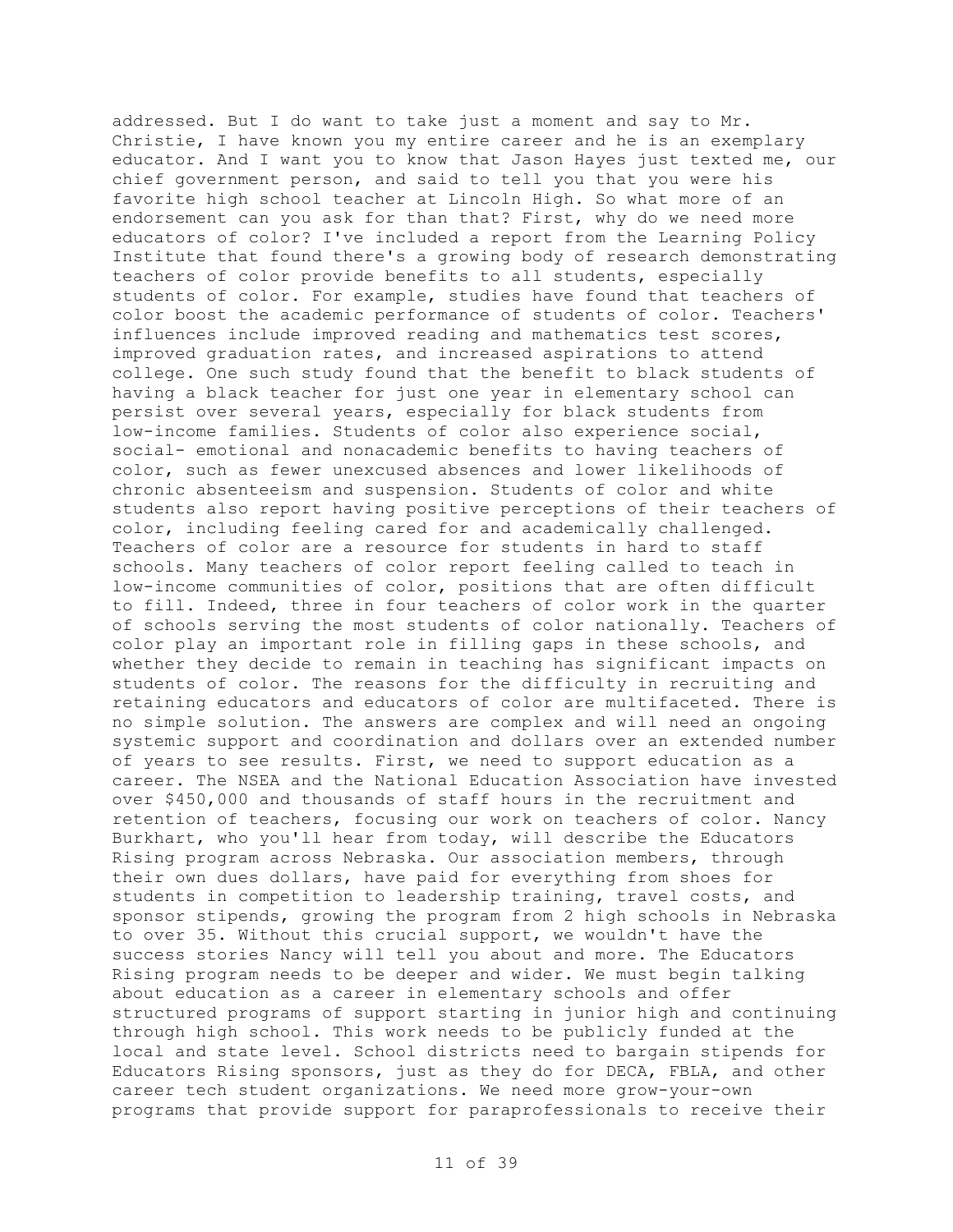teaching certification. Many education support professionals would make excellent teachers, but they can't afford both the tuition and the lack of income during student teaching. We need to dismantle the barriers that divert too many potentially wonderful educators from our classrooms. We need to eliminate the Praxis Core as an entry requirement to teacher education. I'm going to say that again because you're going to hear it from us this year over and over and over. We need to eliminate the Praxis Core as an entry requirement to teacher education. Students who have already shown ability through the ACT and successful completion of college courses should not be facing an expensive test that has no bearing on their future career. In his recently completed study of teacher education in Nebraska, Dr. David Steiner, executive director of the Johns Hopkins Institute for Education Policy, stated: Admissions tests are controversial: (1) they're expensive to take, particularly for multiple-time test takers; (2) basic pedagogical tests, including the Praxis Core, have not been shown to correlate with teaching effectiveness; and (3) they reproduce the inequity-- the inequality of prior access to strong education, thereby disadvantaging minority applicants at disproportionate levels. The Institute recommends that the Praxis Core not be used as an entrance exam. We also need to provide more scholarships for students and better information on loan forgiveness. NSEA has been providing information to our members, but our students really need this information in high school and in early college to be making the right financial choices. We also need to align Nebraska policy with federal policy so that our educators aren't denied this important loan forgiveness benefit. We recently heard from a seventh grade math teacher who couldn't get loan forgiveness, even though she taught in a junior high because Nebraska classified her K-8 elementary-- as a K-8 elementary teacher and the loan forgiveness was for secondary. Student teaching should be a paid experience. Chadron State College has worked with local school districts in an innovative program that allows student teachers to learn from master teachers while also providing intermittent assistance as substitute teachers. We need more of this creative thinking. Student teaching is a time-consuming endeavor that doesn't allow for much of any additional employment. We need paid internships at residencies as other professions utilize. We have a certification problem in Nebraska. Not only is the NDE certification office woefully backlogged, but we love them, especially Brad Dirksen. I want that on the record. He's wonderful. He's doing all he can. But we make it too hard for a teacher who has not received their degree in Nebraska to teach in Nebraska. I knew a Teacher of the Year from Kansas with more than 15 years of experience who could not get certified to teach in Nebraska. We need pathways to certification that continue to focus on the quality of the educator, not their path to preparation. Once we have teachers in the classroom, they need to have strong programs of support. This is especially true for our new educators who have had their field experiences truncated by COVID. They need mentors and instructional coaches who can help them translate theory into practice-- practice. Again, with the help of the NEA-- the NSEA, our members, have invested over \$300,000 to provide mentors and training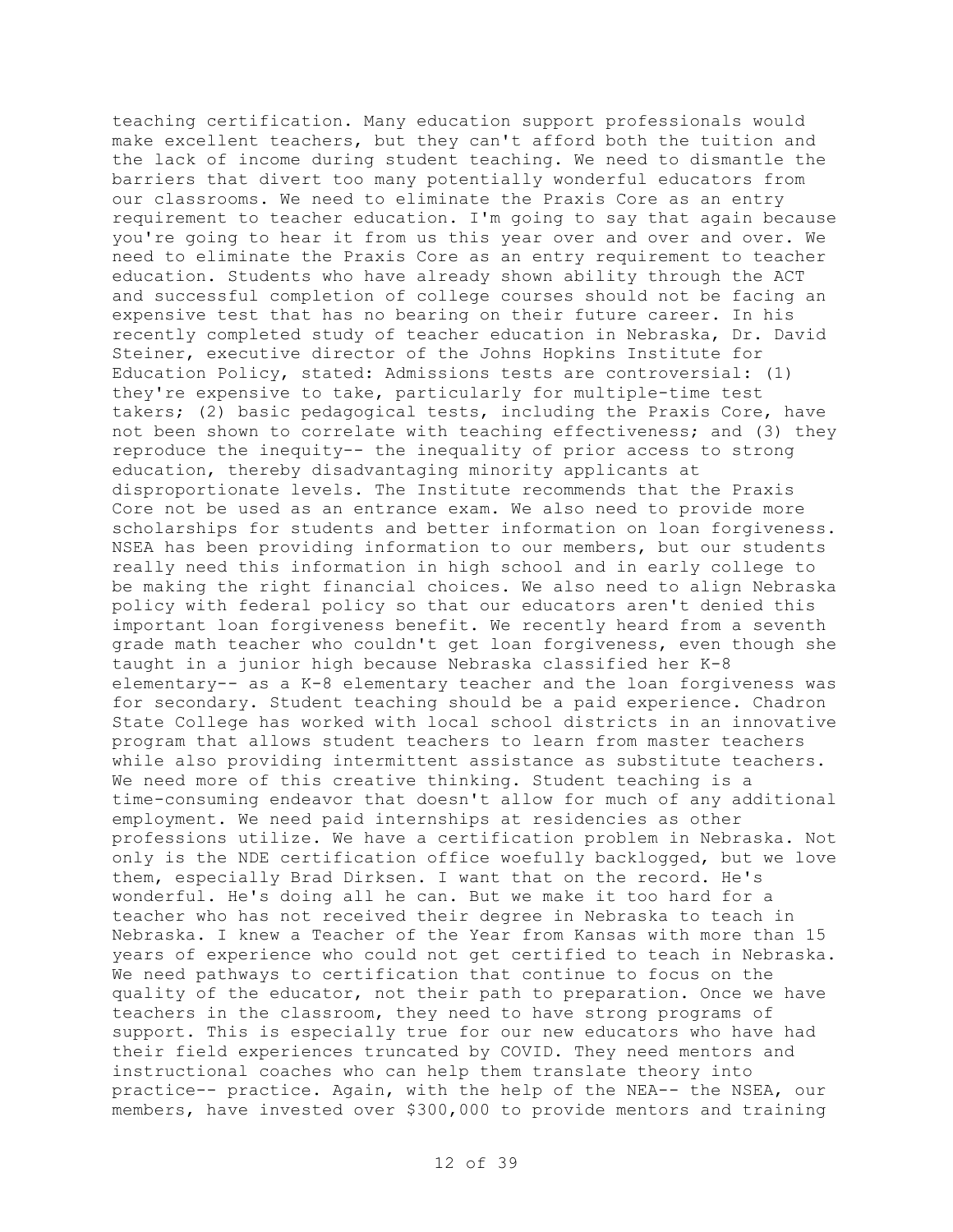for teachers across the state. We are paying teachers to be mentors to their colleagues. This year we've partnered with Falls City and Raymond Central to pilot a seven-state instructional coaching and mentoring program led by national experts in teacher development. These types of programs need public funding to be scaled across the state, which they have done in Illinois. While there are many more strings in this complex web, let me finish with this, studies have shown that having more administrators of color will increase the number of teachers of color. In the interest of time, I won't go into this in-depth, but I refer you to the articles I gave you on this. In your packet, you're going to find all kinds of information. But let me just say that NSEA will continue our commitment to this crucial endeavor. And we look forward to partnering with you and anyone else who wants to help us improve the education profession. Thank you.

**WALZ:** Thank you, Maddie. Questions from the committee? Senator McKinney.

**McKINNEY:** Thank you. And thank you again, Maddie, for your testimony.

**MADDIE FENNELL:** You bet.

**McKINNEY:** What has been the argument for keeping the Praxis test?

**MADDIE FENNELL:** There are people who believe that the Praxis is truly just a basic test. However, it's not. You have to have a high level of skill even to pass the Praxis Core. And if I were a high school math teacher or if I was having my child in a high school math teacher's room, I'd want him to know that level of math. But you don't need to have that level of math if you're going to teach pre-K or first grade. And yet we're expecting that out of those teachers. There was-- there have been endeavors to change that. But quite honestly, been blocked by the Governor's Office, that he did not feel that-- he felt that it was important for it to be there or not move to a composite score. But the data does not support that. There is no data that shows that the Praxis Core makes you a better teacher or after you've passed the ACT and college courses, that the Praxis Core is needed to actually help you matriculate through the program. It's been found to be a barrier and most states have gotten rid of it because of that.

**McKINNEY:** All right, thank you.

**MADDIE FENNELL:** Um-hum.

**WALZ:** Senator Murman.

**MURMAN:** Thank you. And thank you for your testimony, Maddie. I-- I should know more about the Praxis Core also. Is that just kind of a general test on all subjects that teachers have to take to qualify?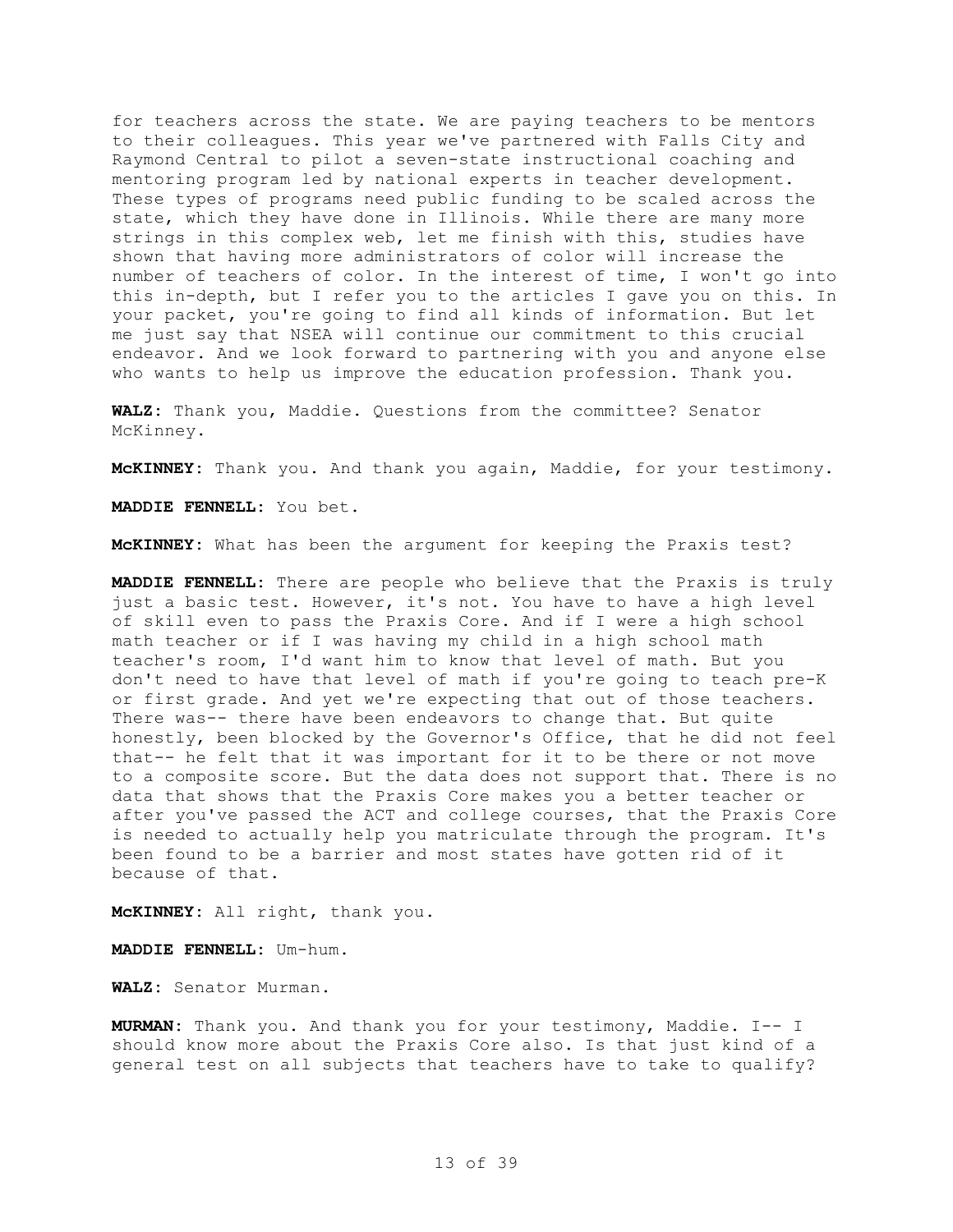**MADDIE FENNELL:** So the Praxis Core has three primary components: math, English, and a writing piece. And so, for instance, we've been working with a teacher who-- who has been teaching on a probationary certificate for a couple of years. He can't pass the Praxis Core because he's a Spanish teacher and English is his second language. He's great at what he does, but he can't pass the writing portion of the Praxis Core. But he's been proven to be an exemplary educator. We actually have one of our-- we provide tutors for those who cannot pass the Praxis Core. We-- our association goes out and offers tutoring and says we give a group tutoring program and then we give individual tutoring to everybody who asks for it. One of our tutors has a doctorate in math, Dr. De Tonack. And she has looked at this and she said these questions are so poorly written and have no relevance. I, as a math teacher, wouldn't have used a lot of this in my math teaching. So it's not basic, the way we consider basic, it goes far beyond that. Not only that, but quite often people are in college a few years before they take the Praxis Core. And I was in college for three years before I took another math test. So if you haven't taken any math test your freshman and sophomore year of college and suddenly the Praxis Core is put in front of you, I don't know how many people here can figure a circumference of a circle if you haven't looked at it since high school. And so that's part of the problem, too. It's things that are just outside of the things that they're using. There's a great book out there called "Miseducated," which when we bring a bill forward on the Praxis, which we intend to do, I'm going to make sure you all have copies of the testimony because it's someone who is at Harvard who could not pass the Praxis Core in English. And he was an English major. Kind of ridiculous. Yeah.

**MURMAN:** So, so the Praxis has three different, like, three different kinds of tests?

**MADDIE FENNELL:** The Praxis Core has three components to it. And each of those components costs \$80 to take. So if you don't pass, you have to repeatedly pay over and over and over to take the test. And that's also a burden for college students.

**MURMAN:** Thank you.

**MADDIE FENNELL:** Um-hum.

**WALZ:** Thank you. Other questions? Senator Pansing Brooks.

**PANSING BROOKS:** I've just found out that I can ask some questions because this is a LR so now I will jump in here and there and thank Thomas Christie for his great work in our community and his testimony today. Thank you for being here, Miss Fennell, too. I guess, a couple of things. The-- the statistics you gave are-- are teacher FTE by race and ethnicity. Are there numbers on administrators and paras as well?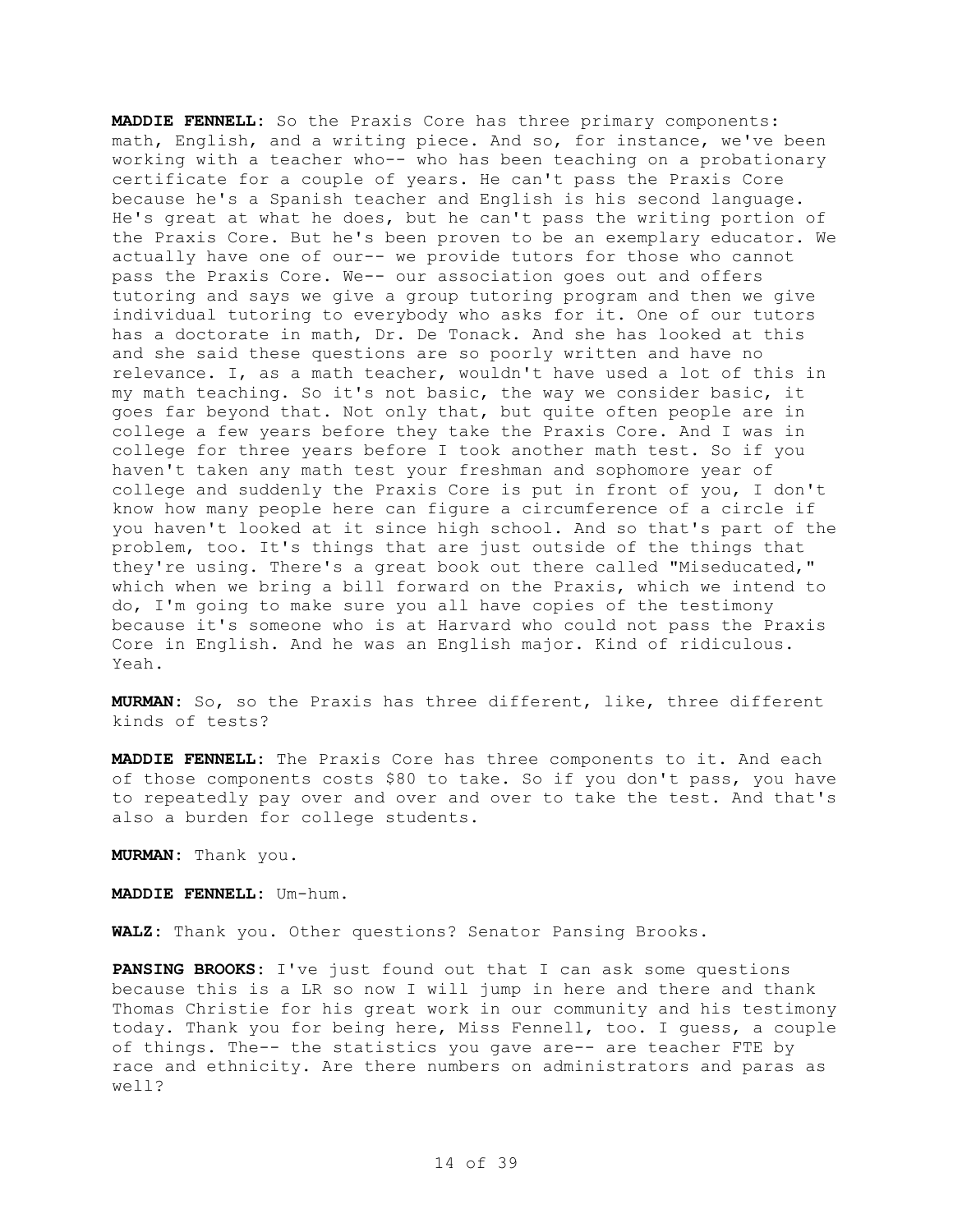**MADDIE FENNELL:** Yes, they would have-- they-- the NDE would have those numbers.

**PANSING BROOKS:** OK, so--

**MADDIE FENNELL:** NDE would have those numbers.

**PANSING BROOKS:** --could we maybe get those from the--

**MADDIE FENNELL:** I'm sure you can get those from NDE.

**PANSING BROOKS:** Oh, NDE, OK. OK, we'll get that and get it to the committee. And the Praxis-- can you explain the Praxis versus other testing that people take to get into different colleges? I mean, this is-- is this to get into the college?

**MADDIE FENNELL:** This is actually to get into the College of Education. So you've already taken the ACT, which has gotten you into college.

**PANSING BROOKS:** Right.

**MADDIE FENNELL:** Often you've already taken two years of courses and successfully completed those courses, which include, you know, writing and--

**PANSING BROOKS:** Math and-- yeah.

**MADDIE FENNELL:** --reading and maybe even some math. But then to get into the College of Education, you also have to take the Praxis Core. Now state-- I don't know if it's-- Brad can tell you if it's state statute or state law or whatever, but it's state-- something says we have to have a basic test. And it was set that the practice was the basic test. However, as we got farther down the road, we realize that the Praxis was actually far beyond basic. And I should say there are two Praxis that someone has to take. One is the Praxis Core that you have to take to go into the College of Education. Then you have to take another subject-specific Praxis test when you leave before you are certificated in that subject area. So if I'm an elementary ed teacher, I have to pass math, English, and writing to get into the College of Ed. And then to leave and get my certificate, I also have to pass the-- the elementary ed Praxis.

**PANSING BROOKS:** OK, thank you. So that is another whole issue, too. Yeah.

**MADDIE FENNELL:** Yeah, it is. In fact, we just had somebody in our office last week, one of the school districts, that was very concerned because they had a teacher they recruited from another state who had as a special education teacher, which, you know, that's like a diamond right now, like a black diamond right now, they're so hard to find special education teachers. They recruited this person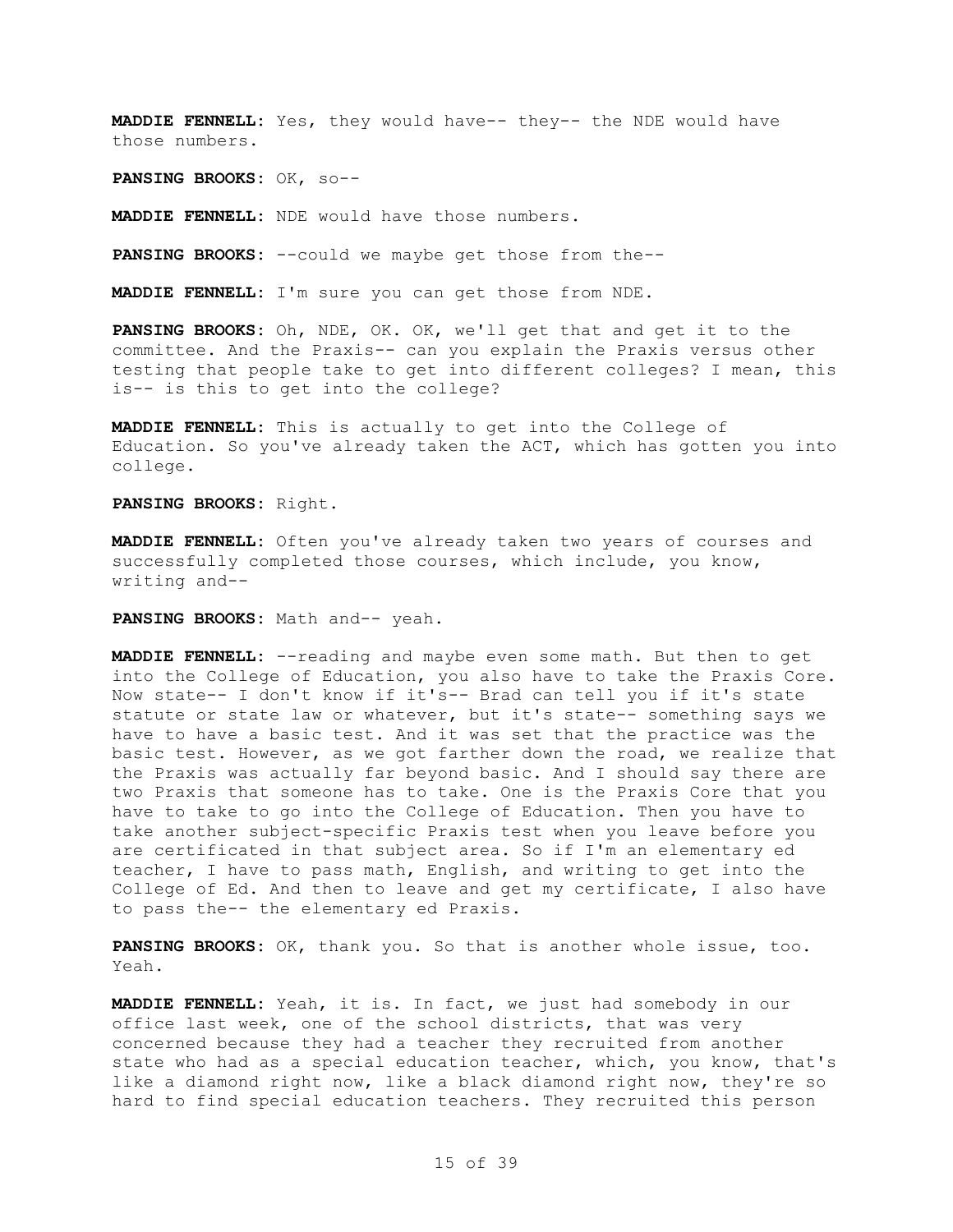from Washington State and they had something like 18 years of successful experience and they could not get them certificated in the state of Nebraska.

**PANSING BROOKS:** OK.

**WALZ:** All right.

**PANSING BROOKS:** Thank you. Thank you for your time.

**MADDIE FENNELL:** You bet.

**WALZ:** Other questions? I see none. Thank you--

**MADDIE FENNELL:** Thank you.

**WALZ:** --so much for coming today. Our next testifier is Dr. Vann Price, LPS representing NCSA. Welcome.

**VANN PRICE:** Thank you.

**WALZ:** You can go ahead and start.

**VANN PRICE:** OK. Good, good afternoon, everyone. My name is Vann Price and I am currently director of Equity, Diversity, and Inclusion and also supervisor for secondary personnel in Lincoln Public Schools. Prior to that, I was high school principal here in Lincoln, Nebraska. And I am speaking to you today on behalf of the Nebraska Council of School Administrators. Thank you so much for allowing me to share my passion for educating and empowering others in order to level the playing field. I was really encouraged to hear that you were conducting an interim study in order to explore how Nebraska schools could recruit a teaching and administrative force that accurately reflects the proportion of students of color attending our schools. I'm pleased to see acknowledgment that one of the biggest talent challenges facing the education sector today is the demographic mix-match between the students attending PK-12 public schools and the teachers and the leaders who serve them. Today's students are the most diverse in the history of our nation. Yet, unfortunately, the educators and leaders who serve them do not accurately reflect this diversity. Diversity benefits students. Research suggests that students of color who have at least one educator of color fare much better academically and less likely-- are less likely to have disciplinary issues. We've all probably heard how beneficial this is to black and brown children. But research also suggests that white students show improved problem-solving, critical thinking, and creativity when they have diverse teachers and leaders. An article in Scientific American sums it up this way: Being around people who are different from us makes us more creative, more diligent and harder-working. So true are the words of Jon Gordon in that no one ever creates success alone. I've been blessed to have a positive team with supportive people rooting me on every step of the way. I am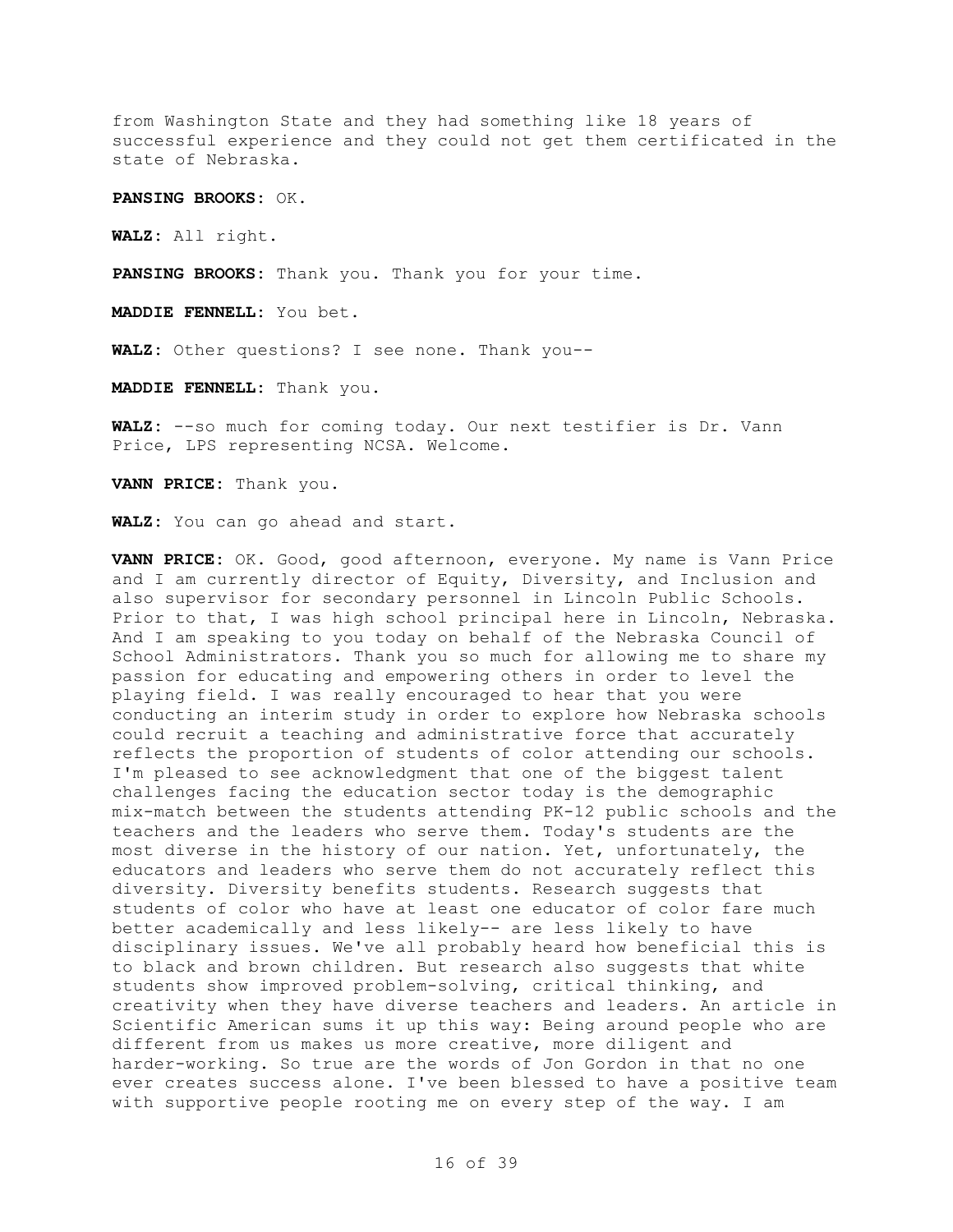choosing to share just a snippet of my story so that you better understand my mission of empowering others, particularly those whose lived experiences have been plagued with challenges. I also want you to recognize that our efforts to recruit and empower leaders of color must be deliberate and intentional. I have heard it said, and I agree, that we are born into our lives by chance. Our birthplace, nationality, and right to live in safety and dignity is due to luck. As life is an unjust human lottery, we have a responsibility to stand by those who do not receive winning tickets. I'm convinced that for me, an African-American female growing up in the late 1960s and '70s, I did receive a winning ticket, although some who measure winning based on resources might question that assessment. My mother and grandmother were the two most responsible for who I have become as these maternal strong pillars poured their whole selves into the igniting of my torch. And by the time I entered Omaha Central High School in 1978, I knew I wanted to be at the top of my class. My mother was convinced that there was no substitute for embracing your talents and seeing where they take you, realizing that an education helps to create knowledge, build confidence, and break down barriers to opportunity. There are promising initiatives happening around the country. In my opinion, the most promising programs are grow-your-own initiatives, where districts recruit and prepare diverse educators and leaders from within their own ranks. I am a blossom of such efforts and I welcome the opportunity to publicly applaud two women for their hand in positively affecting my course along my winding professional journey, Dr. Marilyn Johnson-Farr and Dr. Nancy Becker. Ever since I can remember Dr. Johnson-Farr has allowed me to sit at her feet to learn firsthand what it means to be an academic scholar and pioneer for justice. Additionally, my skills and talents would have gone untapped had I not been nudged and recruited by former principal, Dr. Nancy Becker. Dr. Becker inspired me to go forth and be courageous, she rallied and advocated for me with the powers that be. And as a result, I began my leadership journey that led me to eventually being named the first high school principal of color in Lincoln Public Schools' history. Sadly, it took until 2011 for a nonwhite leader to be given this opportunity. Sarah Leibel of the Harvard Teachers Fellows Program said: It's really important that students, and humans in general I might add, have people who reflect back to them their language, their culture, their ethnicity, their religion. It doesn't mean all the people in our lives have to do that mirroring, but they should have some. And we know that in education there really are not enough mirrors. I am thankful for mirrors like Dr. Johnson-Farr who reflected confidence, determination, and possibilities into my existence. Although staff of color deserve and benefit from mentoring from staff of color, there is a need for cross-racial mentoring. Additionally, particularly in Nebraska, white educators and leaders tend to be the conduit for access and opportunity in our educational institutions. Dr. Becker was a prime example of this during my acclimation into leadership. And had she not spoken on my behalf, I would not be sitting here today. I know personally that difference-makers come in all shades and believe that white leaders must be key contributors in efforts to provide staff of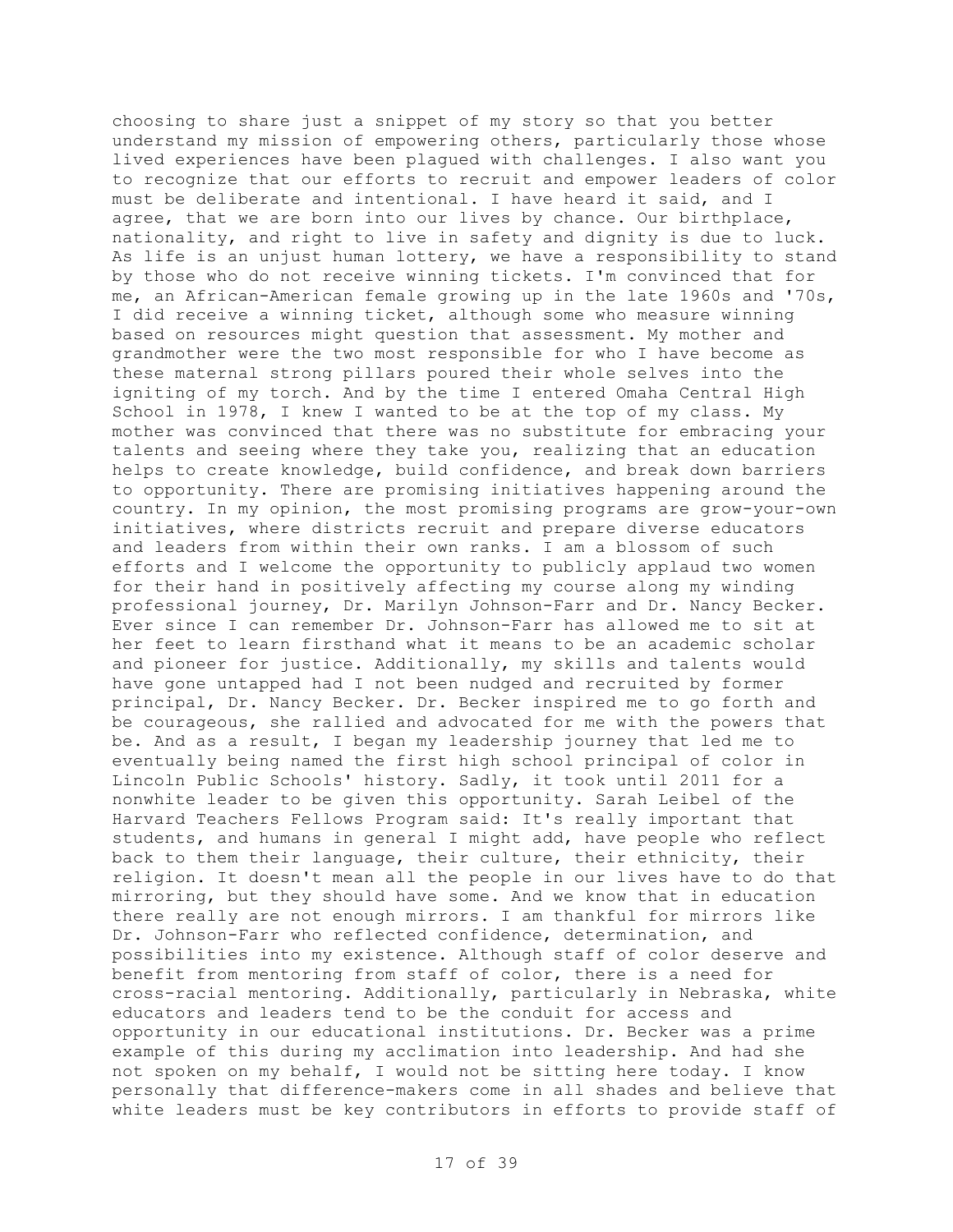color opportunities to lead. Thank you for allowing me the chance to speak to you today. My hope is that my words with, with all who share with you today create a sense of urgency to step outside of our comfort zone and find creative ways to attract and support leaders and educators of color within our Nebraska schools. We must do all in our power as the table of diversity is set and be mindful of the power in our voices and actions to be a difference-maker. I just want to leave you with a quote: Diversity is a fact. Equity is a choice. Inclusion is an action. Belonging is an outcome. By Arthur Chan. Thank you for allowing me the opportunity to speak with you and I have finished with my testimony. I'd be happy to entertain questions.

**WALZ:** Thank you so much. Questions from the committee? Senator Pansing Brooks.

**PANSING BROOKS:** I just can't help saying this beautiful testimony, thank you very much for bringing it. Clearly, I was fortunate enough to travel for a little bit with Dr. Price and grew to count her among my friends. And I'm so honored that you're here today. And it's quite clear the leadership you exude. We're so blessed to have you in the Lincoln Public Schools mentoring and living as an example for so many of us.

**VANN PRICE:** Thank you.

**PANSING BROOKS:** Thank you.

**VANN PRICE:** Thank you so much, Senator.

**WALZ:** Thank you. Any other questions? Thank you so much for coming today.

**VANN PRICE:** Thank you.

**WALZ:** Next testifier is Colby Coash from Nebraska Association of School Boards. Welcome.

**COLBY COASH:** Thank you, Senator. Good afternoon, members of the Education Committee. My name is Colby Coash, C-o-l-b-y C-o-a-s-h, and I represent the Nebraska Association of School Boards. And I'm going to keep my comments brief. You've got a handout because I really want you to hear from Mr. Barcenas, who's going to follow me from Grand Island Public Schools. Nebraska schools are experiencing an educational workforce challenge. And this has been a real part of NASB's strategic plan to try to be a partner and work in that way. And I can tell you that as we've traveled the state over the last couple of months meeting with school board members and administrators across different parts of the state, they will tell you that-- that workforce is a challenge. More specifically, workforce as it relates to finding educators who look like the students they're educating is a challenge. And we have heard many of the same things that were brought up earlier, earlier with regard to the Praxis test and the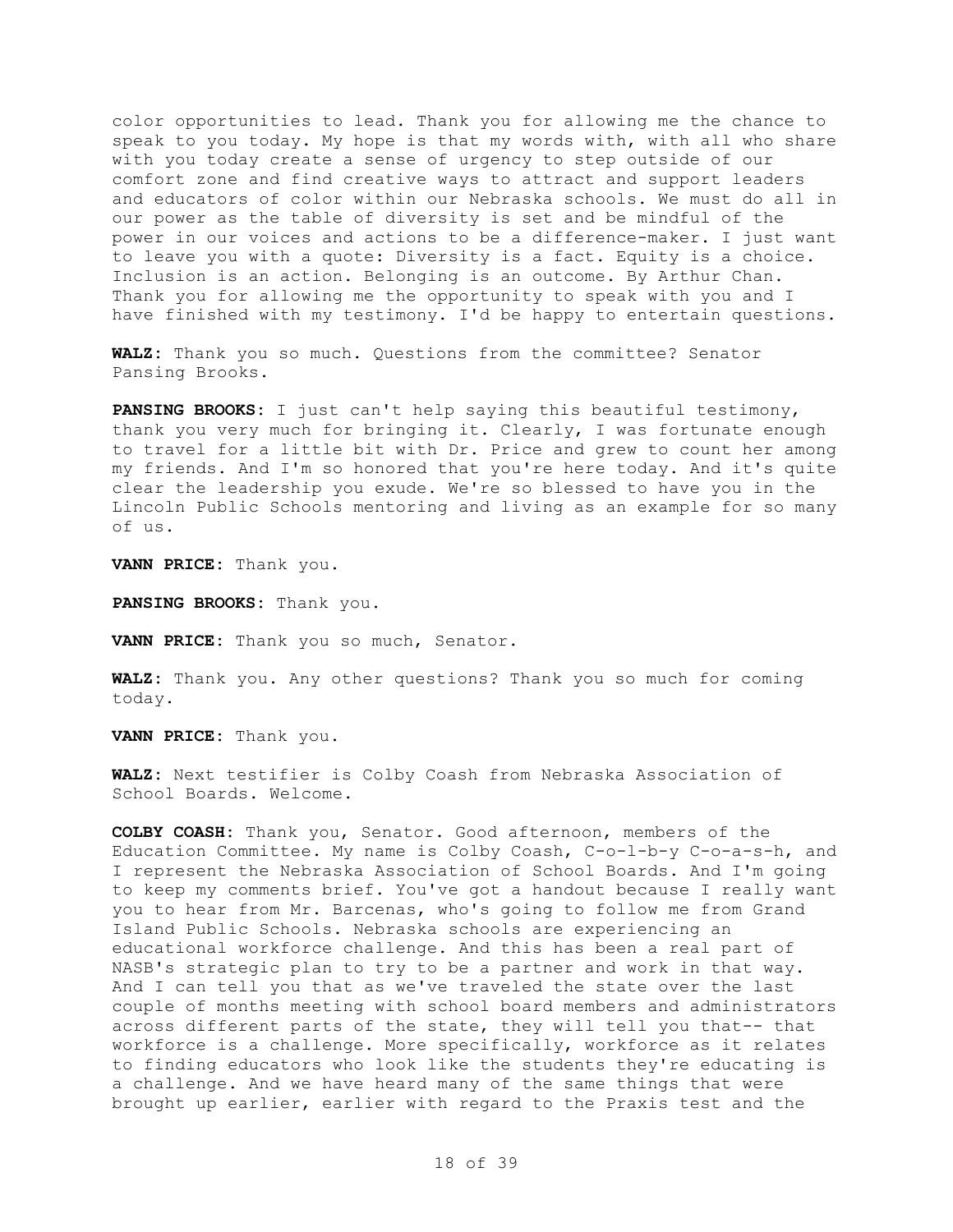certification issues that were brought up. And so we're hearing that from our perspective as well. Districts across the state are competing for a real finite number of applicants and it's a shrinking pool. So to meet those demands, what school districts have been doing is-- is incorporating a grow-your-own concept. It's very easy for a high school graduate who graduates from Chase County High School to go to college and become a teacher and then go to Westside and be a very effective educator. But it's really difficult to get the graduating student from Westside who graduates, goes to college, becomes a good educator, and get that graduate to go-- go to Chase County. And that's really what's happened across the state, is-- is that students who want to go into education tend to stay where they're from. And-- and so districts are trying to-- to lean into that. So this grow-your-own has become a real concept. And-- and a lot of districts are incorporating Educators Rising as an example. And I'm happy that you're hearing from them a little bit later. We work with boards all the time in strategic plans. And this issue has bubbled up as a real priority for boards across the state in their strategic planning process. The plans-- the plans implemented by districts are starting to include strategies and goals to attract diverse staff and build district resources and capabilities through partnerships and resource allocation. But at the end of the day, the pool needs to be grown. And I'm very pleased to see that you're having some representatives from teachers colleges because as we- again, as we've traveled the state, some of the most successful things have happened when districts are partnering with some of the higher-ed institutions who can filter and are training the next generation of teachers. And so I'm happy to hear from them, but there's more to be done. I would in closing comment that there are resource-- resources available as far as research from the Education Commission of States of which members of this committee are a part of. And I've handed out a few examples of the resources I found that outline what other states have been doing in order to recruit, attract, and retain educators of color. One of them, and as I was looking at some of this research, one of the things that stood out to me was only 11 states in-- in the union actually have implemented any type of financial incentives that were attractive for recruiting educators of color. And so in their packet, you'll see what 11 other states are doing or you have access to that information. I think that might be helpful to the committee. With that, I'll close my testimony.

**WALZ:** Thank you. Thanks for being here. Questions from the committee? Senator Murman.

**MURMAN:** Yes, thanks a lot for your testimony. The grow-your-own thing, I think is a great-- I mean, that's something that will really work. I know the school I came from has trouble recruiting and retaining teachers, but if the teacher is someone that is from the community or nearby community or somehow has roots in the community, maybe was educated at UNK or Hastings College or somewhere close and-- and then and maybe marry someone from the area. That works a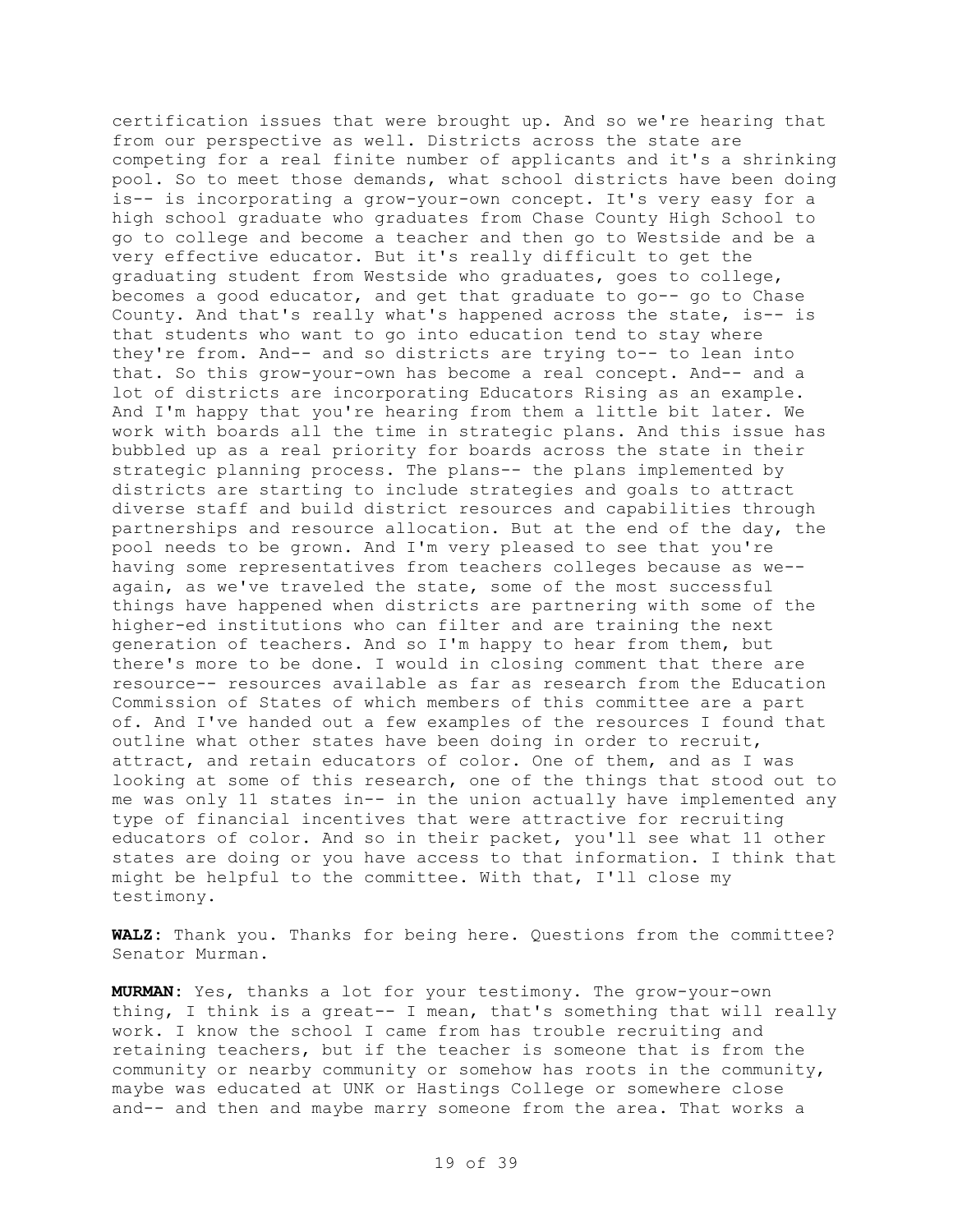lot, that has a chance being a lot more success-- successful, I should say. Then, you know, earlier we talked about recruiting from a black college, you know, out of state and-- and I hope that works. But I think the chances of that working are a lot less. And if we can do the grow-your-own and-- and recruit nearby families and-- and community members.

**COLBY COASH:** Certainly, grow-your-own has been what districts have turned to. But it's a challenge. And as previous testifier, Maddie, indicated, you have to start early and you have to get these students thinking about it much earlier than we've thought about it. And there needs to be kind of a coordinated push to show that as a career path and not only show education as a career path, but show that the community they're from is a place where they can execute their career. And that's a real challenge, particularly with rural communities where you represent and it goes beyond just the Praxis and the certification. Really, what it comes down to in the more rural parts of the state is, is there a house for that educator to live in when-- if, if you can recruit them? Is there a nice place for them to live? If they come with a family, is there daycare in that community who can watch their young children while they're teaching? That goes a little bit beyond the-- the scope of what this is. But it's a, it's a more global issue or a statewide issue that we're committed to trying to address. And I'm glad that this hearing has brought up some of those, those issues.

**MURMAN:** Yep, thanks.

**WALZ:** Thank you. Any other questions? I see none. Thank you. Our next testifier is Carlos Barcenas, Barcenas. Thank you. Welcome. We're glad you're here today.

**CARLOS BARCENAS:** Thank you. Thank you. And I'm sorry, I have a- started with a tickle in my throat and I speak for a career and I'm nervous, I guess. My name is Carlos Barcenas, B-a-r-c-e-n-a-s, and I'm here representing NASB and the Grand Island Public School District. So I wish my notes were as organized as everybody else. And I want to ditto a lot of what was said in that light way, but at the same time using it as a very heavy way that you go back and hear all the stories. There's a lot of information that I was going to share that has to do with the same thing. A little bit of my story, I am a Mexican citizen by birth. I'm a USA citizen by choice. I-- but obviously, I'm not good at math because for the last about 10 years I've been telling people I've been here for about 25 years. Turns out I've been here for 27 years. I just didn't stop to do the math. So I've been-- again, I had to learn the language. I often when I speak, I like to share that one of my disclaimers is the more I speak, I become conscious of my accent so it becomes thicker. So my German heritage comes out. If that-- if you don't understand, understand something I said, just ask me. And what I mean by that is I had to learn the language. I had to learn the culture of the United States. I was fortunate to have my mom and my dad who were always pushing us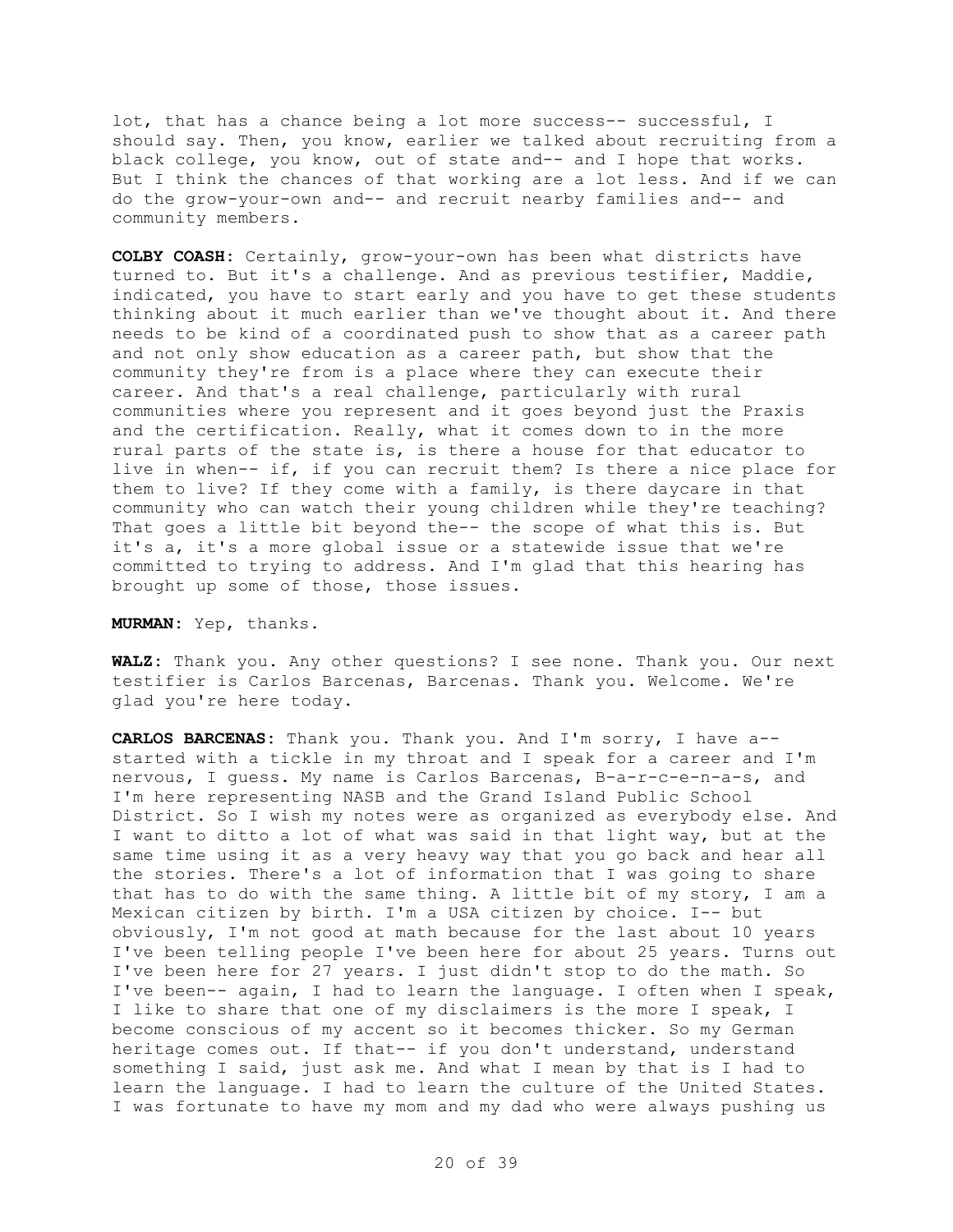to do better, to get involved. And they always pushed us that you could do anything you wanted to do. I remember hearing my dad and my mom from an early age tell us, which I thought this was their saying, and I found out it was Mother Teresa, I believe, who said it. But he who does not live to serve along the lines of doesn't live well or does not deserve to live, but really an emphasis on we are here to serve. So from the time we came to the United States, excuse me, the next morning, we were already involved in community projects and serving the community. So that's been a big part of why I'm here. I have been a board member for eight years in the Grand Island Public School districts. I graduated from the Grand Island Public Schools and it was always with that reminder of my parents in the back of saying, get involved. You can do whatever you want to do. Right. And I've been doing diversity, inclusion, equity, belonging work for the last 20 years. And it wasn't about ten years ago that something went off in my head when I thought, you know, I naively believed when I came in 1994 that I didn't have to see somebody in front of me that looked like me in order for me to achieve that role or that status. Right. I-- I believe that. And I still believe that in a way, because my parents said, you know, we'll support you. You can do whatever you want. But I wonder often, if unconsciously, I didn't take many more chances of doing something else because I never saw somebody that looked like me in positions of power or in decision-making positions or roles that people told me, oh, you could be part of that. So it could be-- that's why I think this is important that we take a-- a look into the importance of the research. If our students see, excuse me, somebody that looks like them in the classroom, will that change and impact their future? And I believe, and I believe it does. This- for the last, again, 27 years, something that I heard every 10 years at least was our demographics are changing. We need to do something. But the reality is that our demographics have changed and they've changed about ten years ago. So how do we continue to have this discussion of creating, growing our own, especially in education? I don't believe it's an either, either or, it's a both and. As Colby was sharing earlier, it is not just the Legislature, the school districts, but it's also about the community. It's also about creating our own programs, but having the tough conversation. Some of the things that we have that I feel proud to be part of the Grand Island Public School district is because we have not only challenged ourselves as board members and as a district to have the uncomfortable conversations, to have the-- the courageous conversations about race, prejudice, equity. They're not usually brought up or they're not comfortable to have and look at the barriers that we're facing. How can we continue to educate our children, engage your family? And something that I believe is really important, the relationship piece. How do we continue creating good relationships, breaking the barriers of language and all other barriers that exist? Socioeconomics. You know, I mentioned that I am a-- a first-generation immigrant to the country. About 20 years ago, 25 years ago, I heard someone say, you know, for first-generation immigrants, it does take about 25 years to become acculturated or know how the host culture works. And even though I've been serving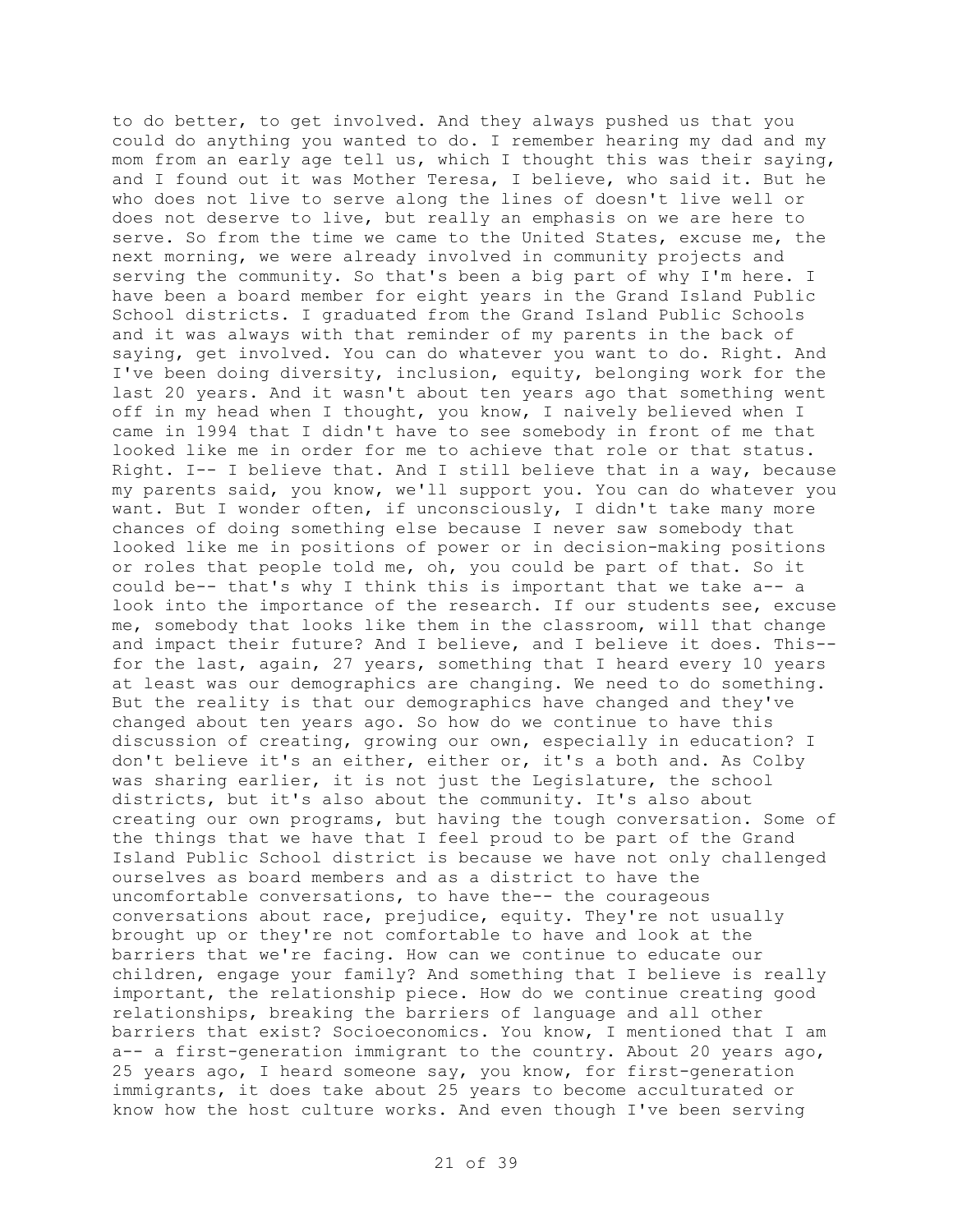for a long time in my community, I got to tell you that in my 20-year mark as an immigrant and a 25-year mark as an immigrant, really have felt like, well, now I have a voice and that's why I feel comfortable being here. I just know we have somebody with UNK at the end of the agenda and when I graduated from 19-- from high school in 1998, there was Dr. Juan Guzman, who was only a couple-- he wasn't a doctor back then. He graduated a couple of years before me or after me. And-- and he was one of the-- the people that I remember fighting this battle of saying we need to have more teachers that look like us. So, you know, it's been a 27-year journey where I've heard this and I've seen this and I'm partnering with all of you to say we've been saying we need to do something because it matters. And I believe that's how we ended up having Dr. Grover as Superintendent, Josué Covarrubias as the principal, because we're continuing to reach out to different places that maybe we have not reached before, because we are creating partnerships with colleges, because we are creating our own. And one of the community conversations that we need to continue to have is this belonging piece. How can we have our students, our kids have positive, good opportunities and interactions in their own community, in their own school, that they can feel that they can come back and live in their communities? So creating that sense of belonging. I think I've had the conversations with different colleagues, classmates, community members and I've heard people say, well, I don't want to go back to my own community because it wasn't a welcoming community, because I had a bad experience. Right. But I think we need to continue to explore this and have those tough conversations. And again, we are looking into our paraeducators. I did have a chance to work as a paraeducator for the school district. And a lot of the paraeducators are bilingual. They're just juggling different things. So we're looking into how can we count time, classroom time? How can we put back into the-- invest back so that they can come back and spend time with us? So with that, I thank you. Thank you for your time and doing-- looking into this. And I would entertain any questions you have.

**WALZ:** Thank you so much. Thank you for your story. Questions from the committee? Senator Pansing Brooks.

**PANSING BROOKS:** Thank you so much for coming today. Are-- are there some other specific things that you think have been helpful in your career to-- to really, you know, make it easier with what you're doing? What do you see could be changed that-- that would be beneficial?

**CARLOS BARCENAS:** I think we need to con-- to realize that we have really tough conversations that we need to have. And when we are in leadership positions, you know, one of the things as we are bringing people of color back into our classrooms, back into our communities, how are-- we are not immune to what's happening in politics, what's happening in our environments. Right. So what messages are we putting out there? Do we feel like we can empower conversations that are going to be really uncomfortable but really make us feel like that we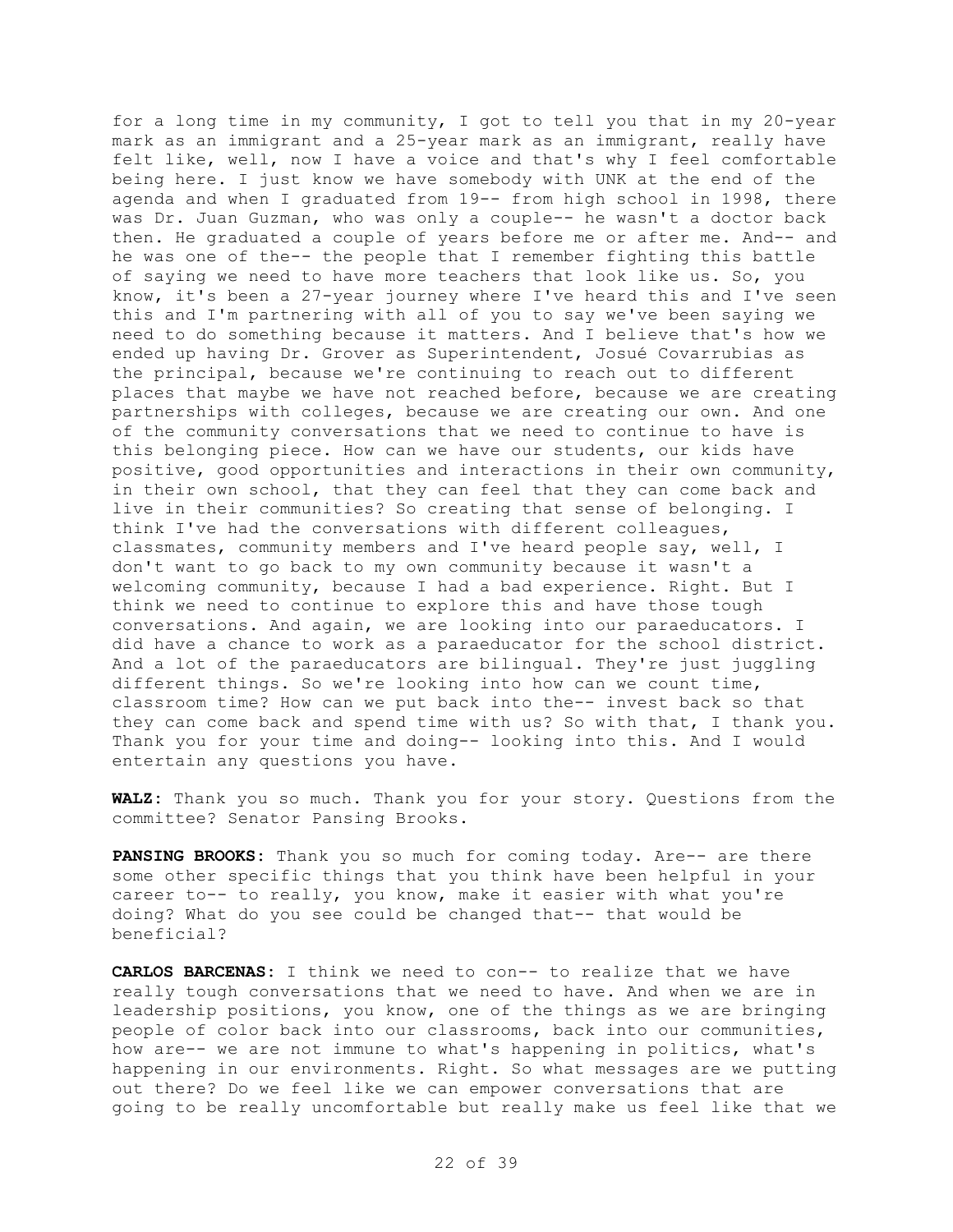belong? So, again, we have to acknowledge that sometimes there are barriers and I've shared this in my speeches, as I've shared in many communities, many times I can tell you places where I did not feel welcome and I knew it was because of the color of my skin or my language. But then there was a place where I felt welcome. And I feel that the time-- the places that I-- that feel home to me in Nebraska is the relationships or with the people that I build relationships with. So being willing to sit down and have very uncomfortable conversations, brave conversations about the topics that are affecting our students and our community members.

**PANSING BROOKS:** Well, you have a unique perspective as both a student and now a board member. And-- and so we're really grateful to have you here.

**CARLOS BARCENAS:** Thank you.

**PANSING BROOKS:** Thank you very much.

**WALZ:** You mentioned that you were a para.

**CARLOS BARCENAS:** I was at one point. I-- I spent time-- when after I graduated from high school, I-- I was in the process of working my immigration status from a resident. And I didn't have a work permit at the time, so I couldn't go to college right away. So I had to take a couple of years off. [INAUDIBLE] came and I was able to spend some time in the classroom as well as a paraeducator, and then I spent some time working as a minority at-risk educator as well.

**WALZ:** That's great. Thank you so much for being here today. We really, really appreciate it.

**CARLOS BARCENAS:** Thank you.

**WALZ:** I think what we're going to do is back up, Marian Holstein is here now. So if Marian wants to come up and testify, that would be great. Hi, Marian.

**MARIAN HOLSTEIN:** Good afternoon, Chairman Walz and committee members. My name is Marian Holstein, executive director of the Nebraska Indian Education Association. We are a fairly new organization consisting of Native American educators in Nebraska. We were formed because there was not a united voice to address our concerns about the education of our children. It is with some trepidation, I share my thoughts with you today about proposing changes to increase the diversity in the teacher and administrative court in Nebraska. Trepidation because some of the resolutions to this problem already have been identified, yet unacted upon. For example, the teacher wage penalty in the United States. In 1979, teachers earned 7.3 percent less than other comparable college graduates, what we call a wage penalty. This wage penalty was 21.4 percent in 2018, a record high. People of color are making up a long history of being undervalued, underpaid, and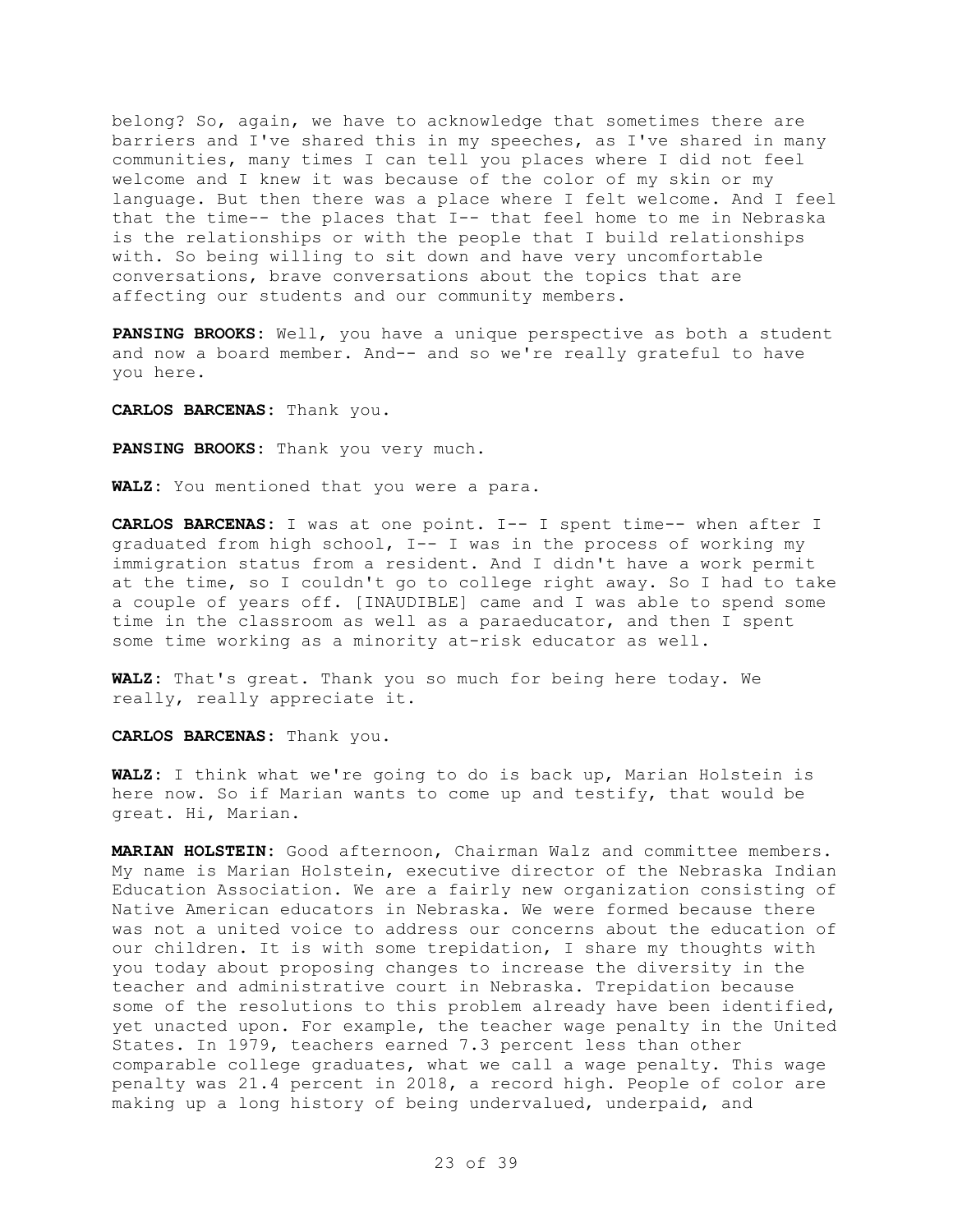misunderstood. While I believe we have more college graduates of color than any time in the past, heads of households are inclined to take the highest paying position for the upward mobility of their families that-- and that often means bypassing the teaching field. This is not yet-- this is yet another instance Native Americans find it hard to understand about non-Natives. Why is such a critical piece of society so undervalued? Why is such an honorable position shown such disrespect? In Native cultures, our elders and those who teach have the highest positions of honor in our communities. Nebraska Indian Education has shared comments with the State Board of Education regarding the restrictiveness of teacher credentialing in Nebraska. Facts are that Nebraska does not have the number of Native teachers we need. Even if we were to headhunt from other states with higher populations of Native Americans, the requirement of taking the practice again-- Praxis again or paying a \$1,500 fee does not say that we want you in Nebraska. We are aware this is under the domain of the State Board of Education. Another example of what we already know. Other cultures and peoples have contributed to making this country great, yet they are not recognized. Children in schools today aren't taught Benjamin Franklin and Thomas Jefferson based the U.S.'s inherent and inalienable rights on the Iroquois Nation's Great Law of Peace. Our students aren't taught that Native people studied the stars and astronomy long before Copernicus. At the age of 67, a new friend of mine who studies existing mounds and petroforms explained to me the genius of my ancestors and how they built these mounds and their use of petroforms. I was teary-eyed because no one ever before explained to me how brilliant my ancestors were. If our students are to succeed, they need to have pride in who they are and who they were and are today. These two instances alone, I believe, calls for a rewrite of the history books. Other areas where Nebraska Indian Ed has had an impact in Nebraska is in our work on the social studies standards revision, numerous indicators to study Native American history were included. It is no longer feasible to say Columbus discovered America, Lewis and Clark discovered a way west, or Henry Schoolcraft discovered the headwaters of the Mississippi. Today's students recognize the cover-up. Since the schools on Native lands have the greatest potential to produce Native teachers than others, it behooves everyone to support us in increasing our effectiveness. And by the way, I'm also the president of the Winnebago's Public School Board. Take in-- take into consideration our students proficiency rates, in 2018, the last year for which I have data, Native American students statewide scored an average of 30 percentage points below white students in reading, English language arts, math and science proficiencies. What is needed is a system-wide change in schools. Systems management is slow to come to public schools. School administrators who take an inclusionary response and approach improvement are those that are most responsive and in whose schools show the most improvement. These administrators determine this, among other ways, through data-driven planning, including staffing the planning and then communicating this plan to all staff, monitoring changes, reporting on the effect of the proposed change, revisiting outcomes, and going back to the drawing board over and over again.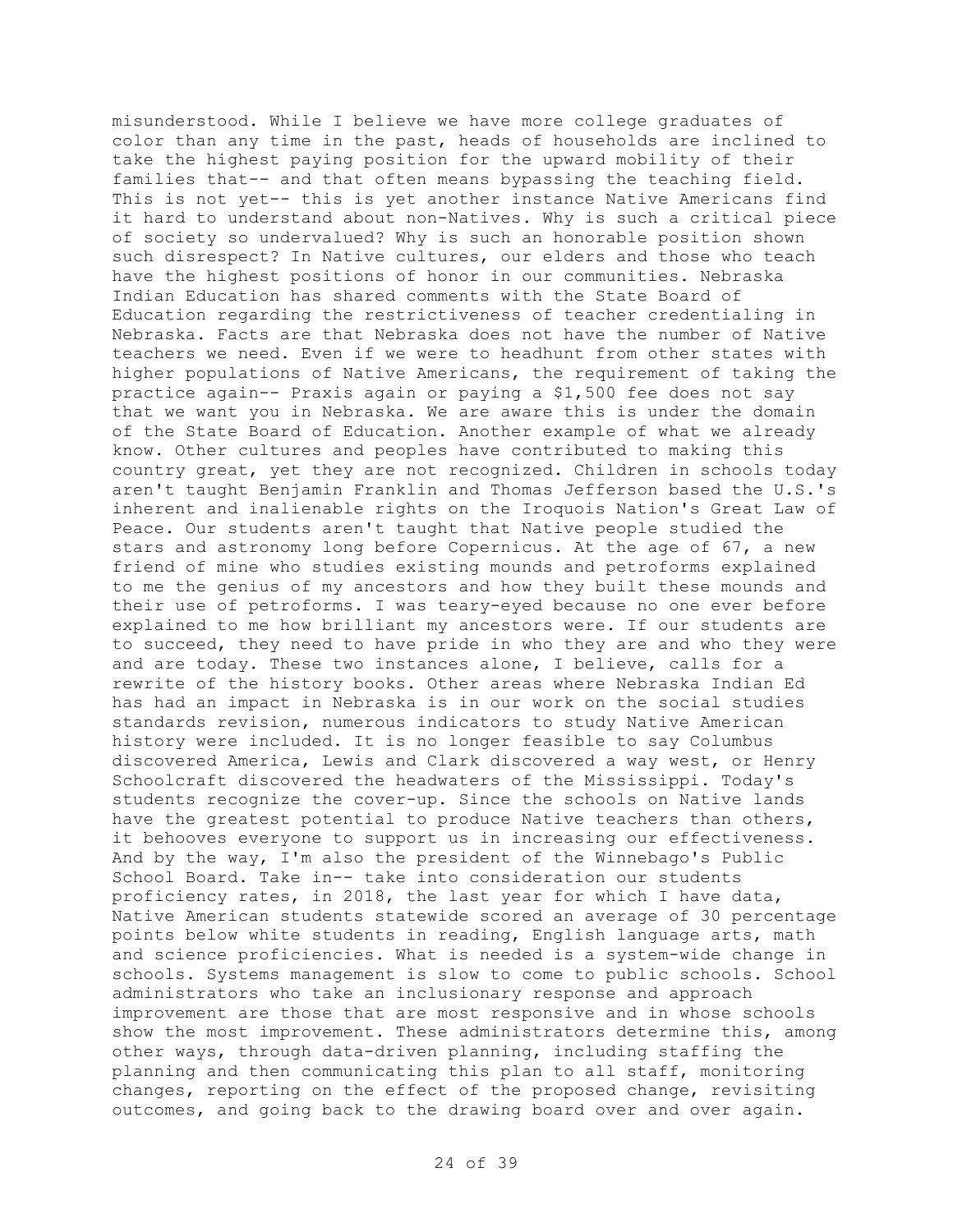What I have witnessed in the schools on Native lands is they lack systemic, systemic implementation of goals and objectives. I'm reminded of the Charlie Chaplin movie, Modern Times, as he goes through the gears in the factory and comes out shaken, visibly shaken. So do our children and staff after being tossed to and fro with little rhyme or reason. In this day I-- to this day, I face an upward battle of stressing the need for data-informed decision-making. I make these comments from experience. I have a 33-year history with the Head Start Program. For over two decades, the systemic approach to serving children, families, and communities has been embraced and strengthened. We do not need to reinvent the wheel if only others embrace these concepts. And I didn't add this, but I'd like to say that in ESSA we do see that now that we have parent engagement and community engagement written into the act. That is something borrowed from Head Start. As a Head Start compliance auditor, we would visit schools who were Head Start grantees, the lack of systems management was uncomprehensible [SIC] to me at the time. It was basically administrators telling teachers what to do with little to no input or ownership. This is a reason for staff attrition. Until we increase the profess-- proficient-- sorry, until we increase the proficiency levels of our students of color at the elementary, middle, and secondary grades, we will not have a pool of potential quality students to enter teacher preparatory programs. Until we start teaching about the inherent abilities of all cultures, how we have borrowed from them in the past and to this day, we will not be instilling the pride and incentive for our students to succeed in their schools. Until we start approaching the problem as a team, we will see little progress and we will keep losing teachers because the stress isn't worth it. School, school administration listen nicely, then go about what they were going to do anyway. Many of our administrators' background is in education, not in business management. And without systems management and education, it can all just be busywork. Since our administrators know little about the plight of Native Americans or the trauma that affects classroom learning for people of color and those in poverty, how can they know how to reach out to students? Thank you for your attention today and for looking at the problem. I think it's a very good first start and I'm so glad that you are approaching that. And Nebraska Indian Ed has more comments and ideas on this complex problem. And we, and we are more than willing to share our ideas with anyone. Thank you very much.

**WALZ:** Marian, thank you so much for coming today. Any questions from the committee? Senator Pansing Brooks.

**PANSING BROOKS:** Thank you. Could you-- thank you so much for being here today. I appreciate it,--

**MARIAN HOLSTEIN:** You're welcome.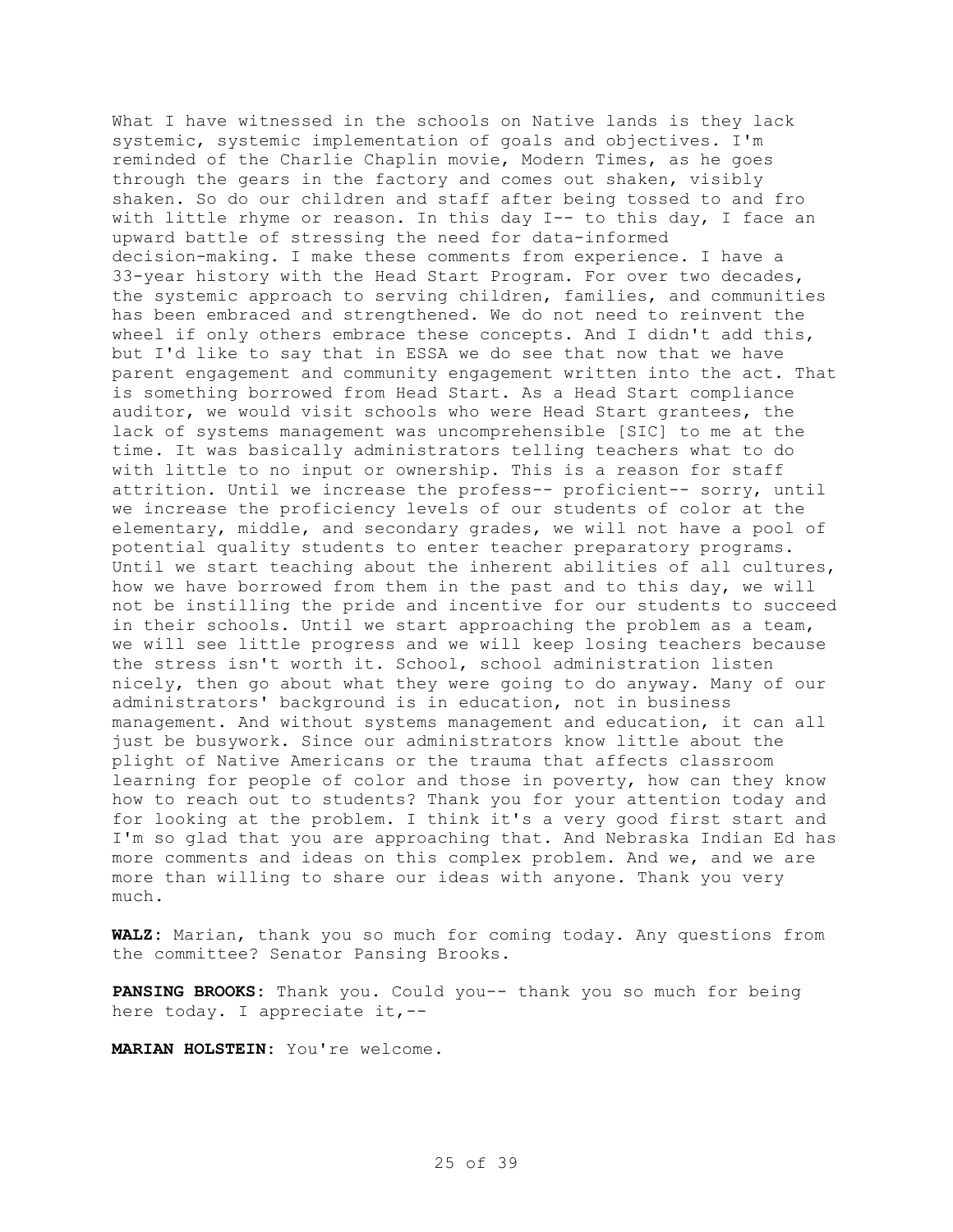**PANSING BROOKS:** --Miss Holstein. Could you tell how the Nebraska Indian Education Association got started? You said it's only a few years old. And so did you, did you help found that organization or--

**MARIAN HOLSTEIN:** Yes, I did. Initially, we had-- we were founded in 1987.

## **PANSING BROOKS:** OK.

**MARIAN HOLSTEIN:** And for certain reasons, it-- it sort of died out. And I had my own consulting business for many years. And when I retired, I filled a position on the Winnebago Public School Board. My mother was a school board member. And as I mentioned, I was-- or may not have mentioned, I was the Head Start director. So of-- and it was really at an opportune time because ESSA had just been passed. And so in reading that, I said, oh, great, this is, you know, I know all of this stuff. You know, I know the importance of parent and-- and student engagement as well as the community. And so dug in my-- dug in my heels, rolled up my sleeves and started working. And that's when, you know, I learned that for Native peoples, that tribal sovereignty is-- is, of course, critical and key. But it also tends to lead to another problem, you know, because our tribal nations have that, that direct partnership with the federal government, we sometimes aren't as well versed in state government--

## **PANSING BROOKS:** Yes.

**MARIAN HOLSTEIN:** --and state laws, etcetera. So it took me quite, you know, quite a while to go ahead and-- and catch up. And, you know, looking at that systems management approach, understanding that that governance is-- piece is key as to where and if you're going to make changes, forgo the State Board of Education. And we have-- I have been working and communicating with members within the State Board and within the Nebraska Department of Education for quite some time. And it's a long road and we'll keep-- and I'm looking for more volunteers. So we will continue and-- and we know it's, we know it's, like I said, it's a long road, but the longest journey begins with a single step.

**PANSING BROOKS:** That's true. And it's, it's so fortunate you're out here as a resource. And thank you very much for your time and energy on all this. I hadn't-- I've heard some of the information about how-- how women are paid, but I'm glad to see this information on Native American teachers versus comparable college graduates. So thank you very much for bringing that information to us.

**MARIAN HOLSTEIN:** You're welcome. Thank you for listening. You're very good listeners. Thank you.

**WALZ:** Our next testifier is Nancy Burkhart from Educators Rising. Good afternoon.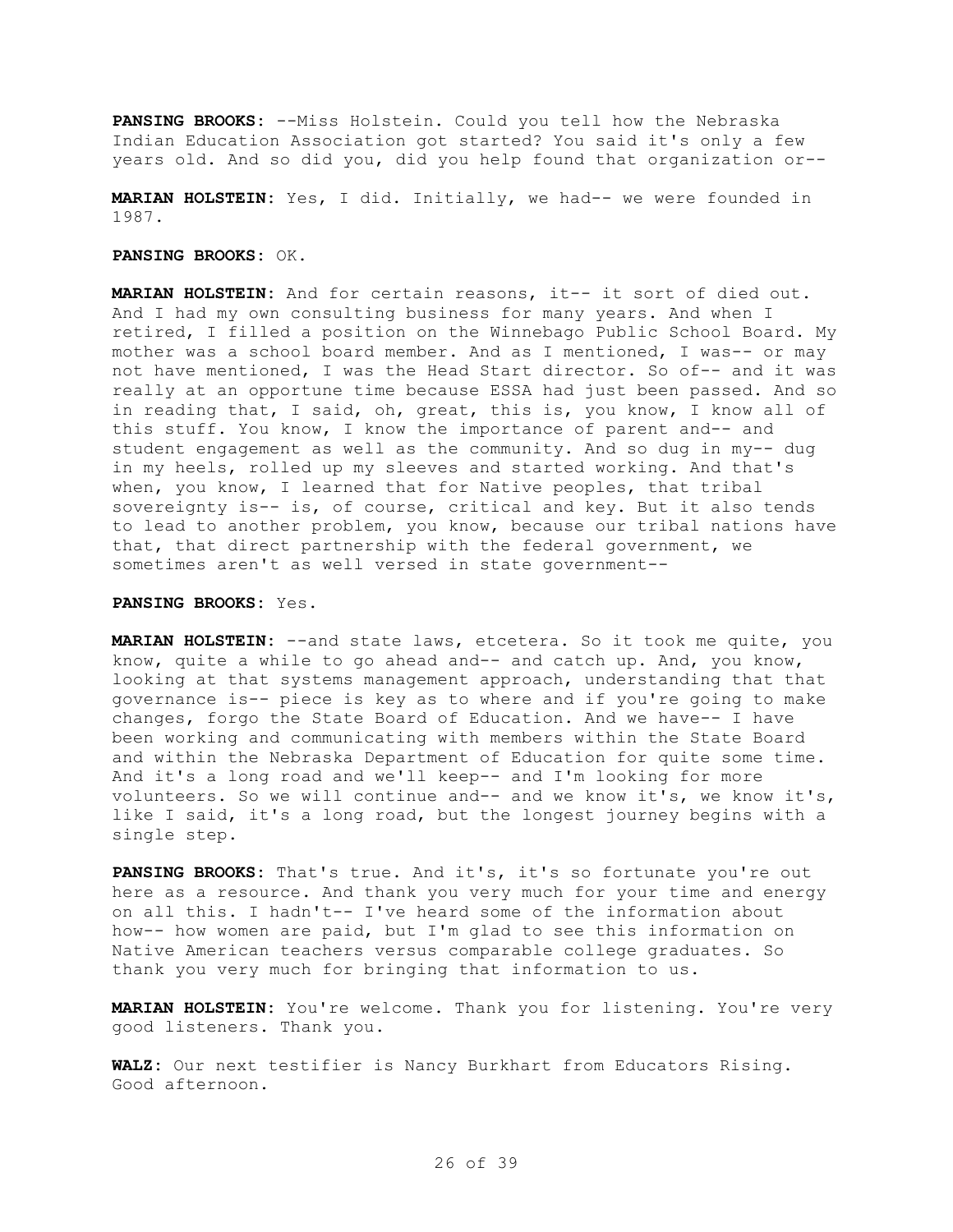**NANCY BURKHART:** Good afternoon. Shall I go ahead and get started? OK. Good afternoon, my name is Nancy Burkhart and I'm a retired Omaha Public Schools teacher and currently the NSEA liaison for Educators Rising Nebraska. My role is to offer support to the state advisor and Educators Rising chapters throughout the state. Educators Rising was formerly the Future Teachers Association. Before that, it was Future Teachers of America, which was cofounded by Nebraska native Joy E. Morgan in 1937. Phi Delta Kappa International is the parent organization for Educators Rising. Educators Rising is a Nebraska State Career Tech Student Organization supported by the Nebraska Department of Education. CTSOs are an integral part of career education and workforce development. I've been involved with Educators Rising for 20 years. I was first introduced to the organization when I was teaching the human service course at Burke High School. I developed the course and included a portion of the course for students to explore the teaching profession. It soon became apparent to me there was a need for a separate class. I received training at the South Carolina Teacher Cadet Program and used it as a model to write and teach the introduction to education class. Currently, the class is dual enrolled and the three- hour credit is accepted or transferable to colleges of education across Nebraska, as well as out- of-state colleges of education programs. Educators Rising is an organization associated with the Introduction to Education course. School districts that would like to start chapters are encouraged to begin an education pathway, which includes courses such as Introduction to Education, Best Practices, and an internship experience. Educators Rising helps make sure teachers have the experience and skills they need to be ready for the classroom. Starting with high school students, we provide passionate young people with hands-on teaching experience, sustain their interest in the profession, and help them cultivate the skills they need to be successful educators. The result is accomplished teachers who are positioned to make a lasting difference not only in the lives of their students, but also in the field of teaching more broadly. The vision: Every teacher in America has the skills and experience to help all students achieve their potential. The mission: Educators Raising cultivates highly skilled educators by guiding young people on a path to become accomplished teachers beginning in high school and extending through college and into the profession. We work to accomplish this mission by providing students with learning experiences such as the Chapter Leader Camp, Fall Expos that provide professional development, and exposure to college campuses, a State Leadership Conference, which includes competitions and professional development sessions about pertinent educational issues, and the National Conference to compete against students from across the United States and hear from national speakers such as the National Teacher of the Year. There are also opportunities for students to apply for scholarships and teacher scholar programs at Nebraska colleges. The networking and connections made between students enhance their common goal of becoming teachers. Now it's time to let me, let me tell you about some of my students and what I've experienced in working with Educators Rising. I have had a state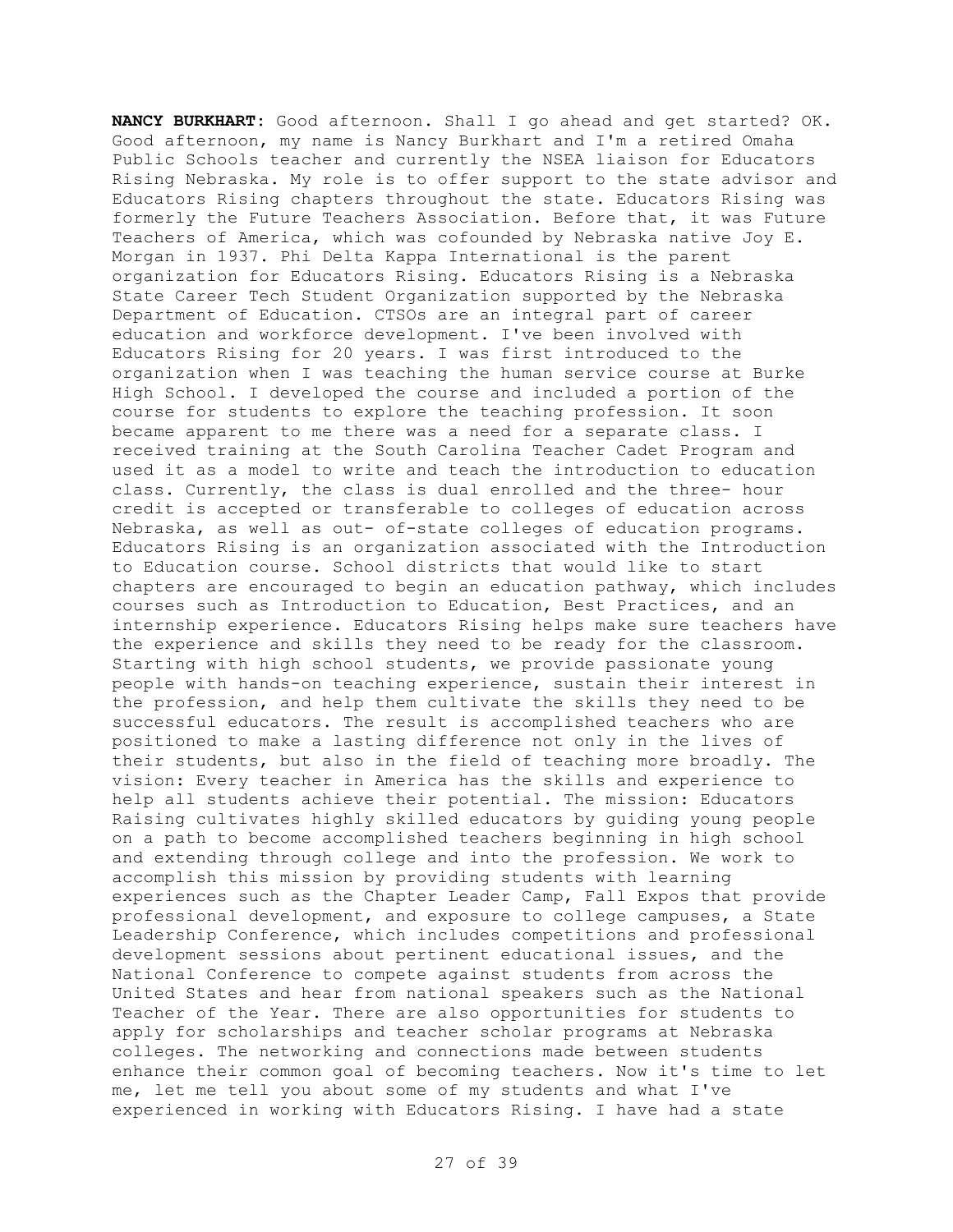officer who decided to go to University of Indiana. And as a freshman, she was sitting in the library and another student approached her and said, because they'd met at a national conference, you look familiar. And-- and sparked a conversation. I had another student who was elected a national officer. It was a great experience for her to network with other officers and maintain professional connections. I've had-- I've had at least 26 students that have gone through the program and are teachers in OPS or other districts in other states. I've had two past state officers who have secured teaching jobs this year and are-- are students in the CADRE, which is a Career Advancement and Development for Recruits and Experienced program at UNO. During which they'll earn their master's degree in curriculum and instruction while completing the first year of teaching. I have a state officer and former valedictorian at South High who will graduate in December with a double major in Spanish and English education with an endorsement in English as a second language. She has the possibility of being hired at her student teaching assignment upon graduation. So proud of her. I've had past- a past student who-- who is now an ACP teacher at Burke High School, which is where she discovered she wanted to be an ACP teacher and she volunteered her junior and senior year. I know every Educators Rising advisor has similar stories about their students who have gone on to pursue their teaching degrees. I believe in this program because it also gives students the opportunity to test out teaching to know if it's for them. It's always a winning situation when students decide to go into teaching, but it's also a win if they decide it's not for them, as they have not wasted time and money working towards a degree they don't love. We need teachers who have a passion for what they do. I have always said, do what you love and love what you do. Teaching is important, not for the weak. It's hard work, but the most important and rewarding work you will ever do. This is what happens when communities grow their own: High school students are engaged in relevant teaching experiences, gaining transferable skills and opportunity for impact. Advisors are able to pay forward talent and expertise and lead without leaving the classroom. Districts are allowed to cultivate and retain a skilled workforce and get students ready for college and careers. Colleges have more informed and skilled teaching candidates and ready- made partnerships with PK-12 classrooms. And everyone will have a sustainable pool of skilled and experienced rising educators. Thank you for your time. Questions?

**WALZ:** Thank you so much for being here. Questions from the committee? I see none. Thank you so much for your time. Next testifier is Dr. Paul Turman from the Nebraska State Colleges.

**PAUL TURMAN:** Chair Walz, members of the committee, my name is Paul Turman, spelled P-a-u-l T-u-r-m-a-n. I'm the chancellor of the Nebraska State College System. Certainly, a pleasure to come and present to you this, this afternoon to talk about kind of I'll provide a comprehensive kind of overview of where teacher education candidates are for the entire state. And I think that will set the stage for the various challenges that-- and try not to replicate some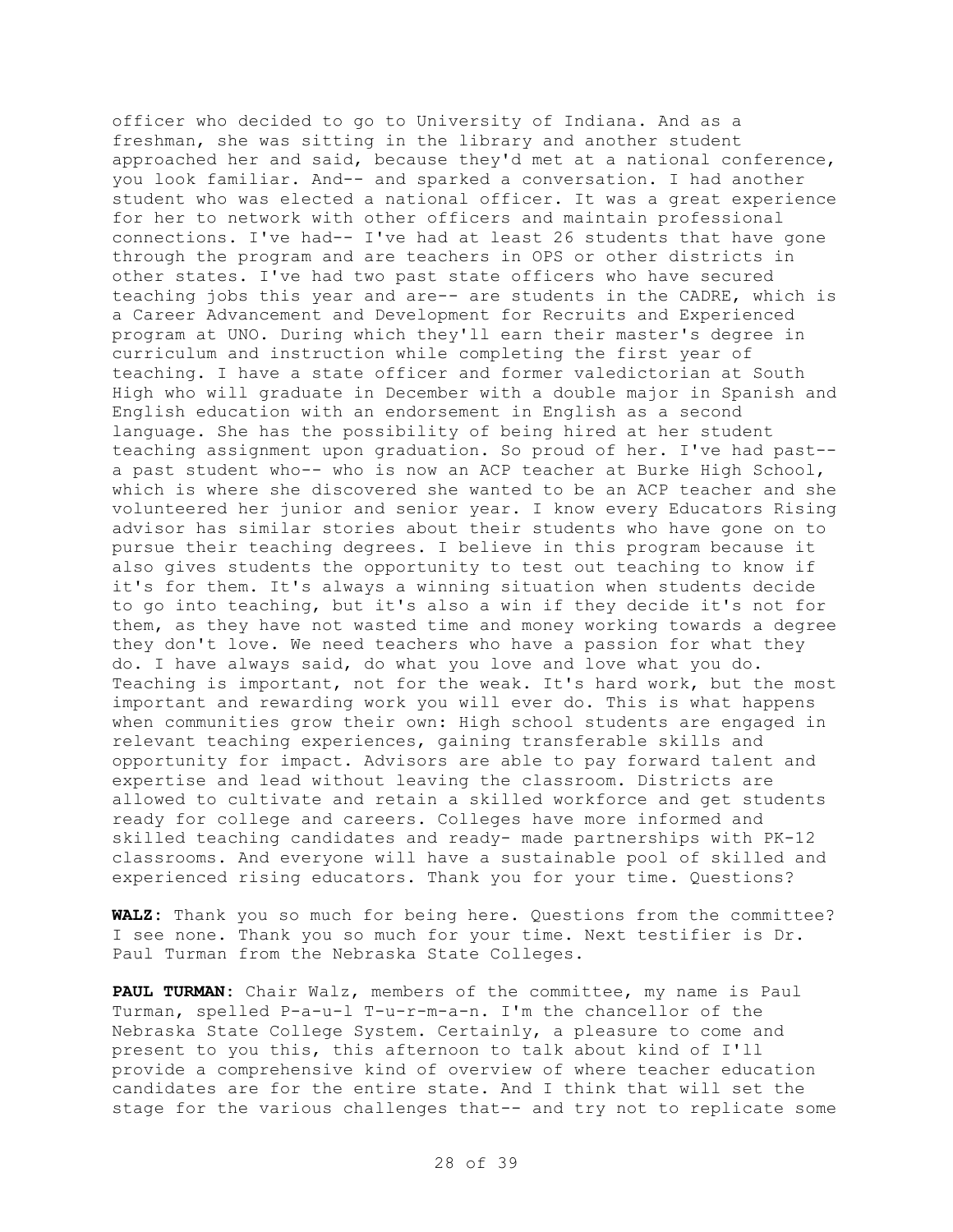of the information that was shared here earlier as well. Three different-- or actually five different attachments that are being distributed. And I'll try to walk through and highlight a couple of important elements associated with each one of those. Attachment number one provides an overview of the 2019- 2021 teacher vacancy and-- and teacher shortage survey that's done by the Department of Education each year. The most recent data, I think the most comprehensive recent data is the 2019-2020 survey. Roughly, about 89 of the districts in the state replied to that. The number was much, much lower this last year as a result of the COVID, only about 37 percent. So I think to be able to look at the most recent data from '19 and '20, overall, there were about 15 percent of the available positions in the state went unfilled with highly qualified individuals, and about 2.9 percent of those essentially were left vacant at a number of the districts around the state. So overall, I think you see that in the central region of Nebraska is where probably the largest number or overall percentage of those end up coming from. But I think this is a-- a data set that will feed the ongoing kind of shortage that we're going to continue to experience in the state of Nebraska when you begin to look at the number of candidates that are prepared in the various teacher colleges across the state. So attachment two is actually an attachment that I shared last year when visiting with the Appropriations Committee about the ongoing workforce shortages in the state of Nebraska. I focused primarily on teacher education, kind of that driving focus for the creation of the three state colleges. And that right now, actually, without the trend that occurred this last year with seeing an increase, we were at a point of about 50 percent of the total number of candidates that we have in the state colleges, the university system, and all the privates. It dropped by almost 50 percent. And so that has increased this last year to about just under 30. But I would anticipate that as we start to see the experience of COVID continuing to kind of impact the workforce, that that will drop back down again. We also see the total number of completers continuing to decline, not as quickly, but I think ultimately these numbers will begin to kind of catch up. A thing to remember, total-- a candidate is an individual who has been fully admitted into a teacher education program. So you have sometimes sophomores, juniors, and seniors all in that mix. The completers are the total number of graduates that then are identified to meet the licensure requirements that have- that the Department of Education has for educators here in the state. When we look at attachment three, provides information on the total number of endorsements. And so certainly some things to be able to kind of dive into. And you can see that by the different discipline areas, that that decline has continued dramatically over the last decade as well. It provides the last ten or, I think, nine years of information from the department in showing that we've seen about a 45 percent decrease in the total number of endorsements that people are pursuing. And when you look just at the state colleges, that number has dropped by 51 percent. So you can see that broken down by each one of the various institutions. And it's available at that level as well. When we look specifically at the information, and I maybe turn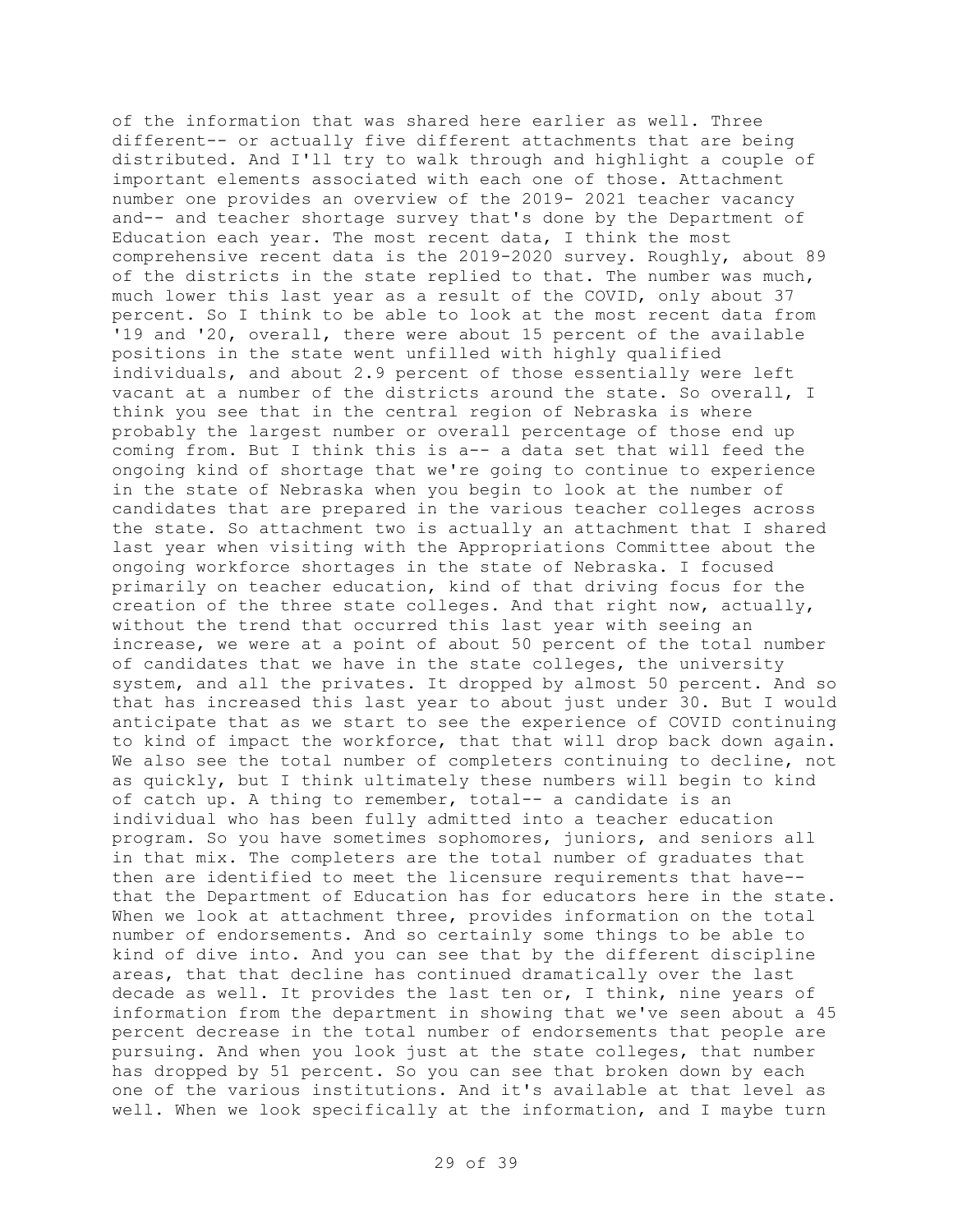your attention to attachment number four, a little bit brief or shorter attachment, I'm trying to look at the ethnicity data within the state college system. I'll note that there's a representative from University of Nebraska Kearney that can speak specifically to the university system. But what this is showing is that in our teacher education programs, about 14 percent of our current candidates right now in our undergraduate programs are students of color. It's a little bit lower and those that are going on to those administrative positions and earning a master's degree at only 9 percent. So the combined, you know, 12 percent for the various candidates and/or administrators that we're trying to train is a little bit under the overall population of students of color that we have in our system. The most recent IPEDS data show that that's about 18 percent. And so we're at a gap of roughly 6 percent in the total number of candidates of color that want to go into teacher education. I think it's also important, I'll highlight the-- the lower right hand corner of that pie chart, which is actually a step program, is very similar to what was being discussed by the previous presenter, dual credit programming. And actually the one that we have in place is students to teach through education pathways, which is delivered by Wayne, and it's delivered to a-- a series of school districts, Norfolk, South Sioux City, Columbus, Homer, Grand Island, and then they have West Point as well. And I think the essence of why we're seeing a much larger percentage of students of color in that program is because of the-- the types of districts that we're partnering with. And visiting with Dr. Grover in Grand Island just actually two days ago, you know, have a student population of almost 70 percent of them are students of color. And so the opportunity to grow these programs comes from having an-- an opportunity to also work in those districts that have much, much higher levels of-- of participation. We have some very good special education apprenticeship programs that is run through Chadron, which allows people who are paraprofessionals to work with their district to help fund their education, to go into special education, and that-- that has had some good success in-- in working with those local districts to do that grow-- grow-your-own that you've heard quite a bit about today as well. We're also seeing expansion in year-long student teaching experience. So rather than simply doing just one semester, having students actually do that the entire year, which has a-- a very good impact on ensuring that attrition numbers go down. Students who have far more experience of knowing exactly what the first day of class will look like and how to manage a classroom through the course of the year is an advantage and I think that we're seeing a lot of states who have actually put that as a major requirement for all teacher education preparation needs to work through that process. We also have a Northeast Nebraska Teacher Academy which is run through Wayne, where qualified teachers to help kind of build the-- the substitute pools that are in those districts that are in their service area. So pieces of different elements that are out there, I think, had some opportunity to talk with Senator Walz about scholarship opportunities with our Nebraska tuition guarantee, the career scholarships, which are we have the capacity to provide to students in teacher education. One of the disadvantages,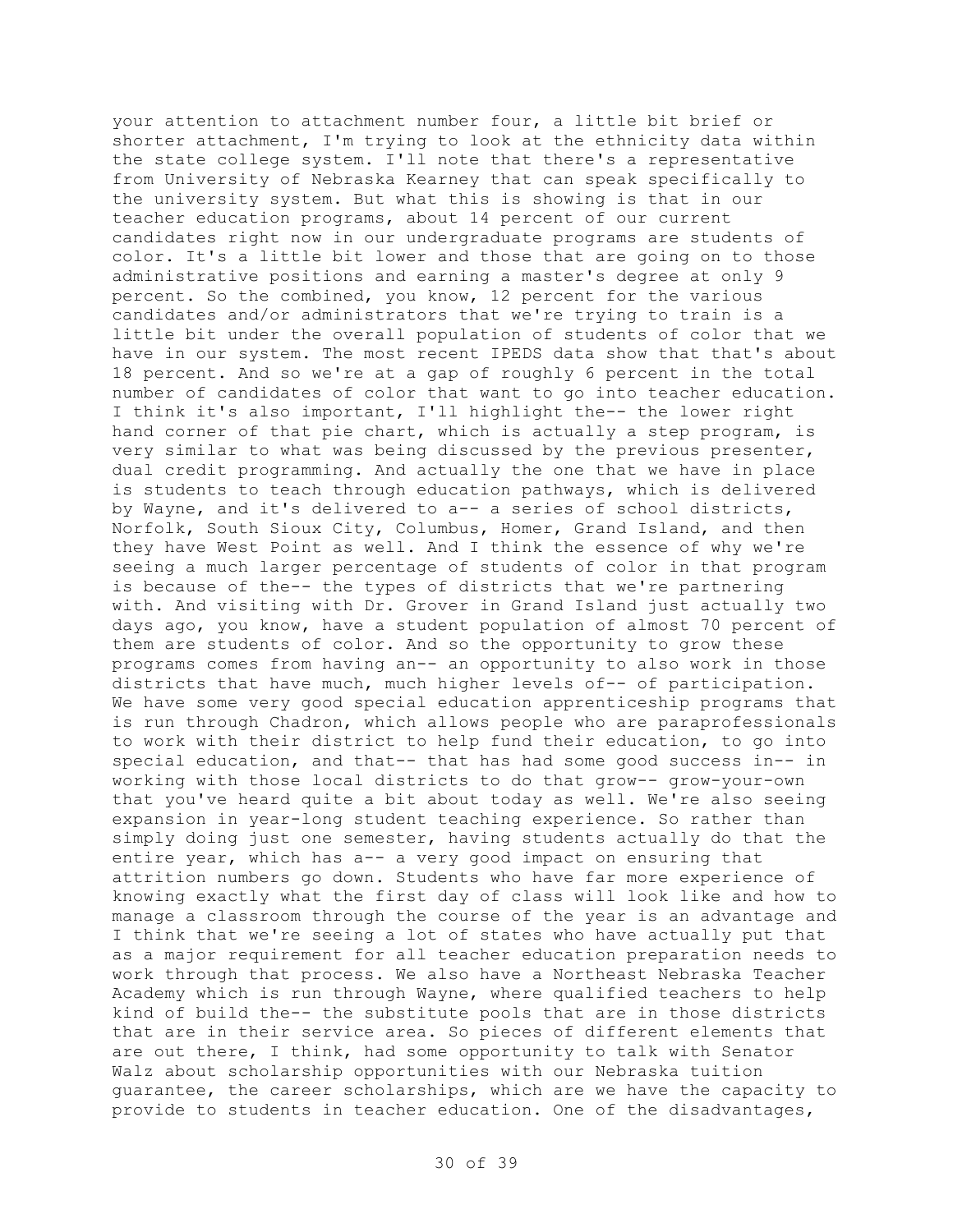that we cannot utilize ethnicity or students of color as a criteria when making those awards. I think we all know what is holding that up. And I think we're starting to see something that was done a number of years ago, long before I came to Nebraska, has a number of kind of unintended consequences on how we want to try to address specific problems that exist. I know that the speaker from the University of Nebraska Kearney might talk about their alternate certification program. So I won't go into depth about that. But certainly a lot of room to-- to grow in this state. Senator Vargas two years ago came to this committee and talked about expanding alternate certification. I know that I provided information about the-- the way in which that's structured in South Dakota and how it creates a lot of very good opportunities that we have a little bit more of a restricted structure here in the state. We'd certainly be excited to have conversations or be a part of those conversations. The last attachment, and I know that one of the speakers talked about Education Commission for the States have a lot of really good resources, and what we tried to provide in that one is the breakdown of out-of-state certification and licensure requirements in Nebraska in comparison to all the other states in the country. And you can see in some ways we tend to be a little bit more restrictive than a number of other states. And that continues to be a barrier. If we have an individual who comes here, has to wait a year before they can get licensed and then picks another career pathway, that is not something that we want. Certainly, if those are individuals of color, then we have a significant disadvantage for the state. But I'd be happy to answer any questions that the committee might have related to any of these attachments or my testimony this afternoon.

**WALZ:** Thank you so much for coming today. Questions? Senator McKinney.

**McKINNEY:** Thank you. Thank you for your testimony. If you were able to recruit students based on race, how, I guess, how great of an opportunity would that be for the state college system?

**PAUL TURMAN:** I-- I think it would be a pretty significant opportunity, especially there are certainly districts that we do not draw a lot of students from, oftentimes more urban locations, and the capacity to be able to provide dedicated scholarships based on the students' kind of ethnicity would be advantageous. And I think right now-- so Wayne has a very good program. Wayne is also restricted from working with districts in Omaha based on the service region structure that the CCPE has. And so I think just having the opportunity to be able to work more closely with districts and put these types of programs in place would help, I think, everyone resolve some of the problems that they're experiencing.

**McKINNEY:** Thank you.

**PAUL TURMAN:** Thank you.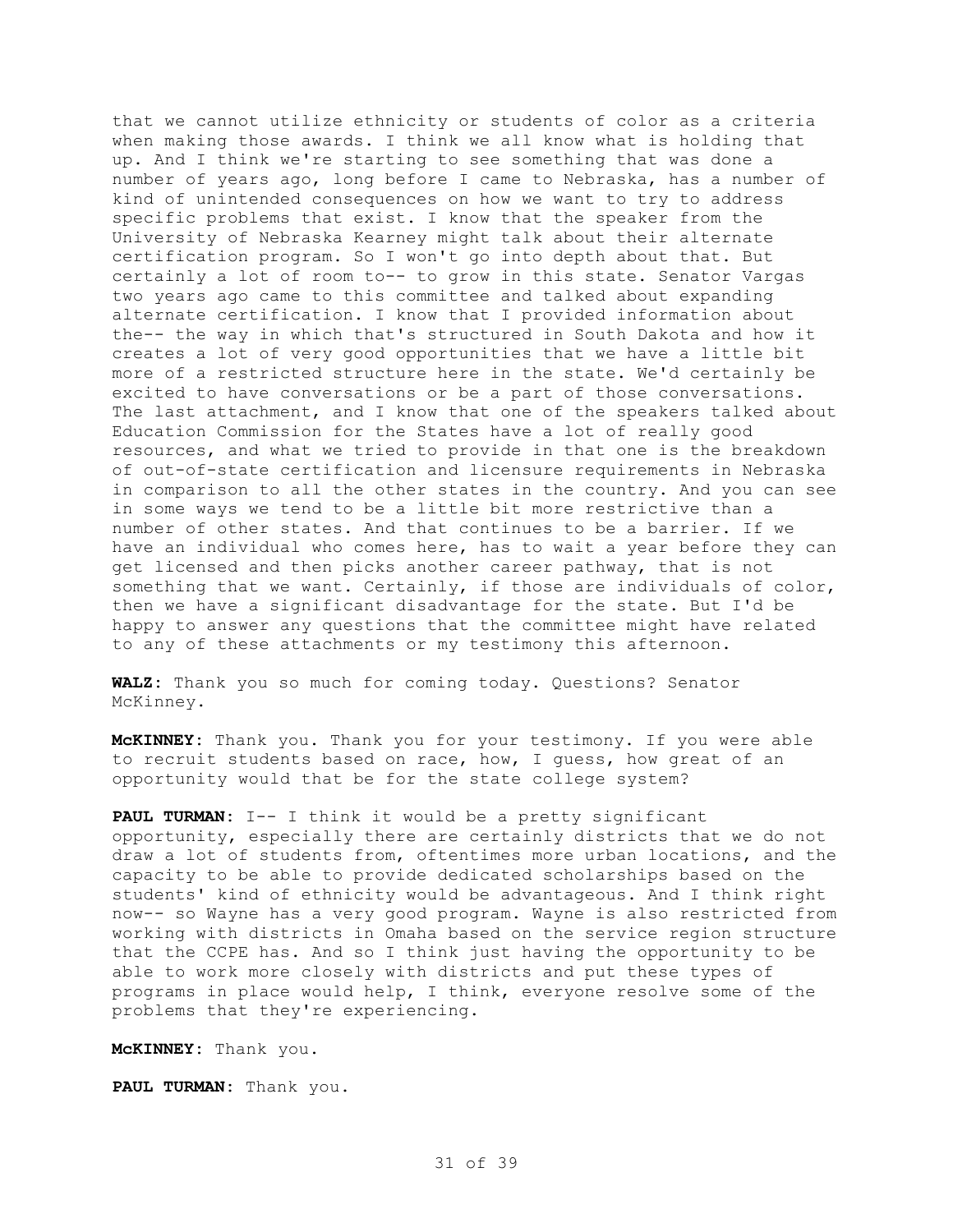**WALZ:** Any other questions from the committee?

**PANSING BROOKS:** I-- I have a quick one.

**WALZ:** Senator Pansing Brooks.

**PANSING BROOKS:** Thank you. So thank you so much for being here, Dr. Turman. I was wondering on the-- on the reciprocity, can you talk about that a little bit? And how important is it that, I mean, we are, you know, there are a lot of people that do not give full reciprocity. Why not? What's the problem? Do we not trust the-- the teaching institutions elsewhere? What's the whole deal on this? Can you give us your perspective?

**PAUL TURMAN:** Yeah, my perspective, a lot of times states have particular requirements that are unique to their states and whether or not those requirements are things that should hold up someone from being able to come in and-- and teach right away without being able to take some time, maybe the course of a year or two years to be able to finish that up at. And I think this is a hard one to move and a- a number of states have been beginning to think through, I mean, how do we have consortiums where, it's not just even education, how do we have consortiums where we come to agreements that we want to make it far easier for people to migrate between various states? And I know the-- the Governor tried to do that with the-- the licensure requirements when it came to healthcare providers as we're dealing with COVID. And if we can do it in those types of situations, I think we could look at some of these other areas that we have extremely significant shortages. And those problems that you see attachment two that the what we see in the next by the time we hit 2028, we don't have enough people, candidates, let alone completers, to meet the need for a good number of the districts in the state of Nebraska. And we have to have a comprehensive teacher education strategy to be able to address that. And licensure is going to be a piece of it, alternate certification. It's not just one particular thing that will be successful.

**PANSING BROOKS:** This is clearly a case where perfection is the enemy of good.

**PAUL TURMAN:** I would concur.

**PANSING BROOKS:** Thank you very much for being here today.

**PAUL TURMAN:** Thank you.

**WALZ:** Any other questions? Thank you.

**PAUL TURMAN:** Thank you all.

**WALZ:** Thank you. Our next testifier is Dr. Mark Reid from UNK.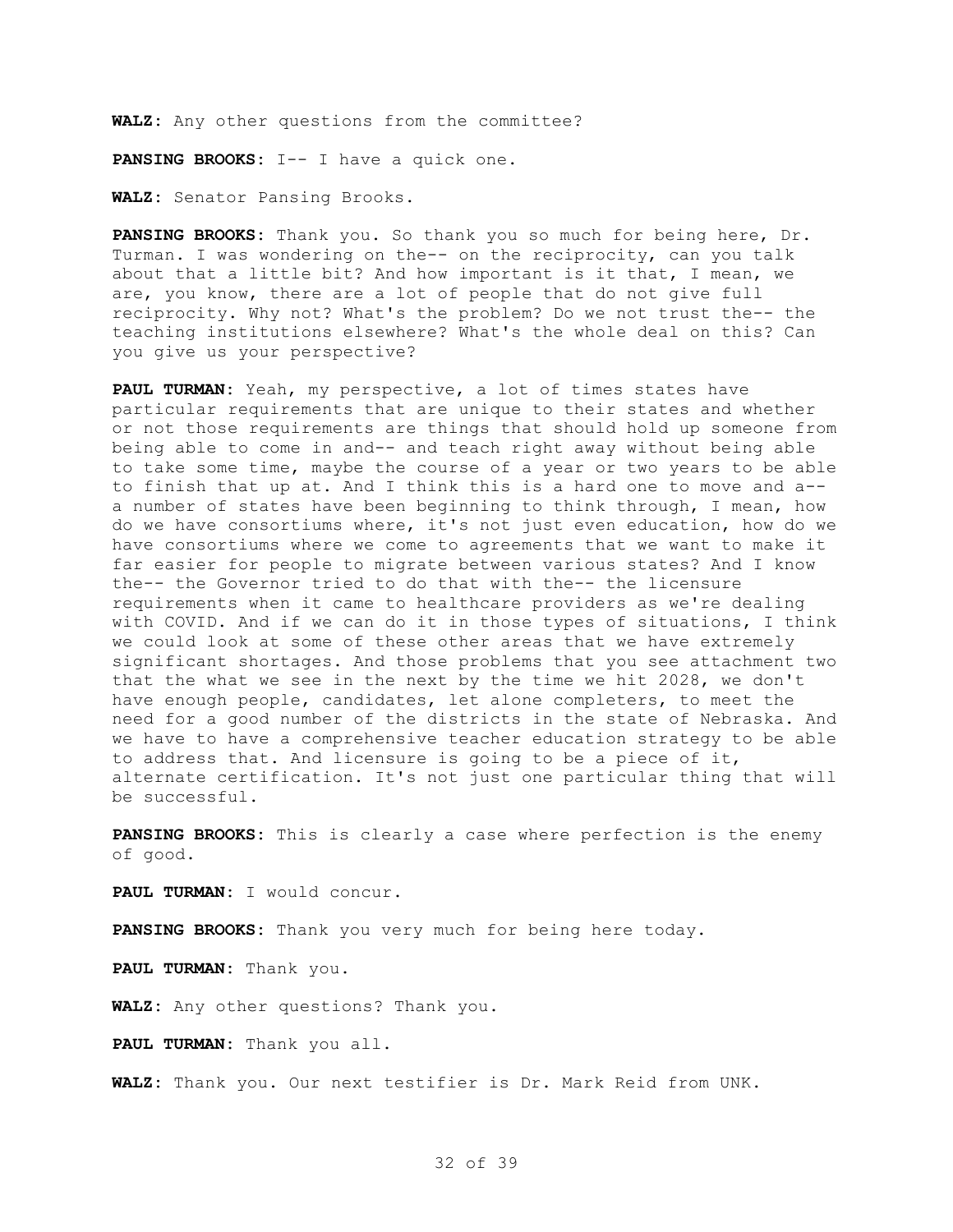**MARK REID:** Hello, thank you for the time today. It's a pleasure to be with a group that has an interest in my passion of education and specifically producing high-quality teachers. Good afternoon, Chairwoman Walz and members of the Education Committee. My name is Mark Reid, spelled M-a-r-k R-e-i-d, and I serve as the dean of the College of Education at the University of Nebraska Kearney, where I've worked for just over a year. I want to thank you for this opportunity to testify on LR157. UNK has a long tradition in teacher education, dating back to our founding in 1905 as a state normal school. For 116 years, we have emphasized the importance of graduating future teachers who will return to communities across the state to support the education development of our people. Today, UNK is the second largest producer of teachers in Nebraska and we've been ranked as the 27th best online master's in education program in the country. In fact, one in seven teachers in Nebraska has a degree from UNK. As a university, we focus on the needs of Nebraskans and Nebraska communities. This starts with access to higher education, which advances social mobility. It is essential that social and financial barriers do not keep students from enrolling in college. And we have a matrix of programs that recruit and support students who are first generation in their family to go to college and who are from low-income families or grew up in a household where English was not the primary language and other factors that might reduce access to college. For example, we have the Kearney Bound Program that works with Lexington, North Platte, and Kearney schools with first-generation Pell-eligible students starting as a high school freshman to support success through their advising, mentoring, and tutoring. Since 2006, these students who have met the Kearney Bound academic requirements earned scholarships that cover tuition, books, fees, and room and board. Other scholarship and financial aid programs like the Diversity Service Scholarship, Bilingual Educators Scholarship, and the Office of Student Diversity and Inclusion Leadership Scholarship are making UNK more attractive and affordable. We have marketing and recruiting materials in Spanish. We have bilingual admissions counselors and staff, and we offer Spanish language campus tours and recruitment events. Communities such as the Thompson Scholars Learning Community and student organizations in the Office of Student Diversity and Inclusion, First Gen Lopers, Multicultural Greek Council, and others have an enormous impact on student recruitment and success because they provide mentoring and peer relationships that help students navigate any challenges encountered. We also have a robust learning commons that provides tutoring and an academic success office that supports students with specific challenges. I just have to note that we got a slight bubble in communication. We heard that this focus on the hearing today was on Hispanic future teachers. So that's what my focus is. But it's applicable across the board for teachers of color. There are more initiatives to recruiting and support. But I will give you a couple of facts that demonstrate our success in engaging Hispanic students. Enrollment of Hispanic students at UNK has doubled in the last 15 years. Our first-time freshmen Hispanic students this fall number 139, that's 129 percent increase-- or, excuse me, a 29 percent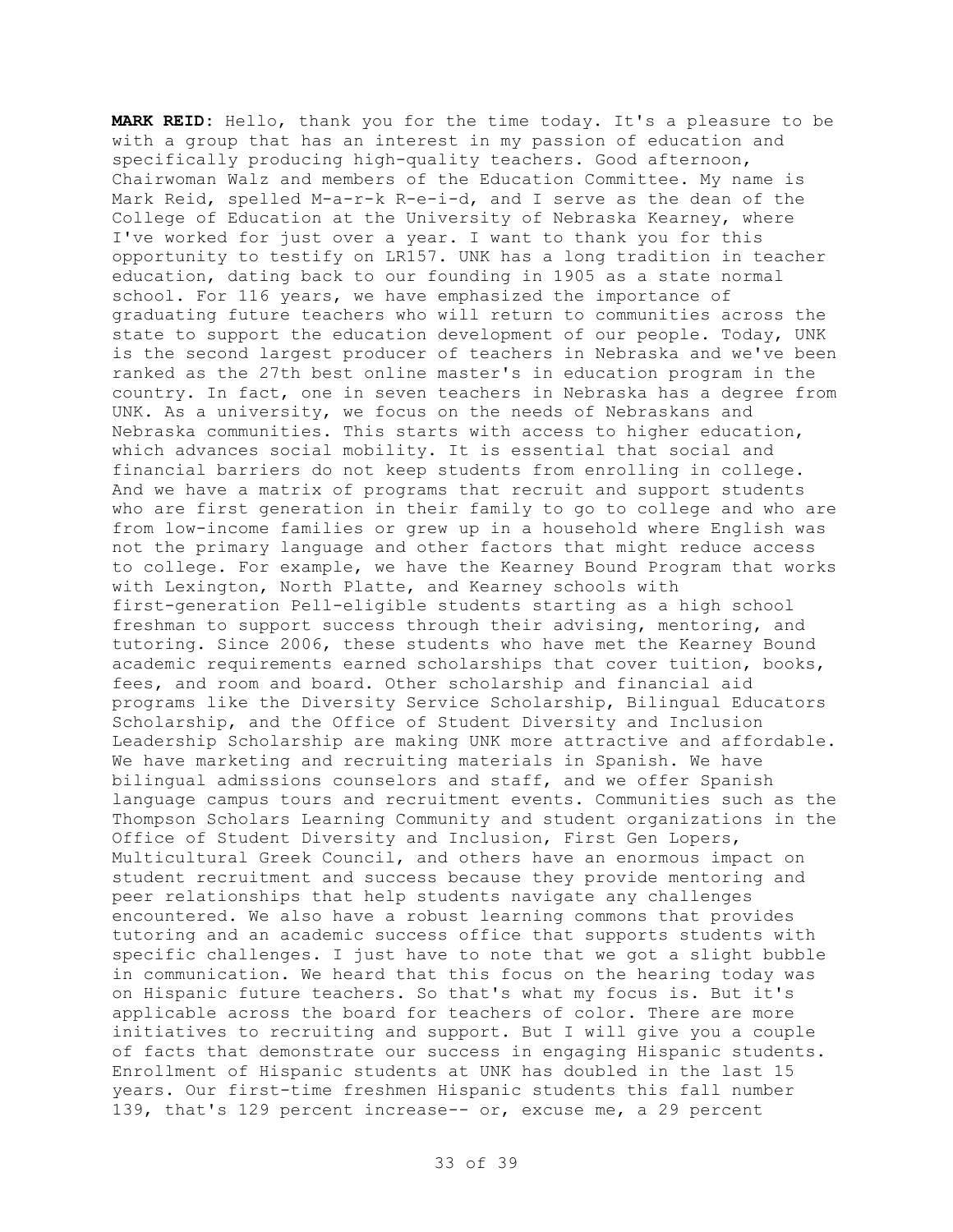increase over fall 2020. This means that 12 percent of our freshmen this fall are Hispanic. Retention, which is a powerful indicator of student success, is typically about 80 percent at UNK. In comparison, retention with Hispanic students is over 83 percent. UNK is committed to attracting Hispanic students into ensuring their success. In fact, we are an affiliate Hispanic serving institute because our enrollment is over 10 percent Hispanic and we're on the path to becoming an Hispanic serving institute as our enrollment continues to grow. We were the first University of Nebraska member of HACU, the Hispanic Association of Colleges and Universities. K-12 teachers fall in the much discussed H3 category because of their high impact on communities. The UNK College of Education understands its importance and works in partnership with school systems like Lexington, Gibbon, and Grand Island to prepare the teachers they need. Cooperating schools can nominate students for specific scholarships. We have a specific bilingual educator scholarship that pays for four years of room and board for Spanish speaking students committing to becoming teachers. Two UNK College of Education faculty are currently conducting a collaborative study on supporting students of color who become teachers. This project involves faculty at UNK, UNO, and UNL. The goal is to understand how supporting these teachers of color in their coursework in the schools where they-- they-- in-- in the schools where they take their first teaching position. UNK has just launched a Leadership Academy to help school districts further- develop future leaders, which can be used to support career development for young teachers. And we've just received approval for a certificate in Spanish for the helping professions. While enrollment in teacher education programs has been on the decline nationally, UNK is committed to supporting the school systems in our region. This particularly includes those school systems with changing demographics. They are, in fact, our communities. Let me close with a story about Carlos Ortega, a Hispanic student who came to UNK. Carlos Ortega emigrated to the United States in 2001. He completed high school in Nebraska and attended Central Community College before enrolling at UNK, where he is studying Spanish and English as a second language. He works as a paraprofessional in the Kearney Public School System. After he graduates, he wants to teach in a high school ESL program. He says he wants to pay it forward, and he emphasizes the need for people to communicate if we want to bridge cultural gaps. We value people like Carlos who come to UNK with a vision in mind as how they can enrich and help our state. This is the Loper way. Thank you and I'd be happy to answer any questions you have.

**WALZ:** Thank you. Questions from the committee?

**PANSING BROOKS:** I'll just--

**WALZ:** Yes.

**PANSING BROOKS:** I-- I don't think you misunderstood, we wanted your perspective on Hispanic students as well.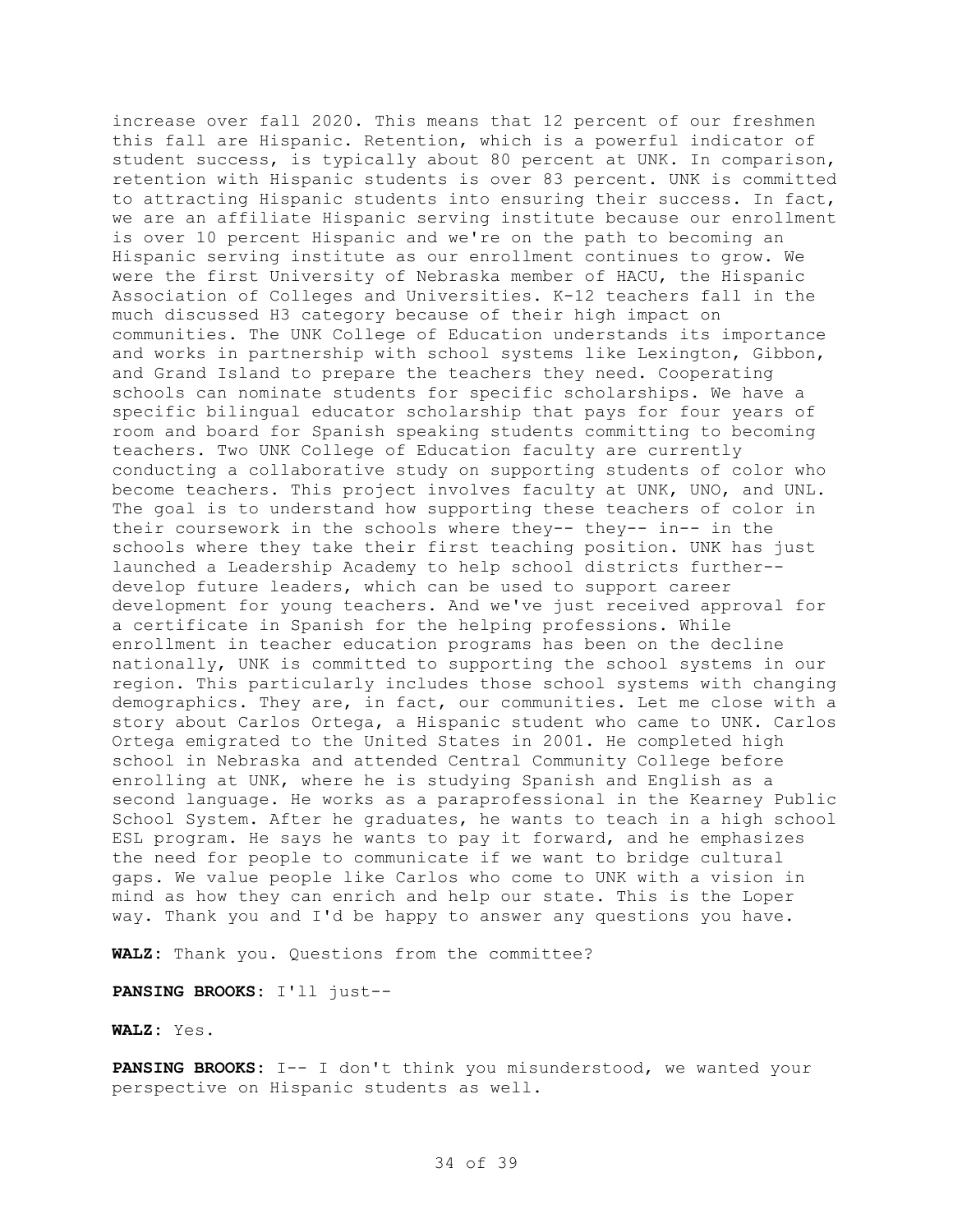## **MARK REID:** OK, good.

**PANSING BROOKS:** We want the perspective on all kids of color and what's happening to encourage and-- and look for barriers to each group and each set of kids that-- so we can have them active in our teaching system. So thank you for coming today.

**MARK REID:** Oh, my pleasure. I just wanted to say one thing, last presenter, Dr. Turman, alluded to it, one of the things that we're seeing to kind of frame the issue we're up against here is the-- the number of candidates coming to teacher education across the nation has been going down and it's been going down for quite a few years. So we've got to have a deflection point on-- on that. And then, of course, addressing the teachers of color is it is an embedded issue. But one of the things that will happen as we focus on increasing the number of candidates in teacher education hopefully we will get more teacher education candidates of color also.

**PANSING BROOKS:** Thank you.

**MARK REID:** You bet.

**WALZ:** Any other questions? Thank you so much for your time and coming down.

**MARK REID:** My pleasure. Thank you.

**WALZ:** We really appreciate it. Next testifier is Brad Dirksen from the Nebraska Department of Education.

**PANSING BROOKS:** And as he's coming up, I did just want to say thank you to Nancy Burkhart for her inspiring testimony, too,--

**WALZ:** Yes.

**PANSING BROOKS:** --about all the kids. We didn't do very well asking you a question, but you answered a lot of what we were interested in hearing. So thank you very much. Welcome.

**BRAD DIRKSEN:** Thank you. And first off, I'd say, wow, what a great room of educators and human beings that have been in this room today. Just the passion that they all have is-- is just great to be here with you all. Good afternoon, my name is Brad Dirksen, B-r-a-d, Dirksen, D-i-r-k-s-e-n. I'm the administrator for the Office of Accountability, Accreditation, and Program Approval at the Nebraska Department of Education. The Educator Preparation Program Approval Section and the Educator Certification Section is both in my office so I received a couple of key components of some of the regulations that are being discussed. Thank you for the opportunity to speak on such an important topic today. First, I think it's important to recognize where we are as a state right now regarding the racial and ethnic diversity of teachers and students in Nebraska. In the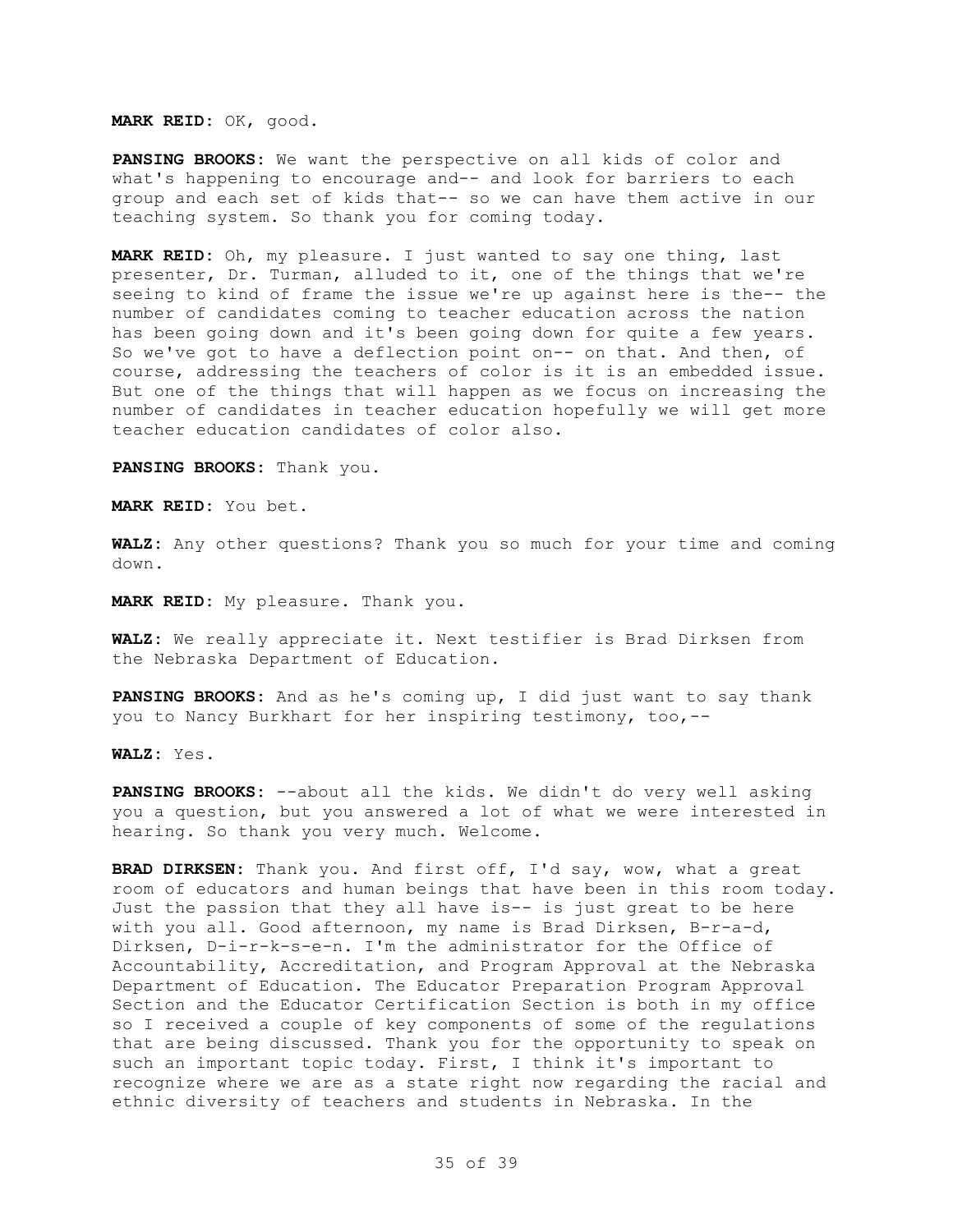2019-2020 academic year, over a third of our student population identified as a race or ethnicity other than white. During the same academic year, our state's teacher population, identified as a race or ethnicity other than white, was less than 5 percent. With recent census data, you can see a clear trend in Nebraska becoming a more racially diverse state. And that's something we need to embrace and not be fearful of, which is a reason to applaud the efforts of LR157. To address the lack of diversity in our teacher and administrator ranks, it would be misguided to only focus on the recruitment, hiring, and retention of teachers. This is truly a systems issue that starts early in our children's lives and is evident in the achievement gap data. Third grade NSCAS math assessments data from the '18-19 academic year showed students who identified as white as having a 60 percent proficiency level where their counterparts that identified as black or African-American had 24 percent proficiency level. These gaps persist through the graduation, as senior graduation rates, where in 2019 we saw a 92 percent graduation rate for students identifying as white. While those identified as American Indian or Alaska Native had a 71 percent graduation rate. The Nebraska Department of Education's mission is to lead and support the preparation of all Nebraskans for learning, earning a living. When- when achievement gaps persist, we know we have more work to do. The State Board of Education adopted their 2021-2022 legislative and regulatory priorities at the August board meeting, State Board of Education meeting. I would encourage you to review the legislative priorities that are focused around the educational equity in the areas of behavioral and mental health, early childhood education, equitable and value added and alignment of services and supports, school finance, school safety, and workforce development. Without closing achievement gaps, we'll continue to see disparities in graduation rates, college entrance rates, and educator preparation program enrollment. While closing achievement gaps before students get to college is vitally important, it's also key to focus on removing barriers that currently exist in our system that include singular high stakes tests such as basic skills competency and content test. I think has been referred to as Praxis I and Praxis II during some other testimonies as well. Providing alternative, yet rigorous pathways, provide an opportunity for individuals to demonstrate their true potential. We often see financial barriers regarding the costs of mandated tests, tuition costs, and teacher pay. There are also barriers around a lack of interstate reciprocity for teacher and administrator certification. Establishing reciprocity agreements can help encourage out-of-state educators to come to Nebraska and done right it can help safeguard the quality of educators as well. Solutions need to be focused around creating pathways and career ladders, pathways for students to be successful throughout their educational journey, and that start before they step foot in a kindergarten classroom but continues with them through their chosen career fields. We need students to experience success, find a passion and love for education, and find a meaning in their career field of education. We need to support grow-your-own programs like Educators Rising, para to teacher programs, and early childhood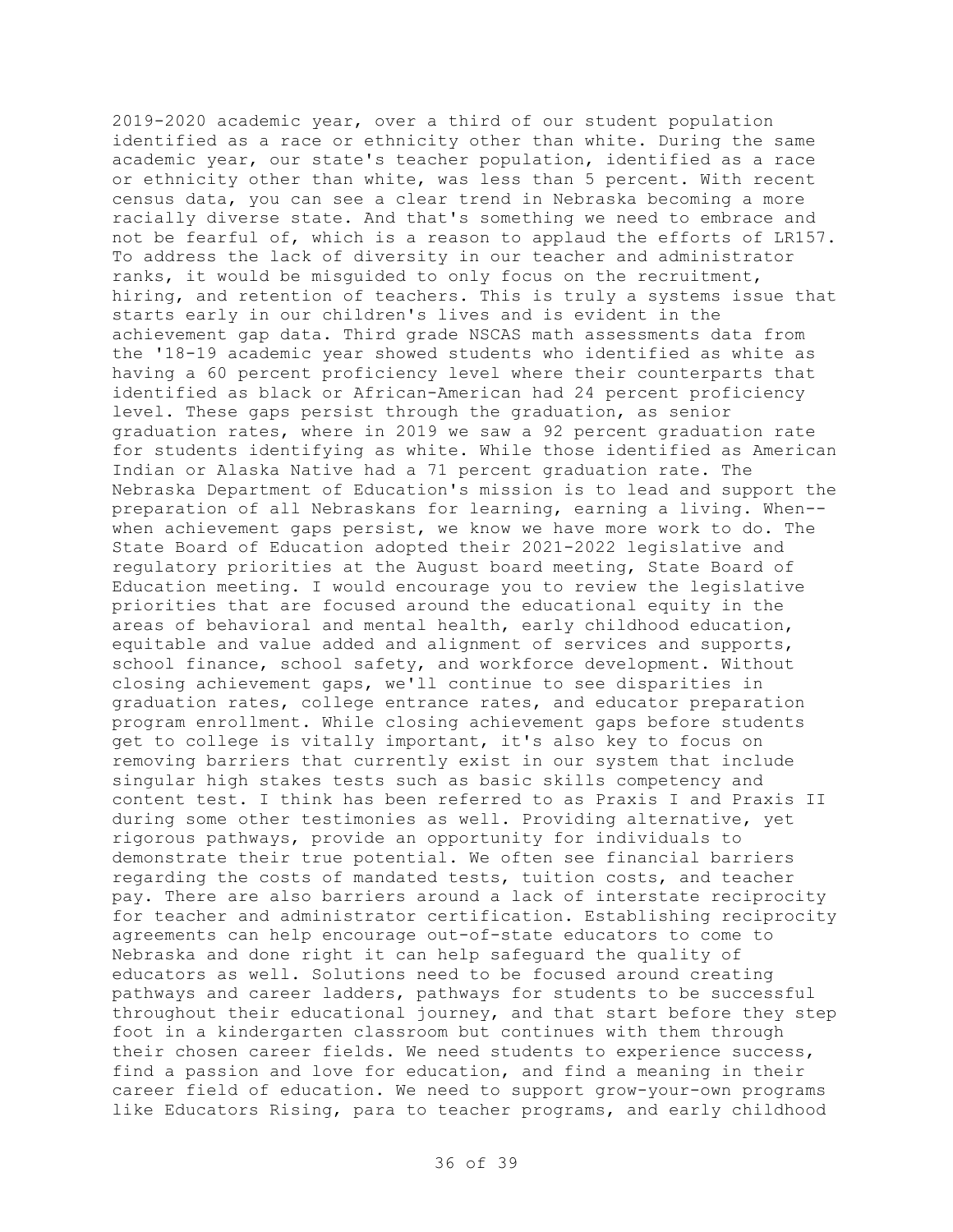education teacher career ladders. These pathways can't stop once we start realizing gains in the-- in the teacher workforce. But we also need to create ladder pathways through innovation-- innovative programs like the Tri-City ASCEND Academy, which is an innovative partnership between Grand Island, Hastings, and Kearney school systems to focus on improving the preparation, hiring support, and management of school leaders. As we realize gains, we also need to ensure we create a supportive environment and have a welcoming and inclusive culture in our communities. It's vital for teachers and administrators to be culturally competent, but also the community and state as a whole, because we know Nebraska is becoming more racially and ethnically diverse every year. We know that we must do this together and it's going to take people at every level of the system to pitch in, do the work, and have difficult conversations and grow as a state together to ensure the good life is for everyone. Thank you for your time.

**WALZ:** Thank you. Any questions from the committee? Senator Pansing Brooks.

**PANSING BROOKS:** Thank you. Thank you so much for being here. We really appreciate it. So you've heard a lot of discussion about Praxis, and I'd, I'd like to hear your opinion about that test. Whether you, I mean, it's obviously something that's-- is now seen as a complete barrier. So do you have some ideas on what might replace it? Could you talk about the politics of replacing it? And or if that-- if there is-- are there politics replacing it? I presume there are. And how can we get over those? And-- and I'm not talking politically on the floor of the Legislature. I'm just talking within education itself, so.

**BRAD DIRKSEN:** I think there's a-- a real support amongst all groups, as-- as you seen today, in regards to Praxis I. It's the basic skills competency requirement. She said is a maximum in state statute, not as a minimum. The State Board of Education has multiple times tried to move and create revisions to Rule 23, which is where we further define the examinations and test scores to be utilized. And we haven't been successful in-- in moving that past the-- the State Board of Education, and-- and we haven't ever had it signed off on through the Governor's Office for, for whatever reason. I-- as other testimony, other people have given testimony and it's been referenced like Dr. Steiner from Johns Hopkins University, it does not correlate with success in the classroom. It does appear to be a barrier. I think there are some potential solutions, how we define basic skills, competency and-- and what types of things we can utilize to demonstrate that I think needs to be maybe a little bit broader than just a test or work experiences. Maybe it's college classwork or college coursework or, or some other types of-- of components to it. So looking at the definition within state statute, that might be an approach to look at it. And then I know there's the-- with, with any of those, whether it's Praxis I, the basic skills competency, or we have the Praxis II with content tests, I think the real key is making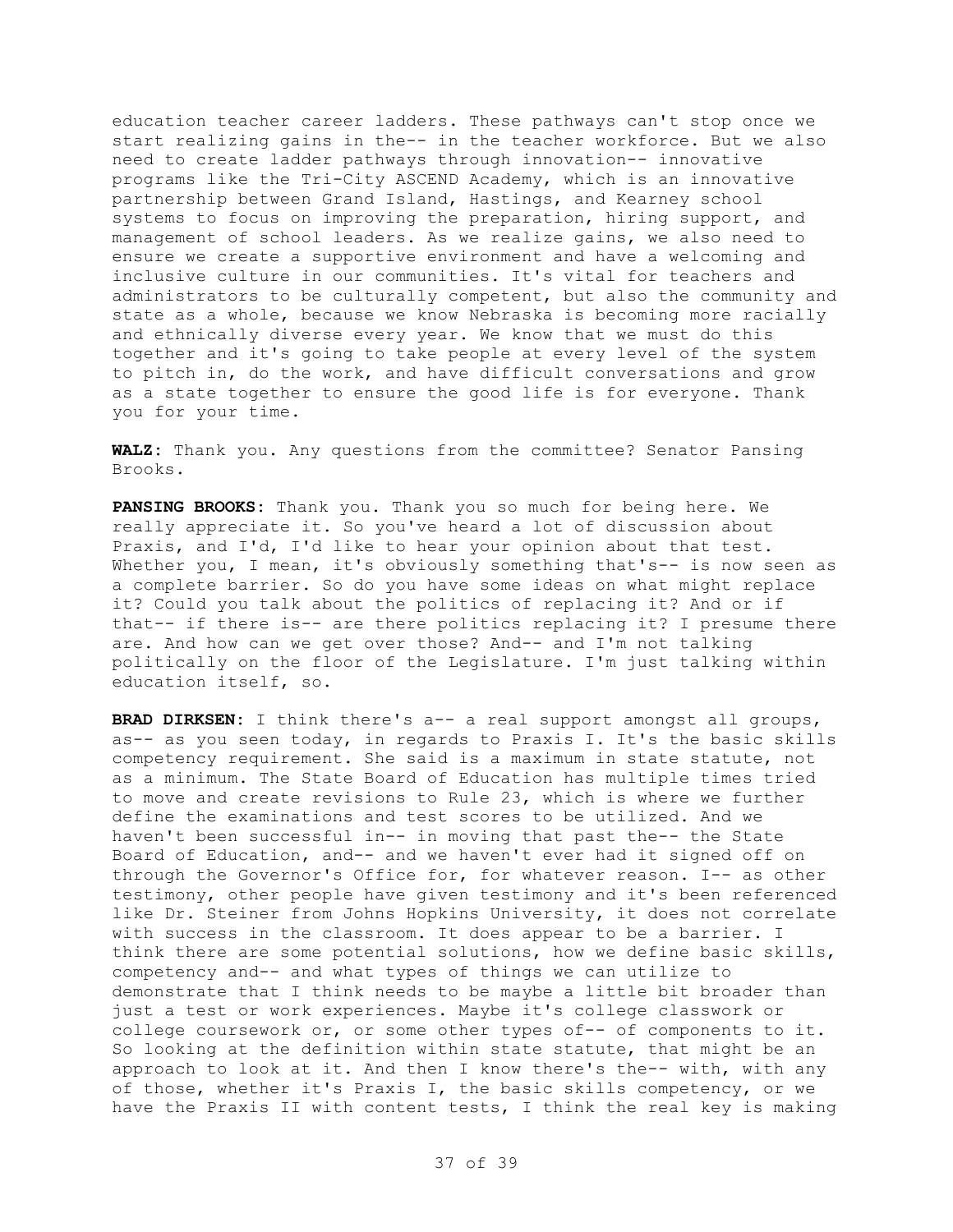alternatives so a person's career isn't all on the line with one high-stakes test. Because we as educators know that one high-stakes test is not the right way to assess people. We need to give alternative pathways and different ways to show and demonstrate they're competent educators and are going to be successful in the field.

**PANSING BROOKS:** That's wonderful. That's a big help.

**WALZ:** Any other questions?

**PANSING BROOKS:** And could you-- can you help us work on that? What might be possible? Because I presume it needs to be changed in legislation. Is that correct? Are there any heads nodding in the background? Yes. So that does need to be changed via legislation. So I'm hoping that-- that the brilliant people in this room might get together and maybe we could call another meeting or something to contemplate what could be changed in state statute to make-- I mean, our number one issue for the state chamber is workforce development. So clearly we're, we're talking about all people. But certainly if you look at the numbers, workers of color and leaders of color are far more underrepresented. And so if we have actual barriers that we know about, it seems like the brilliant people in this room could get together and-- and see how to change that statute to be more flexible and embracing. And we can still get great teachers here. And of course, they're overseen by the administration as well. So I don't think we should be quite as worried as we have been. That's my thought right now. So maybe we'll try to organize-- our office will try to organize a meeting to get everybody together again for a roundtable of thoughts on this. Is that fine?

**BRAD DIRKSEN:** I do whatever the Commissioner will tell me to. [LAUGHTER]

**PANSING BROOKS:** Oh, the Commissioner's back there doing the thumbs up. Good.

**BRAD DIRKSEN:** Nice, nice.

**PANSING BROOKS:** OK, we just got a thumbs up from the Commissioner of Education.

**WALZ:** I think you have a champion here, too, that leans that way.

**PANSING BROOKS:** Thank you. Good.

**WALZ:** Any other questions from the committee?

**PANSING BROOKS:** Thank you.

**BRAD DIRKSEN:** Thank you very much.